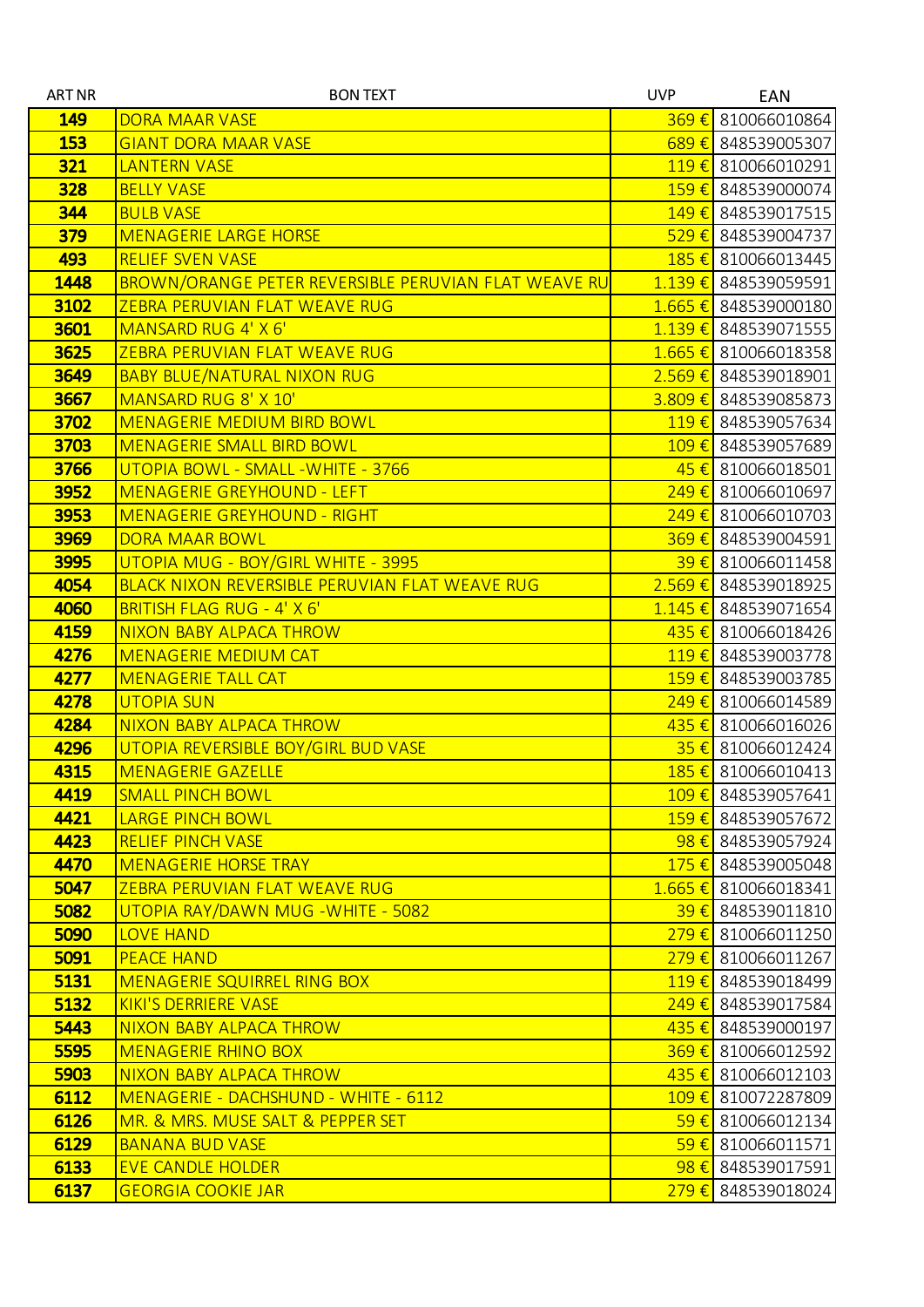| 6237        | <b>POP ROCKS GLASS</b>                                |                    | 19 € 810066011960               |
|-------------|-------------------------------------------------------|--------------------|---------------------------------|
| 6239        | <b>POP ROCKS GLASS</b>                                |                    | 19 € 810066011984               |
| 6240        | <b>POP ROCKS GLASS</b>                                | $19 \in$           | 810066014824                    |
| 6242        | <b>POP HIGHBALL GLASS</b>                             |                    | 25 € 810066011977               |
| 6244        | <b>POP HIGHBALL GLASS</b>                             | $25 \in$           | 810066011991                    |
| 6245        | <b>POP HIGHBALL GLASS</b>                             |                    | 25 € 810066014848               |
| 6554        | JUNIOR ANCHOR REVERSIBLE PERUVIAN FLAT WEAVE RUG      | $1.139 \t∈$        | 848539051397                    |
| 6557        | NAVY TALITHA REVERSIBLE PERUVIAN FLAT WEAVE RUG       |                    | 3.809 € 848539059805            |
| 6563        | BROWN MANSARD REVERSIBLE PERUVIAN FLAT WEAVE RUG      |                    | 3.809 € 848539051434            |
| 6572        | <b>BLACK NIXON REVERSIBLE PERUVIAN FLAT WEAVE RUG</b> |                    | 3.809 € 848539018932            |
| 6575        | BROWN MANSARD REVERSIBLE PERUVIAN FLAT WEAVE RUG      | $2.569 \notin$     | 848539051458                    |
| 6578        | NAVY TALITHA REVERSIBLE PERUVIAN FLAT WEAVE RUG       |                    | $2.569 \in$ 848539059713        |
| 6849        | <b>MUSE VOTIVE CANDLE HOLDER</b>                      | $35 \in$           | 848539009480                    |
| 7063        | NAVY TALITHA REVERSIBLE PERUVIAN FLAT WEAVE RUG       |                    | 1.139 € 848539059850            |
| 7114        | <b>EDIE VASE</b>                                      | $249 \in$          | 848539016242                    |
| 7122        | <b>MENAGERIE SEAHORSE SCULPTURE</b>                   |                    | 189 € 810066019997              |
| 7207        | <b>CHANNING BUFFET</b>                                |                    | $3.689 \t\epsilon$ 810066018372 |
| 7208        | <b>CHANNING DESK</b>                                  |                    | $2.439 \t\epsilon$ 810066015463 |
| 7209        | <b>CHANNING END TABLE</b>                             |                    | $1.129 \t\epsilon$ 810066017535 |
| 7210        | <b>CHANNING SIX-DRAWER DRESSER</b>                    |                    | 3.689 € 810066018389            |
| 7352        | <b>BRITISH FLAG RUG - 2' X 3'</b>                     | 289€               | 848539072323                    |
| 7526        | <b>FUTURA SEDER PLATE</b>                             |                    | 189 € 810066014909              |
| 7586        | <b>BANANA BUD VASE</b>                                | $85 \in$           | 810066014930                    |
| 7592        | UTOPIA RINGLEADERS VASE - WHITE -17" HIGH - 7592      |                    | 369 € 810086682041              |
| 7594        | UTOPIA ENTERTAINERS VASE - WHITE - 7594               | $129 \t\t\epsilon$ | 810086682058                    |
| 7595        | UTOPIA ACROBATS VASE - WHITE - 11.5" HIGH - 7595      |                    | 245 € 810066013544              |
| 7596        | UTOPIA LION / TAMER MUG - WHITE - 7596                |                    | 39 € 810066013681               |
| 7600        | UTOPIA MONKEY/SEAL MUG - WHITE - 7600                 |                    | 39 € 810066013698               |
| 7601        | <b>UTOPIA ELEPHANT MUG</b>                            |                    | $39 \t\epsilon$ 810066013711    |
| 7602        | LION/TAMER UTOPIA VASE - 7602                         |                    | 179 € 810066013520              |
| 7603        | UTOPIA PLEASANTLY PLUMP VASE - WHITE - 7" HIGH - 7603 |                    | 179 € 810066013513              |
| 7604        | UTOPIA CLOWNS VASE - WHITE - 5" HIGH - 7604           |                    | 119€ 810086682065               |
| 7739        | <b>MENAGERIE GORILLA</b>                              |                    | $249 \t\epsilon$ 810066013933   |
| 7740        | <b>MENAGERIE OWL SCULPTURE</b>                        |                    | 245 € 810066018495              |
| <b>7820</b> | ZEBRA PERUVIAN FLAT WEAVE RUG                         |                    | $1.665 \in$ 848539016617        |
| 7821        | ZEBRA PERUVIAN FLAT WEAVE RUG                         |                    | 1.665 € 848539018949            |
| 7822        | ZEBRA PERUVIAN FLAT WEAVE RUG                         |                    | 1.665 € 848539018963            |
| 7823        | ZEBRA PERUVIAN FLAT WEAVE RUG                         |                    | 1.665 € 848539018956            |
| <b>7879</b> | MR. & MRS. MUSE BOTTLE STOPPER SET                    |                    | $59 \in$ 810066015210           |
| 7992        | <b>BRASS BANANA</b>                                   |                    | $929 \t\epsilon$ 848539016341   |
| 7998        | ULU CONVEX TABLE - BRASS - 7998                       |                    | 1.489 € 810072289353            |
| 7999        | ULU CONCAVE TABLE - BRASS - 7999                      |                    | 1.489 € 810072289360            |
| 8038        | UTOPIA SAILOR/CAPTAIN PITCHER-WHITE - 8038            |                    | 145 € 810086682072              |
| 8039        | UTOPIA DEVIL/ANGEL VASE - WHITE - 8039                |                    | 119€ 810086682089               |
| 8122        | PIPE MATCH STRIKE - WHITE - 8122                      |                    | 49 € 810066015777               |
| 8199        | PEACOCK MENORAH - WHITE/GOLD - 8199                   |                    | 145 € 810066017962              |
| 8556        | CHARADE GREEK KEY FRAME 4' X 6'                       |                    | $85 \in$ 810066015869           |
| 8557        | <b>CHARADE MOULDING FRAME 5' X 7'</b>                 |                    | $98 \in$ 810066015883           |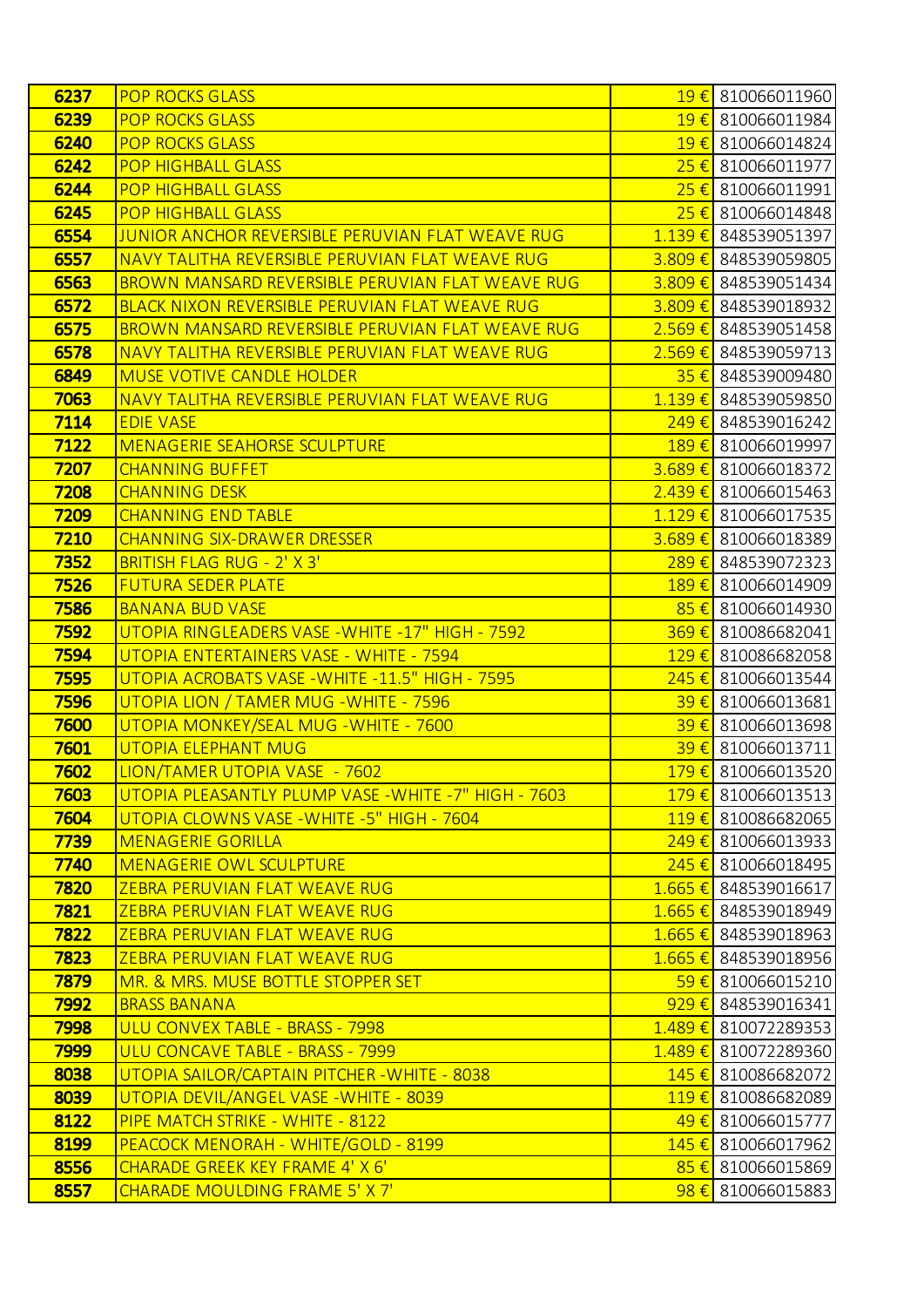| 8590         | MR. & MRS. MUSE REVERSIBLE MUG                             |                    | 29 € 810066015333               |
|--------------|------------------------------------------------------------|--------------------|---------------------------------|
| 8599         | UTOPIA SAILOR/MERMAID VASE - WHITE - 8599                  |                    | 619 € 810066016040              |
| 9011         | <b>MENAGERIE SHARK SCULPTURE</b>                           | $619 \in$          | 848539000111                    |
| 9146         | <b>MENAGERIE WHALE BOOKEND SET</b>                         |                    | 189 € 810066016613              |
| 9183         | <b>SQUIRREL MATCH STRIKE - WHITE - 9183</b>                | 49€                | 810072288646                    |
| 9507         | TALITHA RUG 4' X 6'                                        |                    | 1.139 € 848539059607            |
| 9626         | DACHSHUND MENORAH                                          |                    | 159 € 810066017894              |
| 9656         | <b>NIXON BABY ALPACA THROW</b>                             |                    | 435 € 810066018402              |
| 9668         | <b>GREY HERRINGBONE REVERSIBLE PERUVIAN FLAT WEAVE RUG</b> |                    | 2.569 € 848539059782            |
| 9669         | <b>GREY HERRINGBONE REVERSIBLE PERUVIAN FLAT WEAVE RUG</b> |                    | 3.809 € 848539059799            |
| 9823         | <b>CHANNING THREE-DRAWER CONSOLE</b>                       | 2.319€             | 848539004546                    |
| 10025        | <b>CHARADE STUDDED FRAME 4' X 6'</b>                       |                    | $85 \in$ 810066019461           |
| 10027        | CHARADE STUDDED FRAME 5' X 7'                              | $98 \in$           | 810066019478                    |
| 10067        | <b>CHARADE STUDDED TAPER VASE</b>                          |                    | 109 € 810066019980              |
| 10134        | UTOPIA REVERSIBLE MERMAID/WHALE MUG                        | $39 \in$           | 848539007998                    |
| 10246        | <b>CHARADE SQUARE STUDDED BOX</b>                          |                    | 219 € 848539000968              |
| 10251        | <b>MUSE REVERSIBLE CREAMER</b>                             |                    | 35 € 810066018624               |
| 10252        | MUSE REVERSIBLE SUGAR BOWL                                 |                    | $35 \in$ 810066018617           |
| 10253        | <b>MUSE REVERSIBLE TEAPOT</b>                              | $119 \in$          | 810066018600                    |
| 10269        | <b>VICE DOLLS CANISTER</b>                                 |                    | 25 € 848539017409               |
| <b>10270</b> | <b>VICE DOLLS CANISTER</b>                                 | $35 \in$           | 848539057757                    |
| 10278        | <b>VICE GANJA CANISTER</b>                                 |                    | 119€ 848539022809               |
| 10279        | <b>VICE GANJA CANISTER</b>                                 | 119€               | 848539023189                    |
| 10280        | <b>VICE PROZAC CANISTER</b>                                |                    | 109 € 848539057740              |
| 10281        | <b>VICE PROZAC CANISTER</b>                                | $109 \t\t\epsilon$ | 848539017386                    |
| 10282        | <b>VICE PUPPY UPPERS CANISTER</b>                          |                    | 175 € 848539001972              |
| 10284        | <b>VICE QUAALUDES CANISTER</b>                             | $175 \in$          | 848539057719                    |
| 10285        | <b>VICE QUAALUDES CANISTER</b>                             |                    | <mark>175 €</mark> 848539057726 |
| <b>10390</b> | <b>CHARADE GREEK KEY FRAME 8' X 10'</b>                    |                    | 139 € 848539031948              |
| 10948        | <b>PEACE SCULPTURE</b>                                     |                    | 119€ 848539021598               |
| 10949        | <b>MENAGERIE MOD OWL SCULPTURE</b>                         |                    | 119 € 848539002795              |
| 10954        | <b>MUSE SERVING BOWL</b>                                   |                    | 119€ 848539002726               |
| 10955        | <b>MUSE REVERSIBLE PITCHER</b>                             |                    | 119€ 848539002733               |
| 11106        | <b>BRASS SEAHORSE LETTER OPENER</b>                        |                    | 85 € 848539004270               |
| 11111        | <b>HOLLYWOOD SOAP DISH</b>                                 |                    | $29 \in$ 848539001057           |
| 11112        | <b>HOLLYWOOD SOAP DISPENSER</b>                            |                    | $55 \in$ 848539001033           |
| 11113        | <b>HOLLYWOOD CANISTER</b>                                  | 59€                | 848539001040                    |
| 11114        | <b>HOLLYWOOD TOOTHBRUSH HOLDER</b>                         |                    | 49 € 848539001064               |
| 11115        | <b>HOLLYWOOD WASTEBASKET</b>                               |                    | 125 € 848539001071              |
| 11252        | <b>PEACE BOOKEND SET</b>                                   |                    | $245 \in$ 848539015467          |
| 12047        | MR. & MRS. MUSE REVERSIBLE VASE                            |                    | 119€ 848539004232               |
| 12049        | <b>DORA MAAR URN</b>                                       |                    | 495 € 848539004584              |
| <b>12071</b> | <b>HOLLYWOOD TISSUE BOX</b>                                |                    | 59 € 848539007875               |
| 13003        | <b>BEL AIR GORGE VASE</b>                                  |                    | 245 € 848539006588              |
| 13004        | <b>BEL AIR GORGE VASE</b>                                  | 245€               | 848539005017                    |
| 13005        | <b>BEL AIR SCOOP VASE</b>                                  |                    | 285 € 848539005185              |
| <b>13007</b> | <b>BEL AIR TEST TUBE VASE</b>                              | 309€               | 848539005000                    |
| <b>13009</b> | <b>HOLLYWOOD TRAY</b>                                      |                    | 59 € 848539010783               |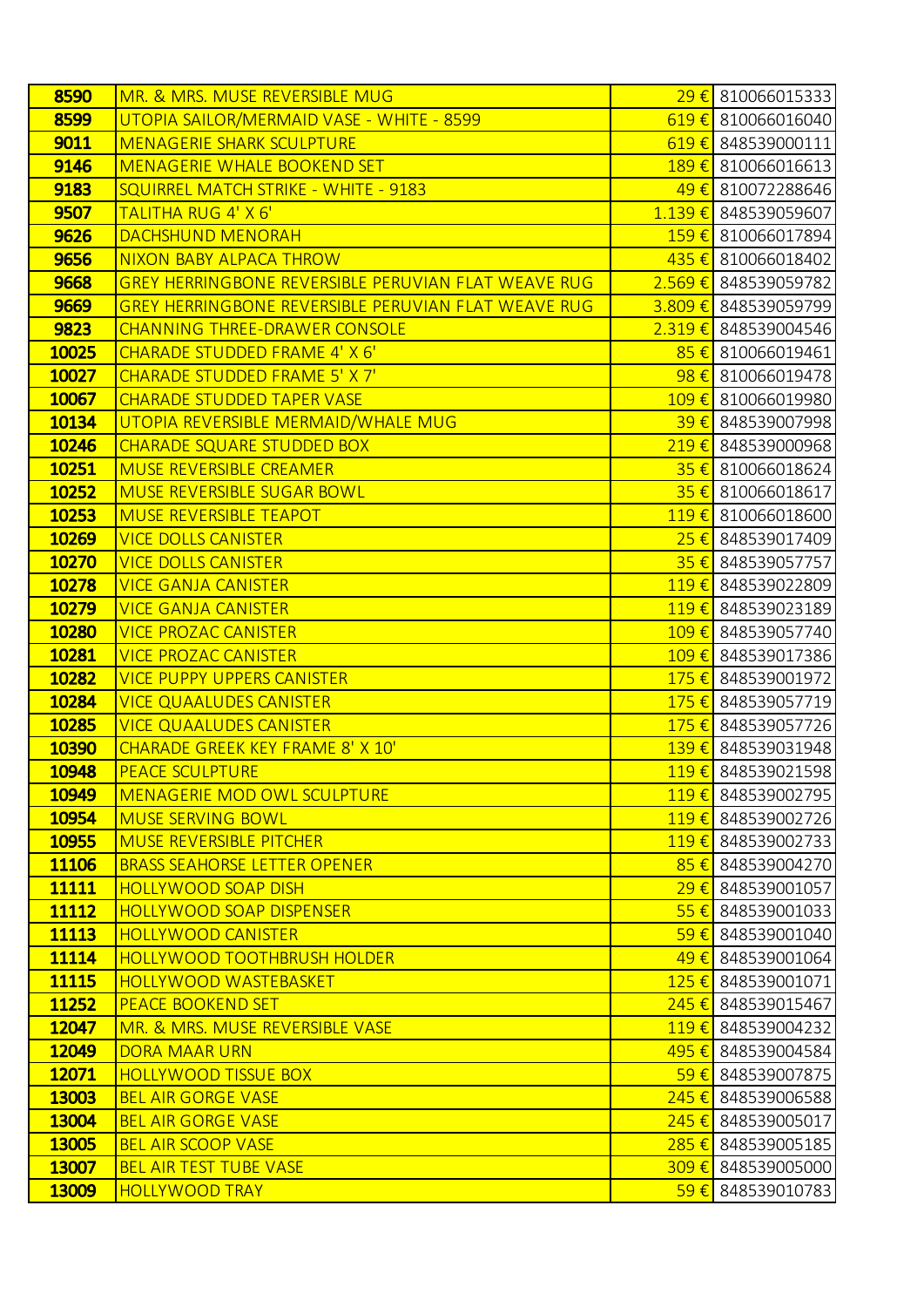| 13014        | MR. & MRS. MUSE BRASS PLACE CARD HOLDERS - SET OF 4   |                    | 119€ 848539004294               |
|--------------|-------------------------------------------------------|--------------------|---------------------------------|
| <b>13015</b> | <b>BRASS MAGNIFYING GLASS</b>                         |                    | 119€ 848539005208               |
| 13018        | <b>GIANT BRASS HORN</b>                               | $1.549 \t∈$        | 848539033102                    |
| 13021        | <b>DORA MAAR PLANTER</b>                              |                    | 979 € 848539008230              |
| 17358        | <b>GIULIETTE PITCHER</b>                              |                    | 119 € 848539019595              |
| 17430        | <b>BRASS TIC-TAC-TOE SET</b>                          |                    | 245 € 848539006779              |
| 17472        | <b>JACQUES TWO-TIER SIDE TABLE</b>                    | 1.815€             | 848539010202                    |
| 17473        | <b>JACQUES ETAGERE</b>                                |                    | 2.975 € 848539007479            |
| 18407        | <b>MUSE SUGAR AND CREAMER</b>                         |                    | 69€ 848539014767                |
| 18543        | <b>GIANT ACRYLIC AMOEBA</b>                           |                    | 369 € 848539009398              |
| 18582        | <b>DELPHINE DESK</b>                                  | $2.325 \t∈$        | 848539012541                    |
| 18584        | <b>CHANNING MEDIA CONSOLE</b>                         |                    | 3.689 € 848539012480            |
| <b>18593</b> | <b>CHANNING LARGE END TABLE</b>                       | $1.249 \t∈$        | 848539012473                    |
| 18614        | <b>SCALINATELLA COCKTAIL TABLE</b>                    |                    | $2.439 \in$ 848539011117        |
| 18624        | <b>MAXIME DAYBED</b>                                  | $4.375 \notin$     | 848539015030                    |
| 18642        | JACQUES CONSOLE                                       |                    | 2.439 € 848539014842            |
| 18651        | <b>UK/EU CARACAS FLOOR LAMP</b>                       | $1.249 \t∈$        | 848539057184                    |
| 18662        | <b>SMALL GLOBO BOX</b>                                |                    | 249 € 848539014422              |
| <b>18663</b> | <b>MEDIUM GLOBO BOX</b>                               | $369 \text{ } \in$ | 848539014439                    |
| 18664        | LARGE GLOBO BOX                                       |                    | 498 € 848539014446              |
| <b>18799</b> | <b>BACHARACH SWIVEL CHAIR</b>                         |                    | $3.419 \t\epsilon$ 848539016297 |
| 18805        | <b>JACQUES PEDESTAL</b>                               |                    | 1.549 € 848539019199            |
| 18806        | <b>TALITHA CREDENZA</b>                               | $4.939 \t∈$        | 848539014828                    |
| 18898        | UK/EU MAXIME FLOOR LAMP                               |                    | 865 € 848539057207              |
| <b>18925</b> | <b>BRASS TEARDROP TABLE</b>                           | $1.249 \t∈$        | 848539019267                    |
| <b>18956</b> | UK/EU PUZZLE SCONCE                                   |                    | 865 € 848539025565              |
| <b>18958</b> | UK - JACQUES PENDANT LIGHT                            | $1.249 \t∈$        | 848539057290                    |
| 18971        | <b>SMALL GLOBO BOX</b>                                |                    | 249 € 848539019519              |
| <b>18972</b> | <b>MEDIUM GLOBO BOX</b>                               |                    | 369 € 848539019502              |
| 18973        | LARGE GLOBO BOX                                       |                    | 498 € 848539019496              |
| <b>18977</b> | <b>GIANT ACRYLIC GIRAFFE</b>                          |                    | $619 \in$ 848539020119          |
| <b>19623</b> | <b>DELPHINE BAR</b>                                   |                    | 3.745 € 848539012879            |
| 20002        | <b>MENAGERIE TERRIER</b>                              |                    | 175 € 848539006700              |
| 20044        | <b>PETAL MIRROR</b>                                   |                    | 1.189 € 848539006458            |
| 20051        | <b>ZEBRA STACKING DISH</b>                            |                    | $\frac{39 \in}{848539007530}$   |
| 20052        | <b>ZEBRA STACKING DISH</b>                            |                    | 39 € 848539007592               |
| 20056        | <b>FRIDA VASE</b>                                     | 369€               | 848539009596                    |
| 20816        | <b>REVERSIBLE ZEBRA BATHMAT</b>                       |                    | 109 € 848539018796              |
| 20818        | REVERSIBLE ZEBRA BATHMAT                              | $109 \in$          | 848539018819                    |
| 20832        | <b>GIANT ACRYLIC HAND</b>                             |                    | $1.619 \in$ 848539020102        |
| 20837        | <b>CANAAN ACCENT TABLE</b>                            | 2.085€             | 848539019250                    |
| 20865        | ROUND GREEK KEY BORDER REVERSIBLE PERUVIAN FLAT WEAVE |                    | 1.715 € 848539018888            |
| 20994        | <b>JACQUES ETAGERE</b>                                | $2.975 \in$        | 848539019830                    |
| 21071        | <b>NIXON DINING TABLE</b>                             |                    | 4.345 € 848539016914            |
| 21076        | <b>NIXON DINING TABLE</b>                             | 4.345€             | 848539016952                    |
| 21081        | <b>MENAGERIE PERCHED BIRD</b>                         | $119 \t\t\epsilon$ | 848539025329                    |
| 21171        | <b>RIDER SMALL CABINET</b>                            | $1.855 \in$        | 848539022250                    |
| 21192        | UK GOLDFINGER DINING CHAIR                            | 1.549€             | 848539024452                    |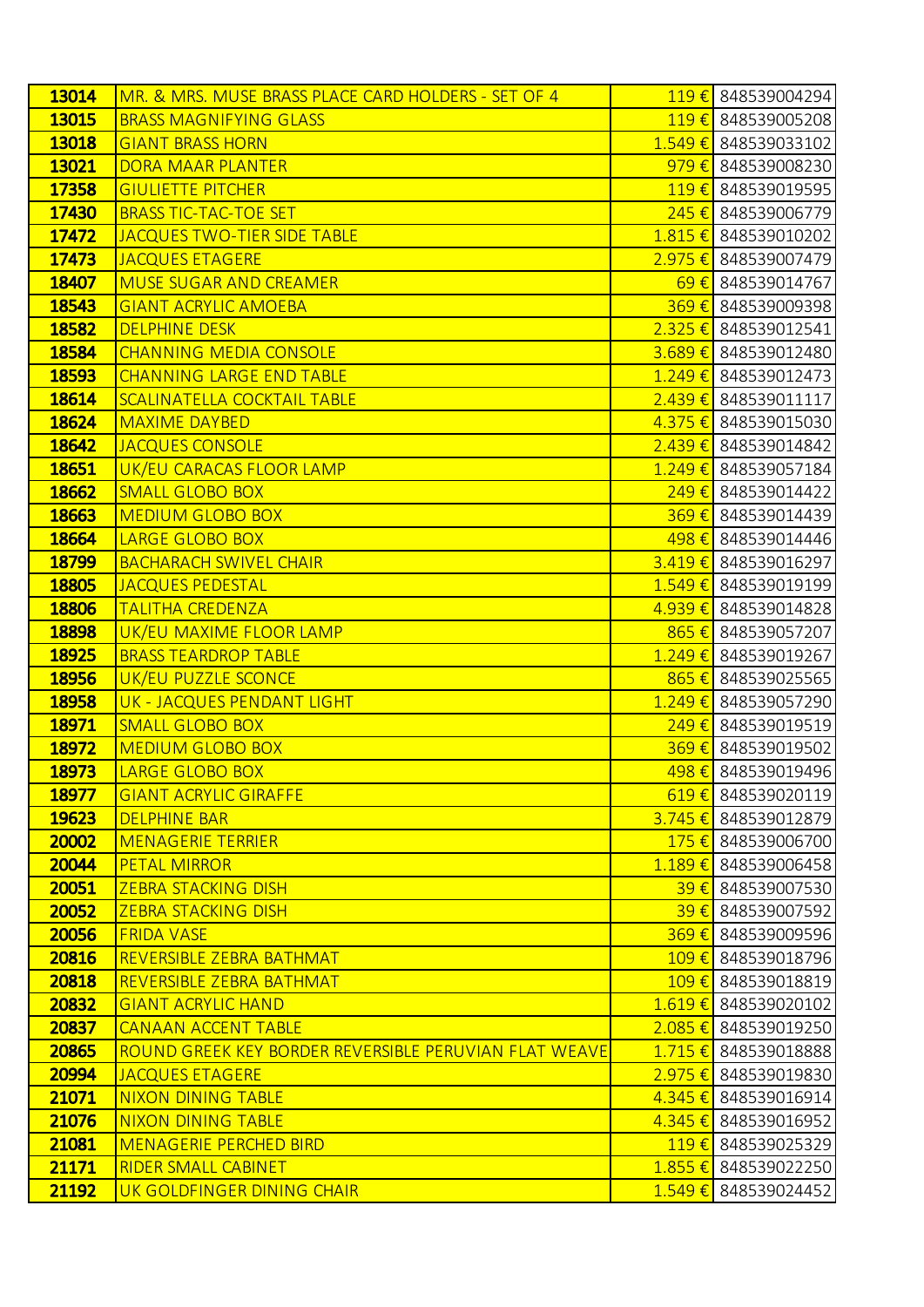| 21213          | <b>BEL AIR MINI SCOOP VASE</b>                                         |             | 119 € 848539020799                       |
|----------------|------------------------------------------------------------------------|-------------|------------------------------------------|
| 21214          | <b>BEL AIR MINI SCOOP VASE</b>                                         |             | 119€ 848539020805                        |
| 21215          | <b>BEL AIR MINI SCOOP VASE</b>                                         |             | 119€ 848539020812                        |
| 21249          | <b>ZEBRA STACKING DISH</b>                                             |             | 29 € 848539020850                        |
| 21252          | <b>JACQUES BAR CART</b>                                                |             | $1.815 \in$ 848539020881                 |
| 21254          | <b>1948 DINNER PLATE</b>                                               |             | $\frac{59 \in 848539020904}{$            |
| 21255          | 1948 SOUP BOWL                                                         | 49€         | 848539020911                             |
| 21256          | 1948 SALAD/DESSERT PLATE                                               | 39€         | 848539020928                             |
| 21257          | <b>1948 SERVING PLATTER</b>                                            | 185€        | 848539020935                             |
| 21258          | 1948 SERVING BOWL                                                      |             | 185 € 848539020942                       |
| 21259          | 1948 TEA CUP                                                           | $35 \in$    | 848539020959                             |
| 21296          | <b>KANGAROO ORNAMENT - 21296</b>                                       |             | 35 € 810072289056                        |
| 21300          | HOUND ORNAMENT - 21300                                                 |             | 35 € 810072289063                        |
| 21308          | LIGHT BLUE PIERRE REVERSIBLE PERUVIAN FLAT WEAVE RUG                   |             | $3.809 \t\epsilon$ 848539021413          |
| 21309          | CAMEL GREEK KEY BORDER REVERSIBLE PERUVIAN FLAT WEAVE                  | $3.809 \t∈$ | 848539021420                             |
| 21310          | <b>BLACK GREEK KEY BORDER REVERSIBLE PERUVIAN FLAT WEAVE R</b>         |             | 3.809 € 848539021437                     |
| 21311          | CAMEL CRAWFORD REVERSIBLE PERUVIAN FLAT WEAVE RUG                      |             | 3.809 € 848539021444                     |
| 21312          | NAVY/LIGHT BLUE CRAWFORD REVERSIBLE PERUVIAN FLAT WEA                  |             | $3.809 \t\epsilon$ 848539021451          |
| 21313          | NATURAL/NAVY PHILIPPE REVERSIBLE PERUVIAN FLAT WEAVE RU                | $3.809 \t€$ | 848539021468                             |
| 21331          | UK CARACAS 16-LIGHT CHANDELIER                                         |             | 2.798 € 848539022601                     |
| 21344          | UK/EU CARACAS 2-LIGHT SCONCE                                           |             | $625 \in$ 848539022618                   |
| 21411          | <b>HOLLYWOOD WASTEBASKET</b>                                           |             | 125 € 848539021895                       |
| 21412          | <b>HOLLYWOOD SOAP DISPENSER</b>                                        |             | $55 \in$ 848539021901                    |
| 21413          | <b>HOLLYWOOD TISSUE BOX</b>                                            | 59€         | 848539021918                             |
| 21414          | <b>HOLLYWOOD TRAY</b>                                                  | 59€         | 848539021925                             |
| 21415          | <b>HOLLYWOOD TOOTHBRUSH HOLDER</b>                                     | 49€         | 848539021932                             |
| 21416          | <b>HOLLYWOOD CANISTER</b>                                              | 59€         | 848539021949                             |
| 21417          | <b>HOLLYWOOD SOAP DISH</b>                                             | 29€         | 848539021956                             |
| 21418          | REVERSIBLE ZEBRA BATHMAT                                               |             | 109 € 848539021963                       |
| 21450          | <b>RDER ETAGERE</b>                                                    |             | 3.749 € 848539026418                     |
| 21459<br>21460 | UK 'MR.' NEEDLEPOINT PILLOW - 16' X 16'                                |             | 209 € 848539023080                       |
| 21461          | UK 'MRS.' NEEDLEPOINT PILLOW - 16' X 16'                               |             | 209 € 848539023097<br>119 € 848539023103 |
| 21548          | UK '&' NEEDLEPOINT PILLOW - 12' X 12'<br>UK CARACAS 6-LIGHT CHANDELIER |             | $1.249 \in$ 848539025572                 |
| 21549          | 1948 SAUCER                                                            |             | 25 € 848539031665                        |
| 21690          | UK GOLDFINGER LOUNGE CHAIR                                             |             | $2.198 \t\epsilon$ 848539060115          |
| 21702          | <b>JACQUES GAME TABLE</b>                                              |             | 2.498 € 848539027606                     |
| 21724          | <b>GLOBO CONSOLE</b>                                                   |             | 2.498 € 848539027736                     |
| 21738          | UK/EU GLOBO TABLE LAMP                                                 |             | 1.249 € 848539028917                     |
| 21740          | <b>UK/EU GLOBO TABLE LAMP</b>                                          |             | 1.249 € 848539028931                     |
| 21748          | <b>BRASS SKULL BOX</b>                                                 |             | 619 € 848539026715                       |
| 21752          | <b>GIULIETTE TABLE</b>                                                 |             | 1.875 € 848539027873                     |
| 21753          | <b>GALA ROUND VASE</b>                                                 |             | 249 € 848539026753                       |
| 21835          | <b>EVE CANDELABRA</b>                                                  |             | 498 € 848539029686                       |
| 21836          | <b>EVE FRUIT BOWL</b>                                                  |             | 309 € 848539027323                       |
| 21866          | UK - GLOBO 5 LIGHT CHANDELIER                                          |             | 2.375 € 848539028283                     |
| 21870          | UK/EU MAXIME TASK FLOOR LAMP                                           |             | 865 € 848539028993                       |
| 21883          | <b>VESUVIUS SHORT VASE</b>                                             |             | 209 € 848539027002                       |
|                |                                                                        |             |                                          |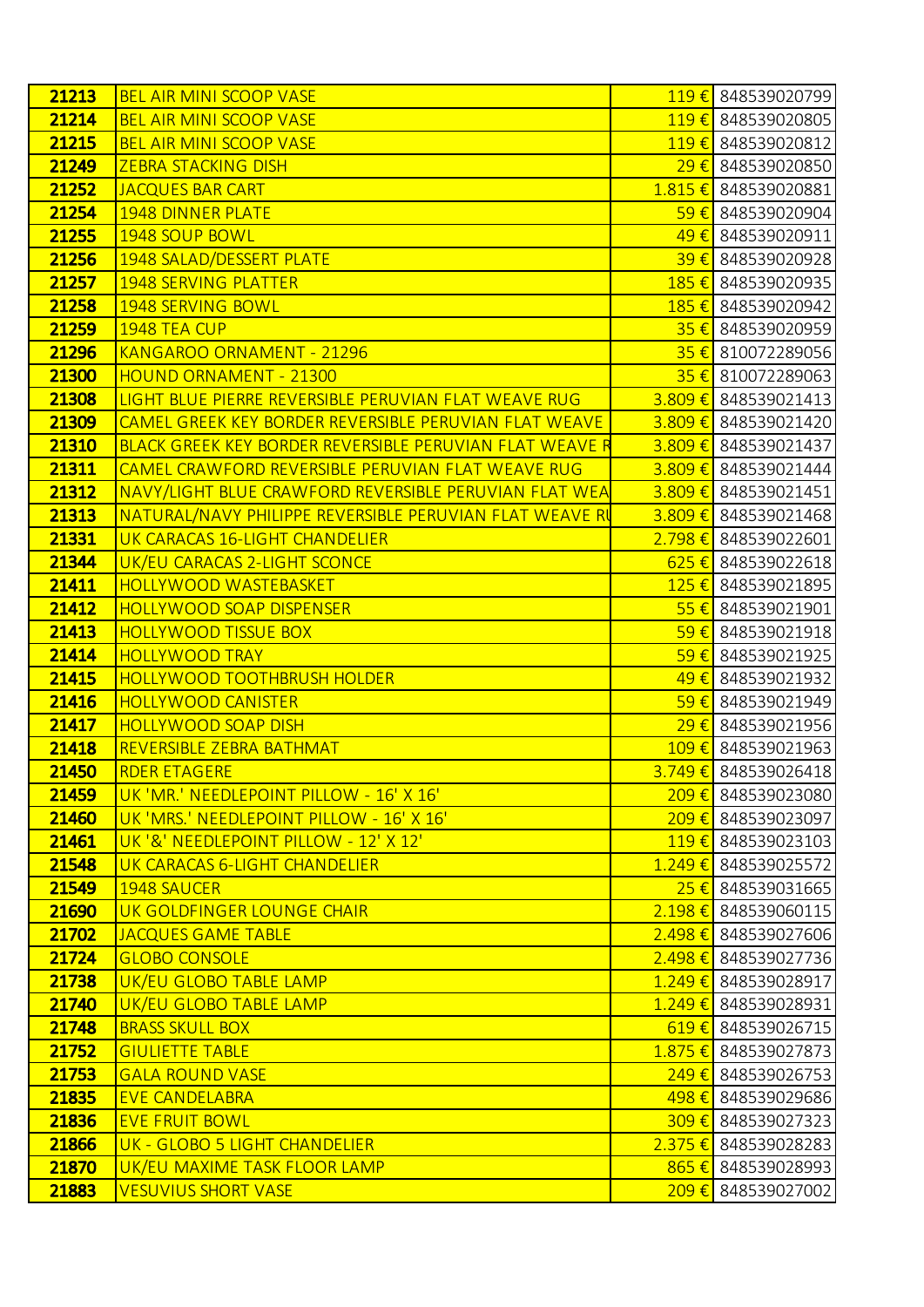| 21900          | <b>GLOBO FRETWORK CONSOLE</b>                       |                      | 2.798 € 848539029549                       |
|----------------|-----------------------------------------------------|----------------------|--------------------------------------------|
| 21901          | <b>ALPHAVILLE COCKTAIL TABLE</b>                    |                      | $2.498 \t\epsilon$ 848539029563            |
| 21902          | <b>ELECTRUM ACCENT TABLE</b>                        | 985€                 | 848539029785                               |
| 21903          | <b>RIDER TWO-TIER SIDE TABLE</b>                    |                      | 1.249 € 848539029587                       |
| 21922          | <b>THEBES LOUNGE CHAIR</b>                          |                      | $2.498 \t\epsilon$ 848539031191            |
| 21924          | <b>BACHARACH SWIVEL CHAIR</b>                       |                      | 3.419 € 848539029877                       |
| 21925          | US/UK RIDER ARM CHAIR                               | $1.815 \t\t\epsilon$ | 848539029907                               |
| 21926          | US/UK RIDER DINING CHAIR                            |                      | 1.249 € 848539029914                       |
| 21938          | UK/EU ELECTRUM SCONCE                               | 865 $\epsilon$       | 848539030026                               |
| 21944          | UK/EU JACQUES STACKED TABLE LAMP                    |                      | 745 € 848539029402                         |
| 21946          | UK/EU GLOBO VANITY LAMP                             | $625 \in$            | 848539029365                               |
| 21952          | <b>NIXON CAKE STAND</b>                             | 289€                 | 848539029235                               |
| 21954          | NIXON CHEESE BOARD AND KNIFE SET                    | 289€                 | 848539029761                               |
| 21955          | NIXON CENTERPIECE BOWL                              |                      | $249 \in$ 848539029341                     |
| 21961          | BERLIN PETITE SERVING BOWLS                         | $369 \in$            | 848539029273                               |
| 21962          | <b>BERLIN ICE BUCKET</b>                            |                      | 435 € 848539029266                         |
| 21964          | DORA MAAR CONDIMENT BOWL                            | $59 \in$             | 848539029747                               |
| 21965          | <b>APHRODITE SALT &amp; PEPPER SET</b>              |                      | $\overline{59}$ € 848539031344             |
| 21966          | <b>VERSAILLES COASTERS</b>                          | 85€                  | 848539029181                               |
| 21967          | <b>FULL DOSE COASTERS</b>                           | 85€                  | 848539029198                               |
| 21969          | <b>NEWPORT DINNER PLATE</b>                         | 49€                  | 848539029488                               |
| 21970          | NEWPORT SOUP BOWL                                   | 39€                  | 848539029495                               |
| 21971          | NEWPORT SALAD/DESSERT PLATE                         | 35€                  | 848539029501                               |
| 21972          | <b>NEWPORT TEA CUP</b>                              | $25 \in$             | 848539029709                               |
| 21973          | <b>NEWPORT SAUCER - 21973</b>                       | $25 \in$             | 848539029693                               |
| 21974          | <b>NEWPORT SERVING PLATTER</b>                      | 185 €                | 848539029518                               |
| 21975          | <b>NEWPORT SERVING BOWL</b>                         | 185€                 | 848539029525                               |
| 21976          | 1948 TEAPOT                                         |                      | 209 € 848539029716                         |
| 21977          | <b>1948 SUGAR BOWL</b>                              | 98€                  | 848539029730                               |
| 21978          | <b>1948 CREAMER</b>                                 | $85 \in$             | 848539029723                               |
| 21979          | <b>1948 CANAPE PLATE SET</b>                        |                      | 119€ 848539029334                          |
| 21980          | <b>BARBELL BARWARE SET</b>                          |                      | 249 € 848539029211                         |
| 21985<br>21987 | US/UK RIDER X-BENCH                                 |                      | 979 € 848539030088<br>3.035 € 848539029778 |
| 21988          | <b>TALITHA WATERFALL CONSOLE</b>                    |                      | $2.439 \t\epsilon$ 848539060146            |
| 22276          | UK - GOLDFINGER LOUNGE<br><b>LARGE ACRYLIC PILL</b> |                      | 309 € 848539028573                         |
| 22277          | <b>LARGE ACRYLIC PILL</b>                           | 309€                 | 848539028580                               |
| 22278          | <b>MEDIUM ACRYLIC PILL</b>                          |                      | 209 € 848539028597                         |
| 22279          | <b>MEDIUM ACRYLIC PILL</b>                          |                      | 209€ 848539028603                          |
| 22280          | <b>SMALL ACRYLIC PILL</b>                           |                      | 119 € 848539028610                         |
| 22281          | <b>SMALL ACRYLIC PILL</b>                           | 119€                 | 848539028627                               |
| 22287          | <b>VIAGRA BRASS PILL BOX</b>                        |                      | $249 \in$ 848539028412                     |
| 22288          | <b>XANAX BRASS PILL BOX</b>                         |                      | 185 € 848539028429                         |
| 22290          | LACQUER JEWELRY BOX                                 |                      | 369 € 848539028689                         |
| 22295          | <b>JACQUES TRAY</b>                                 | $619 \t\t\epsilon$   | 848539028559                               |
| 22301          | <b>SNAKE VALET TRAY</b>                             | 85 $\epsilon$        | 848539028481                               |
| 22302          | <b>TIGER VALET TRAY</b>                             | 85€                  | 848539028498                               |
| 22305          | <b>I-SCREAM MATCH STRIKE</b>                        |                      | 49 € 848539028511                          |
|                |                                                     |                      |                                            |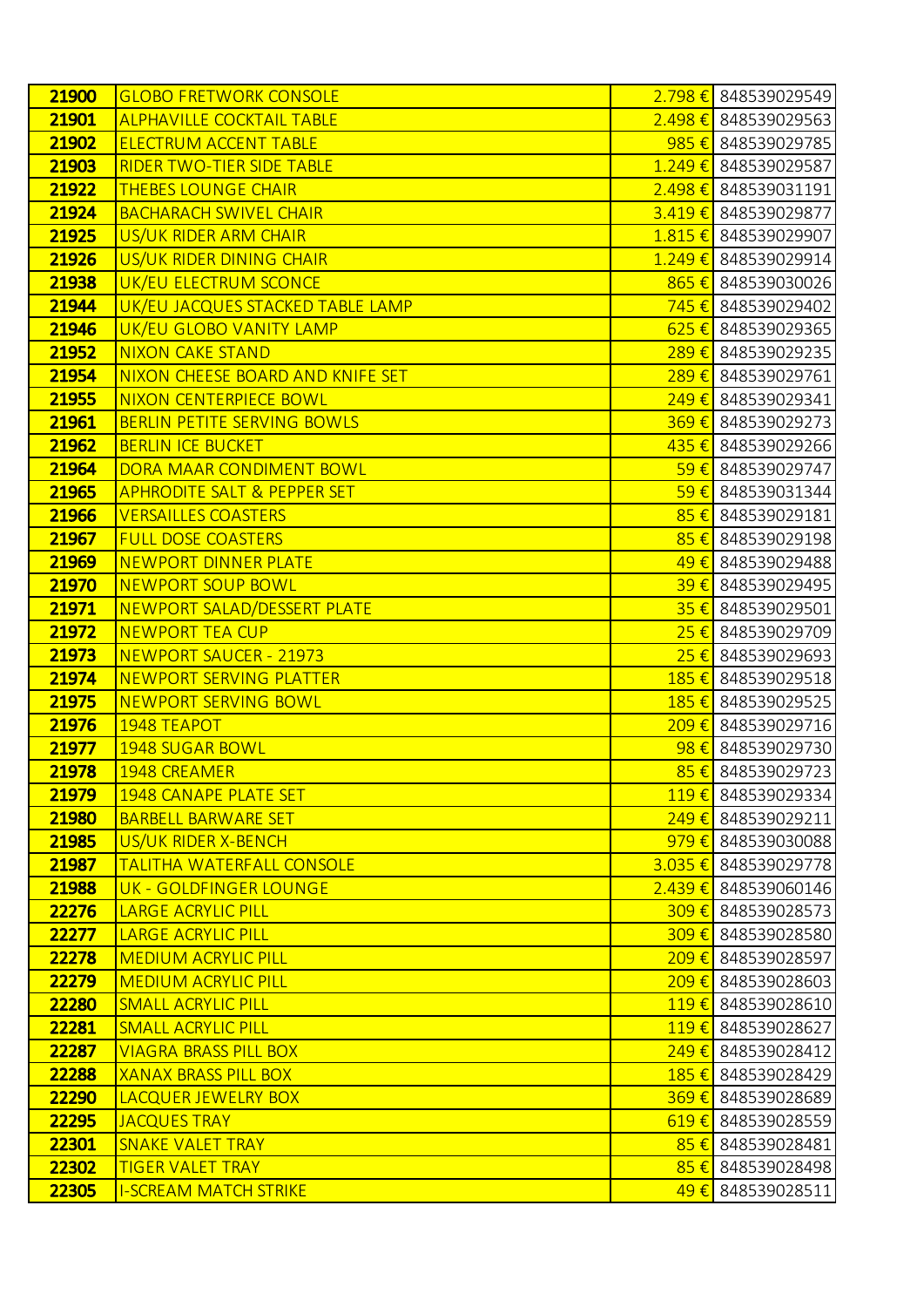| 22333 | <b>VESUVIUS BOWL</b>                                    |                    | 409 € 848539030651              |
|-------|---------------------------------------------------------|--------------------|---------------------------------|
| 22335 | POODLE SALT & PEPPER SET                                |                    | 59€ 848539057986                |
| 22339 | <b>TALITHA MIRROR</b>                                   | $1.549 \in$        | 848539031139                    |
| 22344 | <b>GIANT ACRYLIC TUSK</b>                               |                    | 1.249 € 848539030712            |
| 22431 | UK LETTER PILLOW '#'                                    | $149 \t\epsilon$   | 848539058143                    |
| 22497 | NAVY/LIGHT BLUE NIXON BORDER REVERSIBLE PERUVIAN FLAT V |                    | 2.569 € 848539059768            |
| 22498 | NAVY/LIGHT BLUE NIXON BORDER REVERSIBLE PERUVIAN FLAT V | $3.809 \notin$     | 848539059935                    |
| 22517 | <b>TALITHA CABINET</b>                                  |                    | $3.125 \in$ 848539026265        |
| 22518 | <b>TALITHA ARMOIRE</b>                                  |                    | $5.625 \in$ 848539027613        |
| 22542 | CAMEL/NATURAL CRAWFORD REVERSIBLE PERUVIAN FLAT WEAV    |                    | $2.569 \in$ 848539059652        |
| 22543 | NAVY/LIGHT BLUE CRAWFORD REVERSIBLE PERUVIAN FLAT WEA   | $2.569 \notin$     | 848539059669                    |
| 22637 | UK JET SET PILLOW - SAN FRANCISCO                       |                    | 119€ 848539029068               |
| 22641 | UK MUSE PILLOW - EYES - 12' X 20'                       |                    | 279 € 848539028269              |
| 22643 | UK MUSE PILLOW - SNAKE/APPLE - 20' X 20'                |                    | 405 € 848539029006              |
| 22644 | UK MUSE PILLOW - BUTTERFLY - 18' X 18'                  | 405€               | 848539028252                    |
| 22929 | <b>NEWPORT TEAPOT</b>                                   |                    | 195 € 848539057993              |
| 22930 | <b>NEWPORT SUGAR BOWL</b>                               | 85€                | 848539057955                    |
| 22931 | <b>NEWPORT CREAMER</b>                                  | $69 \in$           | 848539057962                    |
| 22959 | <b>GIN ROCKET DECANTER</b>                              | 209€               | 848539031221                    |
| 22960 | <b>WHISKEY ROCKET DECANTER</b>                          |                    | 255 € 848539031238              |
| 22961 | <b>VODKA ROCKET DECANTER</b>                            | $189 \t\t\epsilon$ | 848539031245                    |
| 22971 | US/UK RIDER DINING CHAIR                                |                    | 1.259 € 848539060139            |
| 22972 | US/UK RIDER DINING CHAIR                                | $1.249 \t∈$        | 848539097890                    |
| 22981 | <b>GIANT ACRYLIC HAND BOWL</b>                          |                    | $1.619 \in$ 848539055142        |
| 23032 | <b>BRASS ELEPHANT RING BOWL</b>                         | $109 \text{ } \in$ | 848539008889                    |
| 23041 | <b>BEL AIR MINI SCOOP VASE</b>                          |                    | 119€ 848539008964               |
| 23044 | <b>BEL AIR MINI SCOOP VASE</b>                          | $119 \t\t\epsilon$ | 848539008971                    |
| 23048 | <b>BEL AIR MEGA SCOOP VASE</b>                          |                    | 495 € 848539021697              |
| 23086 | <b>ANIMALIA COASTERS</b>                                |                    | $98 \in$ 848539008421           |
| 23092 | <b>VICE GLITTER CANISTER</b>                            |                    | 109 € 848539017393              |
| 23093 | <b>VICE GLITTER CANISTER</b>                            |                    | 109 € 848539017171              |
| 23096 | <b>VICE SECRETS CANISTER</b>                            |                    | 159 € 848539017164              |
| 23102 | <b>BRASS EDIE BOX</b>                                   |                    | 559€ 848539017737               |
| 23103 | <b>GIANT ACRYLIC HIPPO</b>                              |                    | 989€ 848539097876               |
| 23107 | <b>ELEPHANT MATCH STRIKE</b>                            |                    | 49 € 848539009077               |
| 23147 | <b>FUTURA CIRCLES VASE</b>                              |                    | 409 € 848539009374              |
| 23148 | <b>FUTURA BULLSEYE VASE</b>                             |                    | 198€ 848539009381               |
| 23149 | <b>CHARADE STUDDED VASE</b>                             |                    | 245 € 848539012756              |
| 23166 | <b>UTOPIA DOG MUG</b>                                   |                    | $\frac{39}{5}$ 848539008506     |
| 23167 | <b>UTOPIA CAT MUG</b>                                   |                    | 39 € 848539008490               |
| 23185 | 6' X 9' BLOCKS HAND-KNOTTED RUG                         |                    | $2.969 \t\epsilon$ 848539042722 |
| 23186 | 8' X 10' BLOCKS HAND-KNOTTED RUG                        |                    | 45.190 € 848539042739           |
| 23187 | 9' X 12' BLOCKS HAND-KNOTTED RUG                        |                    | 5.945 € 848539042746            |
| 23188 | 11' X 13' BLOCKS HAND-KNOTTED RUG                       |                    | 8.089 € 848539042753            |
| 23189 | <b>GOLD SUNBURST HAND-KNOTTED RUG</b>                   | $2.969 \t∈$        | 848539042760                    |
| 23190 | <b>GOLD SUNBURST HAND-KNOTTED RUG</b>                   |                    | $4.515 \in$ 848539042777        |
| 23191 | <b>GOLD SUNBURST HAND-KNOTTED RUG</b>                   | $5.945 \in$        | 848539097944                    |
| 23192 | <b>GOLD SUNBURST HAND-KNOTTED RUG</b>                   |                    | 8.089 € 848539042791            |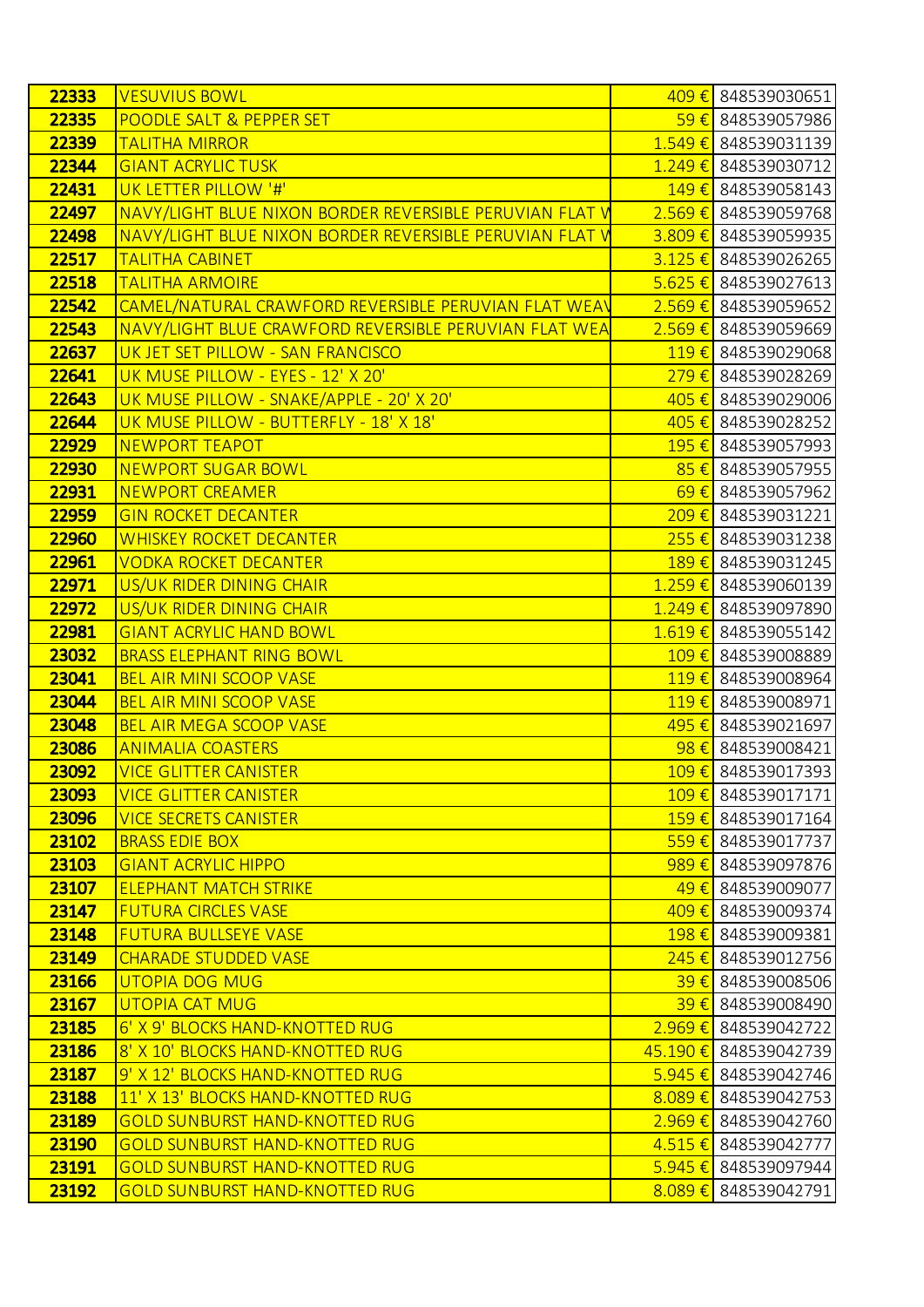| 23826          | UK JET SET LONDON PILLOW                                   | $119 \t\t\epsilon$ | 848539077151                                  |
|----------------|------------------------------------------------------------|--------------------|-----------------------------------------------|
| 23828          | UK JET SET PARIS PILLOW                                    |                    | 119€ 848539023158                             |
| 23877          | UK LETTER PILLOW A                                         | 149€               | 848539058174                                  |
| 23878          | UK LETTER PILLOW B                                         | 149€               | 848539058181                                  |
| 23879          | UK LETTER PILLOW C                                         | 149€               | 848539058198                                  |
| 23880          | UK LETTER PILLOW D                                         | 149€               | 848539058204                                  |
| 23881          | UK LETTER PILLOW E                                         | 149€               | 848539058211                                  |
| 23882          | UK LETTER PILLOW F                                         | 149€               | 848539058228                                  |
| 23883          | UK LETTER PILLOW G                                         | 149€               | 848539058402                                  |
| 23884          | UK LETTER PILLOW H                                         | 149€               | 848539058235                                  |
| 23885          | UK LETTER PILLOW I                                         | 149€               | 848539058242                                  |
| 23886          | UK LETTER PILLOW J                                         | 149€               | 848539058259                                  |
| 23887          | UK LETTER PILLOW K                                         | 149€               | 848539058419                                  |
| 23888          | UK LETTER PILLOW L                                         | 149€               | 848539058266                                  |
| 23889          | UK LETTER PILLOW M                                         | 149€               | 848539058273                                  |
| 23890          | UK LETTER PILLOW N                                         | 149€               | 848539058280                                  |
| 23891          | UK LETTER PILLOW O                                         | 149€               | 848539058297                                  |
| 23892          | UK LETTER PILLOW P                                         | 149€               | 848539058303                                  |
| 23894          | UK LETTER PILLOW R                                         | 149€               | 848539058310                                  |
| 23895          | UK LETTER PILLOW S                                         | 149€               | 848539058327                                  |
| 23896          | UK LETTER PILLOW T                                         | 149€               | 848539058334                                  |
| 23898          | UK LETTER PILLOW V                                         | 149€               | 848539058358                                  |
| 23899          | UK LETTER PILLOW W                                         | 149€               | 848539058433                                  |
| 23903          | UK LETTER PILLOW ?                                         | 149€               | 848539058167                                  |
| 23904          | UK LETTER PILLOW &                                         | 149€               | 848539058150                                  |
| 23985          | UK MOD MODEL PILLOW - 16' X 16'                            | 209€               | 848539059287                                  |
| 24172          | <b>NEO GEO DRINKS TABLE</b>                                | $1.369 \t∈$        | 848539055401                                  |
| 24176          | <b>REFORM CREDENZA</b>                                     |                    | 8.089 € 848539055210                          |
| 24201          | <b>MENAGERIE BASSET HOUND</b>                              | $159 \text{ } \in$ | 848539012626                                  |
| 24212          | UK JET SET NEW YORK PILLOW                                 |                    | 119 € 848539077335                            |
| 24218          | <b>MENAGERIE OWL BOOKEND SET</b>                           |                    | 245 € 848539014798                            |
| 24243          | UK - ETHER CHAIR                                           |                    | 2.198 € 848539055586                          |
| 24247          | UK - ETHER SOFA                                            |                    | 4.345 € 848539055647                          |
| 24265<br>24389 | <b>ALPHAVILLE COCKTAIL TABLE</b>                           |                    | 2.498 € 848539055340                          |
| 24439          | UK/EU PUZZLE TABLE LAMP<br><b>I-SCREAM VASE</b>            |                    | 1.549 € 848539023240<br>$85 \in$ 848539016501 |
| 24466          | <b>BRASS DACHSHUND RING BOWL</b>                           | 149€               | 848539010066                                  |
| 24471          | NAVY HERRINGBONE REVERSIBLE PERUVIAN FLAT WEAVE RUG        |                    | 1.145 € 848539059843                          |
| 24472          | <b>GREY HERRINGBONE REVERSIBLE PERUVIAN FLAT WEAVE RUG</b> |                    | $1.145 \in$ 848539016976                      |
| 24474          | CAMEL/GREY PETER REVERSIBLE PERUVIAN FLAT WEAVE RUG        |                    | 1.145 € 848539016990                          |
| 24475          | CAMEL/GREY PETER REVERSIBLE PERUVIAN FLAT WEAVE RUG        | $3.809 \t∈$        | 848539059584                                  |
| 24476          | BROWN/ORANGE PETER REVERSIBLE PERUVIAN FLAT WEAVE RU       |                    | 3.809 € 848539017003                          |
| 24566          | <b>HOLLYWOOD SOAP DISH</b>                                 | 29€                | 848539009879                                  |
| 24567          | <b>HOLLYWOOD SOAP DISPENSER</b>                            |                    | 55 € 848539009886                             |
| 24568          | <b>HOLLYWOOD CANISTER</b>                                  | 59€                | 848539009893                                  |
| 24569          | <b>HOLLYWOOD TOOTHBRUSH HOLDER</b>                         |                    | 49 € 848539009909                             |
| 24570          | <b>HOLLYWOOD WASTEBASKET</b>                               |                    | 125 € 848539009916                            |
| 24571          | <b>HOLLYWOOD TISSUE BOX</b>                                | $59 \in$           | 848539009923                                  |
|                |                                                            |                    |                                               |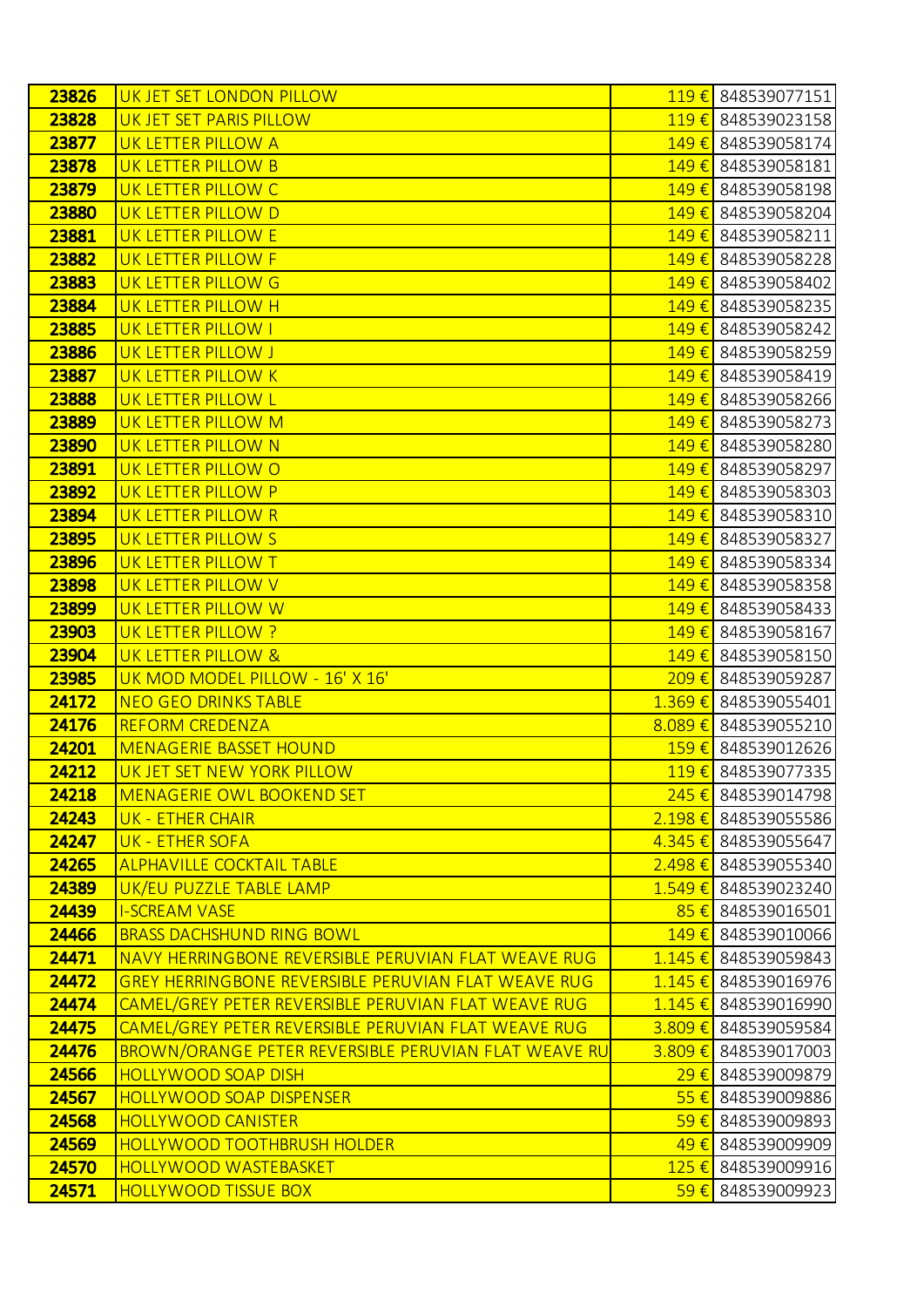| 24572 | <b>HOLLYWOOD TRAY</b>                                          | 59€                | 848539009930                    |
|-------|----------------------------------------------------------------|--------------------|---------------------------------|
| 24665 | <b>GEORGIA ORB</b>                                             |                    | 249 € 848539044962              |
| 24668 | CAMEL NIXON REVERSIBLE PERUVIAN FLAT WEAVE RUG                 | $2.569 \t∈$        | 848539059645                    |
| 24703 | <b>BABY BLUE/NATURAL NIXON RUG</b>                             | $3.809 \t∈$        | 848539018918                    |
| 24739 | <b>BRASS HAND RING HOLDER</b>                                  | $159 \text{ } \in$ | 848539014507                    |
| 24741 | <b>BRASS ORB</b>                                               | 369€               | 848539014453                    |
| 24807 | <b>MOHAWK MATCH STRIKE</b>                                     | 49€                | 848539017492                    |
| 24808 | <b>MARSEILLES COASTERS</b>                                     | 85€                | 848539014576                    |
| 24819 | <b>MOHAWK LOLLIPOP HOLDER</b>                                  | $119 \t\t\epsilon$ | 848539021734                    |
| 24831 | <b>GIULIETTE MUG</b>                                           | $29 \in$           | 848539018673                    |
| 24855 | <b>MENAGERIE ELEPHANT</b>                                      | 209€               | 848539014538                    |
| 24892 | <b>PORCELAIN GEISHA</b>                                        |                    | 249 € 848539017904              |
| 24926 | CAMEL GREEK KEY BORDER REVERSIBLE PERUVIAN FLAT WEAVE          | $3.809 \notin$     | 848539059621                    |
| 24927 | CAMEL NIXON REVERSIBLE PERUVIAN FLAT WEAVE RUG                 | $3.809 \notin$     | 848539059638                    |
| 24930 | BLACK ROUND GREEK KEY BORDER REVERSIBLE PERUVIAN FLAT V        | $3.045 \t∈$        | 848539018895                    |
| 24967 | KANGAROO MATCH STRIKE - WHITE - 24967                          | $49 \in$           | 810072288639                    |
| 25071 | LACQUER JEWELRY BOX                                            | 369€               | 848539017027                    |
| 25119 | <b>DELPHINE CREDENZA</b>                                       | $4.939 \t\epsilon$ | 848539019786                    |
| 25432 | UK EYES NEEDLEPOINT PILLOW - 9' X 12'                          | $119 \t\t\epsilon$ | 848539059300                    |
| 25536 | <b>1948 TEA CUP AND SAUCER</b>                                 | $59 \in$           | 848539024155                    |
| 25538 | 1948 FIVE-PIECE DINNER SET                                     | 185€               | 848539024179                    |
| 25541 | <b>CAMEL/NATURAL PIERRE RUG</b>                                | $1.139 \t∈$        | 848539059881                    |
| 25542 | LIGHT BLUE PIERRE REVERSIBLE PERUVIAN FLAT WEAVE RUG           | $1.139 \t∈$        | 848539059898                    |
| 25543 | <b>CAMEL/NATURAL PIERRE RUG</b>                                | $2.569 \t∈$        | 848539059720                    |
| 25544 | LIGHT BLUE PIERRE REVERSIBLE PERUVIAN FLAT WEAVE RUG           | 2.569 €            | 848539059737                    |
| 25545 | <b>GREEK KEY BORDER RUG 4' X 6'</b>                            | $1.145 \t∈$        | 848539059829                    |
| 25546 | <b>BLACK GREEK KEY BORDER REVERSIBLE PERUVIAN FLAT WEAVE R</b> | $1.145 \t∈$        | 848539059812                    |
| 25547 | CAMEL GREEK KEY BORDER REVERSIBLE PERUVIAN FLAT WEAVE          |                    | $2.569 \in$ 848539059751        |
| 25548 | <b>BLACK GREEK KEY BORDER REVERSIBLE PERUVIAN FLAT WEAVE R</b> | $2.569 \notin$     | 848539059744                    |
| 25549 | <u>NATURAL/NAVY PHILIPPE REVERSIBLE PERUVIAN FLAT WEAVE RI</u> |                    | 1.145 € 848539059775            |
| 25550 | NATURAL/NAVY PHILIPPE REVERSIBLE PERUVIAN FLAT WEAVE RU        |                    | 2.569 € 848539059676            |
| 25551 | <b>BLUE LORENZO REVERSIBLE PERUVIAN FLAT WEAVE RUG</b>         |                    | 1.145 € 848539059836            |
| 25552 | ORANGE LORENZO REVERSIBLE PERUVIAN FLAT WEAVE RUG              |                    | 1.145 € 848539059867            |
| 25553 | <b>RED LORENZO REVERSIBLE PERUVIAN FLAT WEAVE RUG</b>          |                    | 1.145 € 848539059874            |
| 25554 | LIGHT BLUE LORENZO REVERSIBLE PERUVIAN FLAT WEAVE RUG          |                    | $2.569 \t\epsilon$ 848539059683 |
| 25555 | ORANGE LORENZO REVERSIBLE PERUVIAN FLAT WEAVE RUG              |                    | 2.569 € 848539059690            |
| 25556 | RED LORENZO REVERSIBLE PERUVIAN FLAT WEAVE RUG                 |                    | 2.569 € 848539059706            |
| 25557 | LIGHT BLUE LORENZO REVERSIBLE PERUVIAN FLAT WEAVE RUG          |                    | 3.809 € 848539059904            |
| 25558 | ORANGE LORENZO REVERSIBLE PERUVIAN FLAT WEAVE RUG              |                    | 3.809 € 848539059911            |
| 25559 | <b>RED LORENZO REVERSIBLE PERUVIAN FLAT WEAVE RUG</b>          |                    | 3.809 € 848539059928            |
| 25705 | UK LIPS FULL DOSE NEEDLEPOINT THROW PILLOW                     |                    | $225 \t{£}$ 848539031047        |
| 25706 | UK LIPS HUSH NEEDLEPOINT THROW PILLOW                          |                    | $225 \in$ 848539031085          |
| 25707 | UK LIPS SMOLDER NEEDLEPOINT THROW PILLOW                       |                    | $225 \t{€}$ 848539031061        |
| 25713 | NEWPORT TEA CUP AND SAUCER                                     |                    | $\frac{45}{6}$ 848539048410     |
| 25732 | NEWPORT FIVE-PIECE DINNER SET                                  |                    | 155 € 848539048601              |
| 25803 | <b>MEDIUM BERLIN CANDLE HOLDER</b>                             |                    | 109 € 848539055036              |
| 25804 | <b>SHORT BERLIN CANDLE HOLDER</b>                              |                    | $98 \in$ 848539055029           |
| 25805 | <b>TALL BERLIN CANDLE HOLDER</b>                               |                    | 119€ 848539055012               |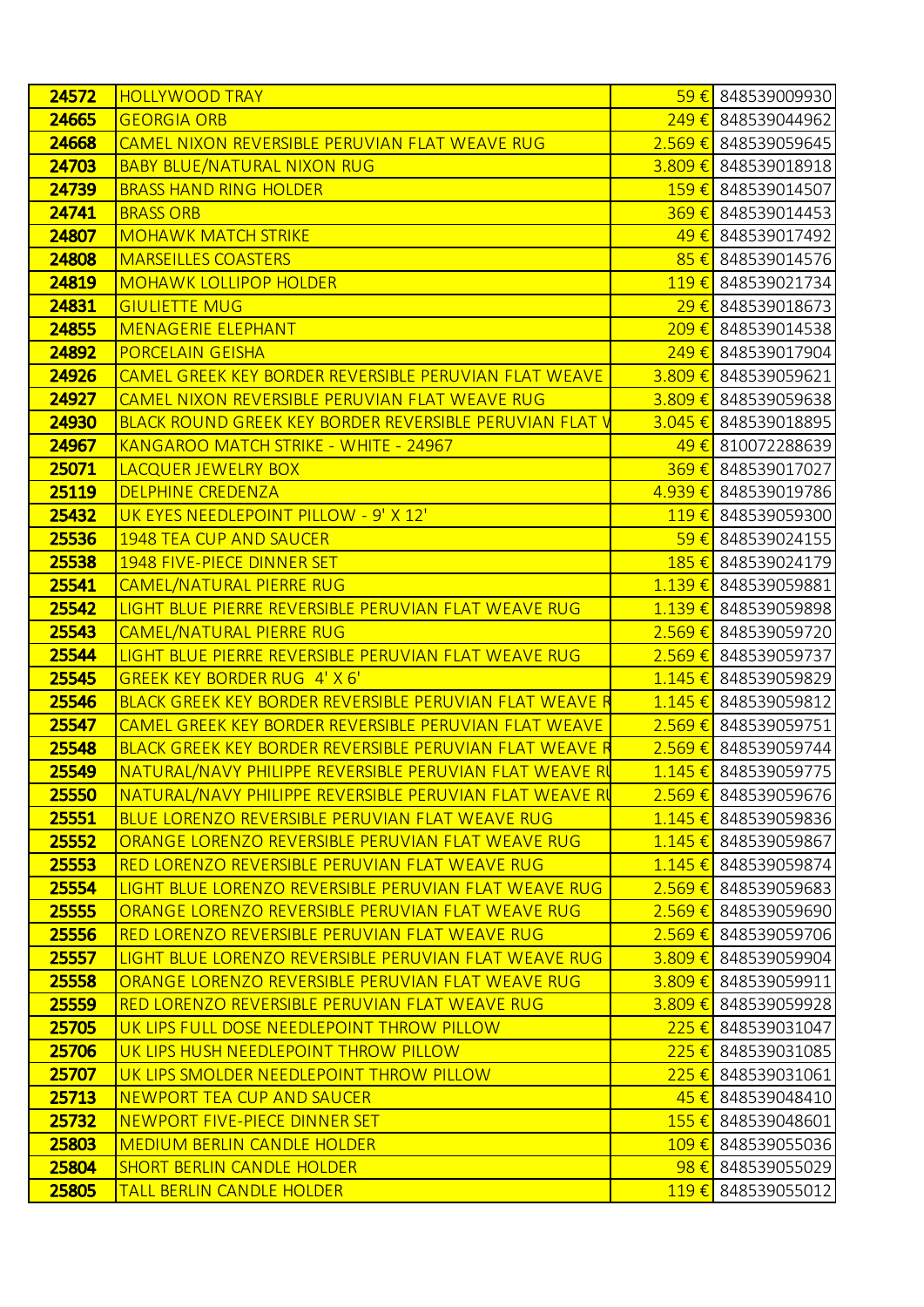| 25806 | <b>GIANT BRASS ORB</b>                  |                    | $3.119 \t\epsilon$ 848539060726  |
|-------|-----------------------------------------|--------------------|----------------------------------|
| 25809 | <b>EYES JET SET TRAVEL KIT</b>          |                    | <mark>59 €</mark> 848539055098   |
| 25812 | <b>NEO GEO SINGLE BOOKEND</b>           | $259 \in$          | 848539060719                     |
| 25826 | <b>VALLAURIS FLYING BIRD BOWL</b>       |                    | 475 € 848539054862               |
| 25896 | <b>NEO GEO BOOKEND SET</b>              | $509 \in$          | 848539055128                     |
| 25935 | PRESCRIPTION PROZAC PILLOW              |                    | $119 \t\epsilon$ 848539060832    |
| 25936 | PRESCRIPTION QUAALUDE PILLOW            | $119 \t\t\epsilon$ | 848539060825                     |
| 25937 | PRESCRIPTION XANAX PILLOW               |                    | 119 € 848539060849               |
| 25948 | <b>COCK/TAIL COASTERS</b>               |                    | 109 € 810072286963               |
| 25952 | <b>EYES COCKTAIL NAPKINS</b>            |                    | $\frac{59 \in}{20}$ 848539056392 |
| 25953 | <b>LIPS COCKTAIL NAPKINS</b>            | $59 \in$           | 848539056408                     |
| 25958 | <b>JACQUES BENCH</b>                    |                    | 2.259 € 848539062539             |
| 26042 | <b>VERSAILLES CUBE URN</b>              | 555 $\epsilon$     | 848539060702                     |
| 26043 | <b>VERSAILLES HEX VASE</b>              |                    | 369 € 848539060696               |
| 26044 | <b>VERSAILLES MAZE VASE</b>             | $369 \in$          | 848539060689                     |
| 26100 | NATURAL LISBON HAND-KNOTTED RUG         |                    | $1.419 \t\epsilon$ 848539098422  |
| 26101 | NATURAL LISBON HAND-KNOTTED RUG         |                    | 2.135 € 848539098446             |
| 26102 | NATURAL LISBON HAND-KNOTTED RUG         |                    | $2.849 \t\epsilon$ 848539098460  |
| 26103 | NATURAL LISBON HAND-KNOTTED RUG         |                    | 3.919 € 810023809944             |
| 26105 | <b>NIXON DINING TABLE</b>               |                    | 4.405 € 848539077670             |
| 26243 | PEKING COCKTAIL TABLE                   | $1.935 \t∈$        | 848539069507                     |
| 26315 | <b>BOND CREDENZA</b>                    |                    | 4.819 € 848539069606             |
| 26317 | <b>JACQUES GRAND COCKTAIL TABLE</b>     | $3.749 \t∈$        | 848539062645                     |
| 26318 | <b>JACQUES TWO-TIER ACCENT TABLE</b>    |                    | $1.249 \in$ 848539062652         |
| 26320 | HARLEQUIN THREE-DRAWER CHEST            | $3.689 \t∈$        | 848539062669                     |
| 26321 | <b>HARLEQUIN CREDENZA</b>               |                    | 4.939 € 848539062676             |
| 26325 | <b>TALITHA CABINET</b>                  | $3.449 \t∈$        | 848539078554                     |
| 26329 | <b>CHANNING SIX-DRAWER CHEST</b>        |                    | $3.305 \t\epsilon$ 848539069651  |
| 26394 | <b>SMALL JACQUES TRAY</b>               | 495€               | 848539063970                     |
| 26395 | <b>SMALL JACQUES TRAY</b>               |                    | 495 € 848539063987               |
| 26396 | <b>FULL DOSE VALET TRAY</b>             | $85 \in$           | 848539063994                     |
| 26399 | <b>FULL DOSE BOX</b>                    |                    | 85 € 848539064014                |
| 26400 | <b>FULL DOSE SQUARE TRAY</b>            | 49€                | 848539064021                     |
| 26401 | <b>FULL DOSE RECTANGLE TRAY</b>         |                    | 95 € 848539064038                |
| 26415 | <b>OWL MEZUZAH</b>                      | $59 \in$           | 848539070084                     |
| 26416 | <b>REFORM MEZUZAH</b>                   |                    | 59 € 848539070091                |
| 26459 | <b>DORA MAAR TEAPOT</b>                 | 175€               | 848539070336                     |
| 26460 | <b>VERSAILLES GLASSWARE SET</b>         |                    | 159 € 848539064113               |
| 26469 | <b>VICE CALORIES CANISTER</b>           |                    | 119€ 848539064205                |
| 26472 | <b>VICE LSD CANISTER</b>                |                    | 109 € 848539070343               |
| 26474 | <b>VICE WEED CANISTER</b>               | $35 \in$           | 848539064236                     |
| 26475 | <b>VERSAILLES SALT &amp; PEPPER SET</b> |                    | $\frac{59 \in 848539064243}{$    |
| 26476 | <b>APOLLO SALT &amp; PEPPER SET</b>     |                    | <mark>75 €</mark> 848539064250   |
| 26507 | UK ELECTRUM KINETIC CHANDELIER          |                    | 1.369 € 848539062720             |
| 26511 | UK/EU CARACAS TRIPOD FLOOR LAMP         | $1.609 \notin$     | 848539062744                     |
| 26554 | <b>EYES VALET TRAY</b>                  |                    | 85 € 848539064298                |
| 26606 | UK BACHARACH SOFA                       | $4.345 \in$        | 848539082117                     |
| 26608 | UK RIDER COUNTER STOOL                  | $1.249 \t∈$        | 848539062768                     |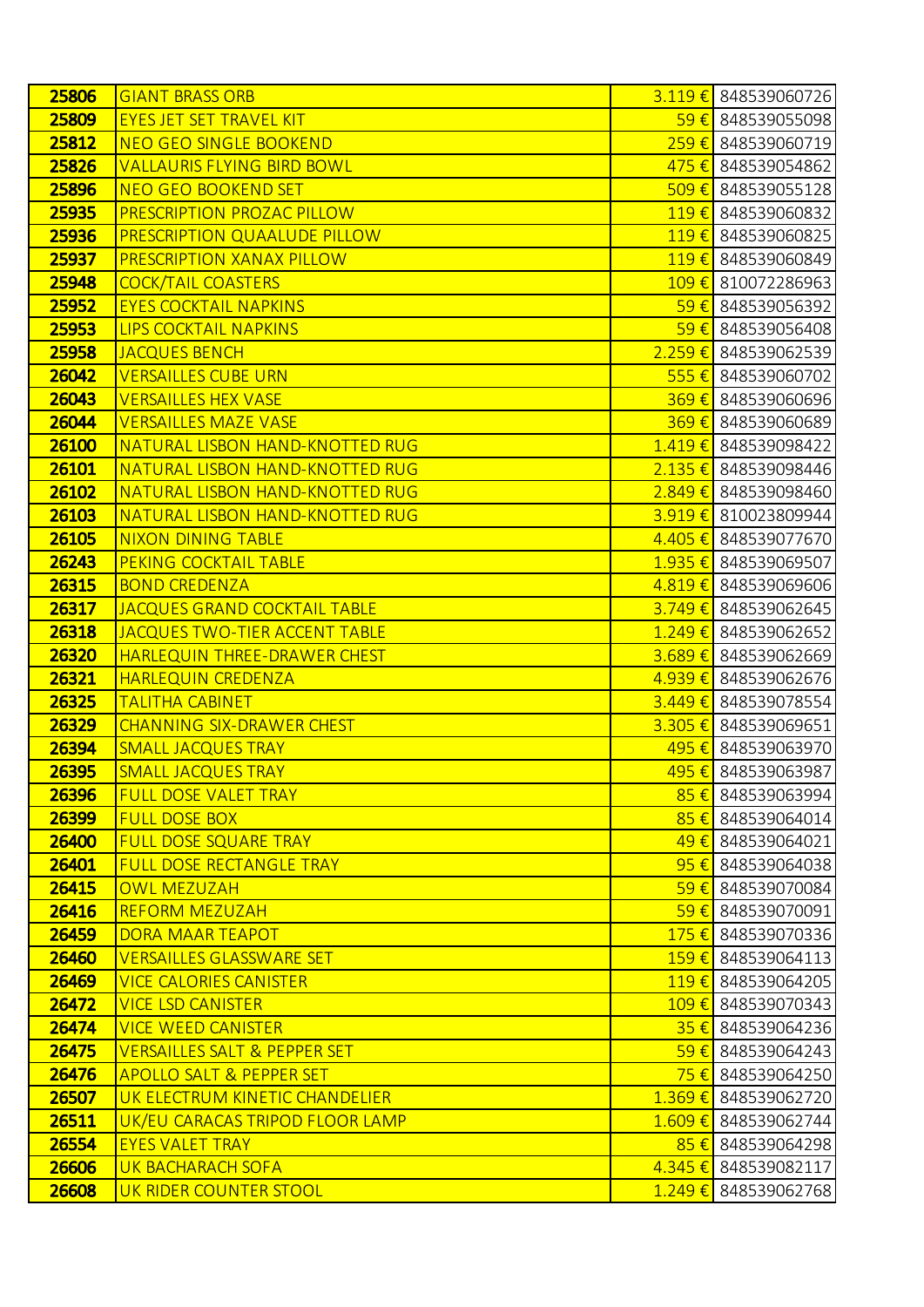| 26615 | <b>UK BRIGITTE CHAIR</b>                                 |                             | 3.125 € 848539085798            |
|-------|----------------------------------------------------------|-----------------------------|---------------------------------|
| 26627 | UK RIDER COUNTER STOOL                                   |                             | 1.249 € 848539062782            |
| 26633 | <b>VICE HASH CANISTER</b>                                | $25 \in$                    | 848539064342                    |
| 26636 | <b>BARBELL BOTTLE STOPPER</b>                            | $69 \in$                    | 848539070756                    |
| 26659 | UK PERSONALITY LAWYER NEEDLEPOINT PILLOW - 9' X 12'      | $119 \in$                   | 848539078899                    |
| 26661 | UK PERSONALITY BOSS LADY NEEDLEPOINT PILLOW - 9' X 12'   |                             | 119€ 848539078936               |
| 26669 | UK - ETHER SWIVEL CHAIR                                  | $2.498 \t∈$                 | 848539082209                    |
| 26671 | UK - ETHER CURVED SOFA                                   |                             | $5.625 \in$ 848539099375        |
| 26685 | UK MILANO CONCENTRIC LOOPS PILLOW - PURP/NAVY - 22' X 22 |                             | 159 € 848539079094              |
| 26687 | UK MILANO CONCENTRIC LOOPS PILLOW - EMERALD - 22' X 22'  |                             | 159 € 848539079131              |
| 26691 | UK MILANO MOD TIDE PILLOW-EMERALD/PURP - 18' X 18'       | 149€                        | 848539079216                    |
| 26693 | UK MILANO WOVEN CIRCLE PILLOW - TURQ/NAVY - 20' X 20'    |                             | 159 € 848539079254              |
| 26695 | UK MILANO BLOCKS PILLOW - EMERALD/NAVY - 12' X 16'       | $119 \t\t\epsilon$          | 848539079292                    |
| 26700 | <b>BOND DESK</b>                                         |                             | 3.689 € 848539081905            |
| 26701 | <b>BOND END TABLE</b>                                    | $1.665 \in$                 | 848539070879                    |
| 26703 | <b>BOND COCKTAIL TABLE</b>                               |                             | 2.439 € 848539070886            |
| 26704 | <b>BOND DINING TABLE</b>                                 |                             | $3.989 \t\epsilon$ 848539079391 |
| 26721 | <b>CRAWFORD CABINET</b>                                  |                             | 4.939 € 848539082223            |
| 26723 | <b>BUENOS AIRES ACCENT TABLE</b>                         | 985€                        | 848539082230                    |
| 26724 | <b>BUENOS AIRES DRINKS TABLE</b>                         |                             | 985 € 848539082247              |
| 26725 | <b>CAMILLE DINING CHAIR</b>                              | $625 \in$                   | 848539091379                    |
| 27283 | <b>BRASS AMBIEN PILL BOX</b>                             | $125 \in$                   | 848539082728                    |
| 27286 | OP ART SQUARE TRAY                                       | 49€                         | 848539082759                    |
| 27287 | OP ART RECTANGLE TRAY                                    | $85 \in$                    | 848539082766                    |
| 27296 | SMALL OP ART LACQUER BOX                                 | $125 \in$                   | 848539082858                    |
| 27297 | <b>MEDIUM OP ART LACQUER BOX</b>                         |                             | 175 € 848539082865              |
| 27298 | LARGE OP ART LACQUER BOX                                 | $209 \text{ } \in \text{ }$ | 848539082872                    |
| 27301 | CANAAN FRAME 4' X 6'                                     |                             | 119€ 848539082902               |
| 27313 | <b>LARGE ACRYLIC PILL STAND</b>                          |                             | $25 \in$ 848539083022           |
| 27314 | <b>SMALL ACRYLIC PILL STAND</b>                          |                             | 19 € 848539083039               |
| 27325 | UK BACHARACH TUFFET                                      |                             | 745 € 848539099405              |
| 27366 | UK KIT LSD BEADED PILLOW - 20' X 20'                     |                             | 309 € 848539084517              |
| 27387 | UK/EU LISBON TORCHIERE                                   |                             | $1.609 \t\epsilon$ 848539083312 |
| 27389 | <b>UK/EU LISBON SCONCE</b>                               |                             | 1.009 € 848539083336            |
| 27414 | <b>HUSH BEADED WALL ART</b>                              |                             | 1.129 € 848539083343            |
| 27415 | <b>BITTEN BEADED WALL ART</b>                            |                             | 1.129 € 848539083350            |
| 27416 | <b>LIPSTICK BEADED WALL ART</b>                          |                             | $1.129 \t\epsilon$ 848539083367 |
| 27438 | <b>ELECTRUM CAFE TABLE</b>                               |                             | 1.995 € 848539084616            |
| 27444 | <b>SMOLDER BEADED WALL ART</b>                           |                             | 1.845 € 848539083398            |
| 27445 | <b>EYES BEADED WALL ART</b>                              |                             | $2.439 \t\epsilon$ 848539083404 |
| 27563 | <b>JACQUES TRAY TABLE</b>                                |                             | 1.609 € 848539085446            |
| 27568 | <b>GILDED MUSE FRIDA VASE</b>                            |                             | 429 € 848539085194              |
| 27569 | <b>GILDED LARGE DORA MAAR VASE</b>                       |                             | 595 € 848539085200              |
| 27570 | <b>GILDED GALA ROUND VASE</b>                            |                             | 309 € 848539085217              |
| 27571 | <b>GILDED DORA MAAR URN</b>                              |                             | 529 € 848539085224              |
| 27572 | <b>GILDED I-SCREAM VASE</b>                              |                             | 109 € 848539085231              |
| 27582 | <b>ELECTRUM DINING TABLE</b>                             |                             | 3.275 € 848539085453            |
| 27584 | <b>ELECTRUM DINING TABLE</b>                             |                             | 4.525 € 848539085477            |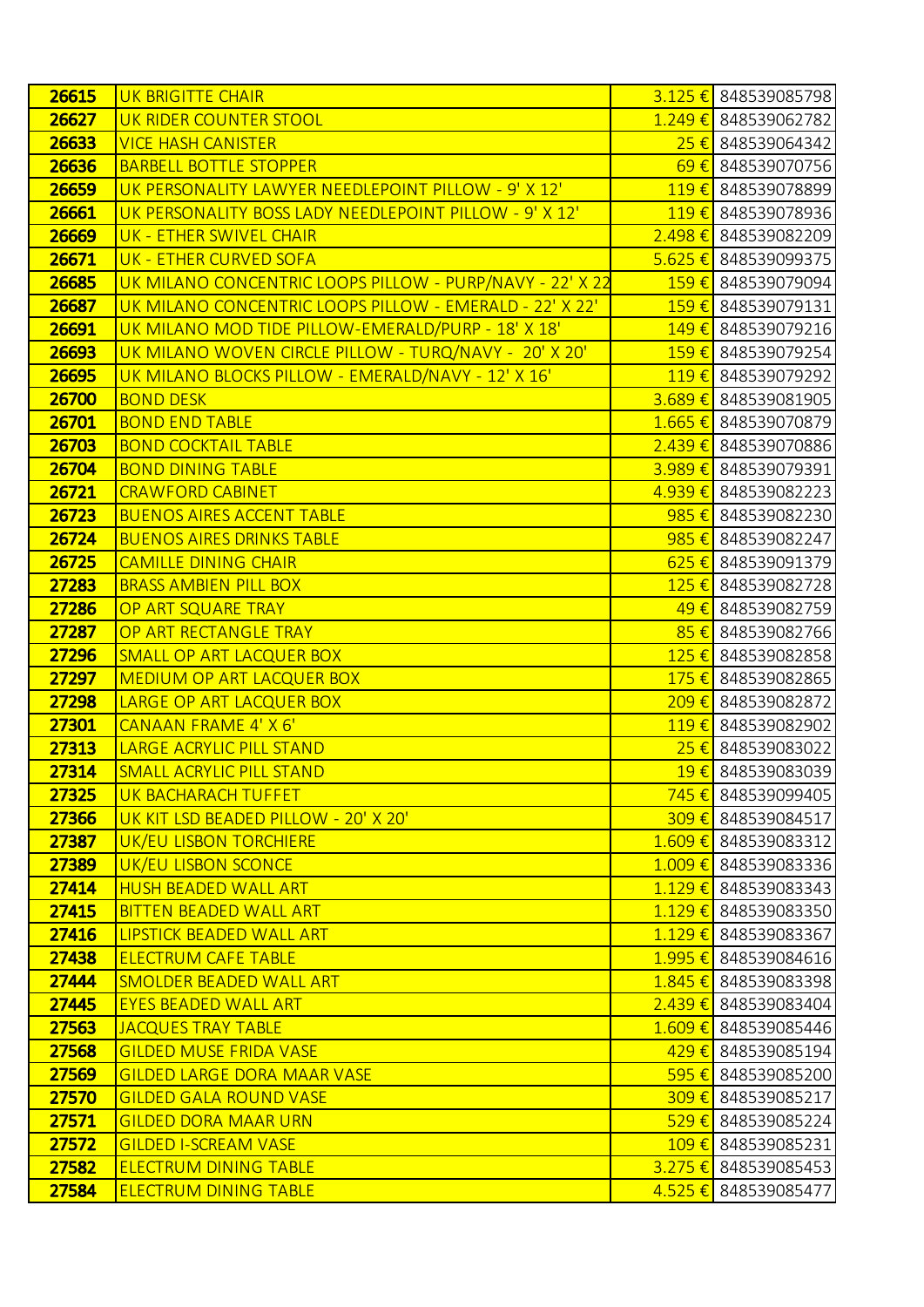| 27591          | <b>OP ART BAR</b>                                |                | 5.625 € 848539085484                               |
|----------------|--------------------------------------------------|----------------|----------------------------------------------------|
| 27603          | <b>GILDED GIULIETTE PITCHER</b>                  |                | 159 € 848539085408                                 |
| 27604          | <b>GILDED EVE FRUIT BOWL</b>                     |                | 369 € 848539085415                                 |
| 27682          | <b>JACQUES DINING TABLE</b>                      |                | 3.989 € 848539094424                               |
| 27684          | <b>BOND SIX-DRAWER DRESSER</b>                   |                | 4.075 € 848539094448                               |
| 27687          | <b>RINGS MIRROR</b>                              |                | 1.549 € 848539094479                               |
| 27688          | <b>HARLEQUIN ROUND MIRROR</b>                    | 989€           | 848539094486                                       |
| 27689          | DELPHINE SIX-DRAWER DRESSER                      |                | 4.049 € 848539094493                               |
| 27711          | <b>RIDER X-BENCH</b>                             | 985 $\epsilon$ | 848539094714                                       |
| 27750          | <b>GIANT GALA VASE</b>                           |                | 435 € 848539094912                                 |
| 27751          | <b>MUSE BOWL</b>                                 | 69E            | 848539094929                                       |
| 27752          | <b>MUSE VOTIVE HOLDER</b>                        |                | 49 € 848539094936                                  |
| 27754          | <b>LIPS TRINKET TRAY</b>                         |                | 119€ 848539094950                                  |
| 27759          | <b>DRUGGIST LSD CANISTER</b>                     |                | 369 € 848539095001                                 |
| 27760          | <b>DRUGGIST EYE VASE</b>                         | $369 \in$      | 848539095018                                       |
| 27762          | DRUGGIST WEED SQUARE TRAY                        |                | $\frac{59 \in 848539095032}{$                      |
| 27774          | <b>CANAAN TRAY</b>                               |                | 335 € 848539095148                                 |
| 27779          | <b>FRENCH BULLDOG ORNAMENT</b>                   |                | 35 € 810072289025                                  |
| 27789          | DORA MAAR PEDESTAL BOWL                          | 495€           | 848539095230                                       |
| 27790          | DORA MAAR CENTERPIECE PEDESTAL BOWL              |                | <mark>745 €</mark> 848539095247                    |
| 27792          | <b>BRASS TALON BOWL</b>                          | $249 \in$      | 848539095261                                       |
| 27795          | <b>ELEPHANT SALT &amp; PEPPER SET</b>            |                | $\frac{59 \in 848539095292}{848539095292}$         |
| 27800          | <b>VICE WEED CANISTER</b>                        | 119€           | 848539095346                                       |
| 27801          | <b>NEWPORT CANAPE PLATE SET</b>                  |                | 119 € 848539095353                                 |
| 27802          | LE WINK COASTERS                                 | 98€            | 848539095360                                       |
| 27803          | <b>DRUGGIST COASTERS</b>                         |                | 98 € 848539095377                                  |
| 27804          | <b>DRUGGIST SHROOMS CANISTER</b>                 | 369€           | 848539095384                                       |
| 27805          | <b>DRUGGIST WEED CANISTER</b>                    |                | 289 € 848539095391                                 |
| 27806          | <b>DRUGGIST PEYOTE CANISTER</b>                  |                | 289 € 848539095407                                 |
| 27809          | UK HASH PILLOW - BLK/WHT-16X16                   |                | 179 € 848539095438                                 |
| 27812          | UK OP ART SQUARE PILLOW 18' X 18'                |                | 209 € 848539095469                                 |
| 27815          | UK OP ART RECTANGLE PILLOW 12' X 16'             |                | 169 € 848539095490                                 |
| 27836          | <b>BRASS TALON CANDLE HOLDER</b>                 |                | 185 € 848539095704                                 |
| 27841          | UK/EU GLOBO 5 LIGHT CHANDELIER                   |                | 2.375 € 848539095759                               |
| 27845          | UK/EU PUZZLE CIRCLES TABLE LAMP                  |                | $1.185 \in$ 848539095797                           |
| 27847<br>27865 | UK/EU JACQUES COLUMN TABLE LAMP                  |                | 1.009 € 848539095810                               |
| 27877          | UK/EU GEORGIA ORB TABLE LAMP                     |                | $1.009$ € 848539095971<br>$1.129 \in$ 848539096091 |
| 27880          | UK/EU GALA LIPS TABLE LAMP<br>UK/EU CARNABY LAMP |                | $629 \t\epsilon$ 848539096121                      |
| 27881          | <b>UK/EU CARNABY LAMP</b>                        |                | $629 \t\epsilon$ 848539096138                      |
| 28129          | LACQUER TUMBLER                                  |                | $25 \in$ 812205031921                              |
| 28130          | LACQUER SOAP DISPENSER                           |                | 35 € 812205031938                                  |
| 28131          | LACQUER WASTEBASKET                              |                | <mark>75 €</mark> 812205031945                     |
| 28132          | LACQUER SOAP DISH                                |                | 29 € 812205031952                                  |
| 28133          | <b>LACQUER BATH TRAY</b>                         |                | $\frac{45}{6}$ 812205031969                        |
| 28134          | <b>LACQUER TISSUE BOX</b>                        |                | 49 € 812205031976                                  |
| 28171          | <b>XL GRAND TOUR GODDESS BUST</b>                |                | 989 € 812205032348                                 |
| 28172          | <b>XL GRAND TOUR GOD BUST</b>                    |                | 989 € 812205032355                                 |
|                |                                                  |                |                                                    |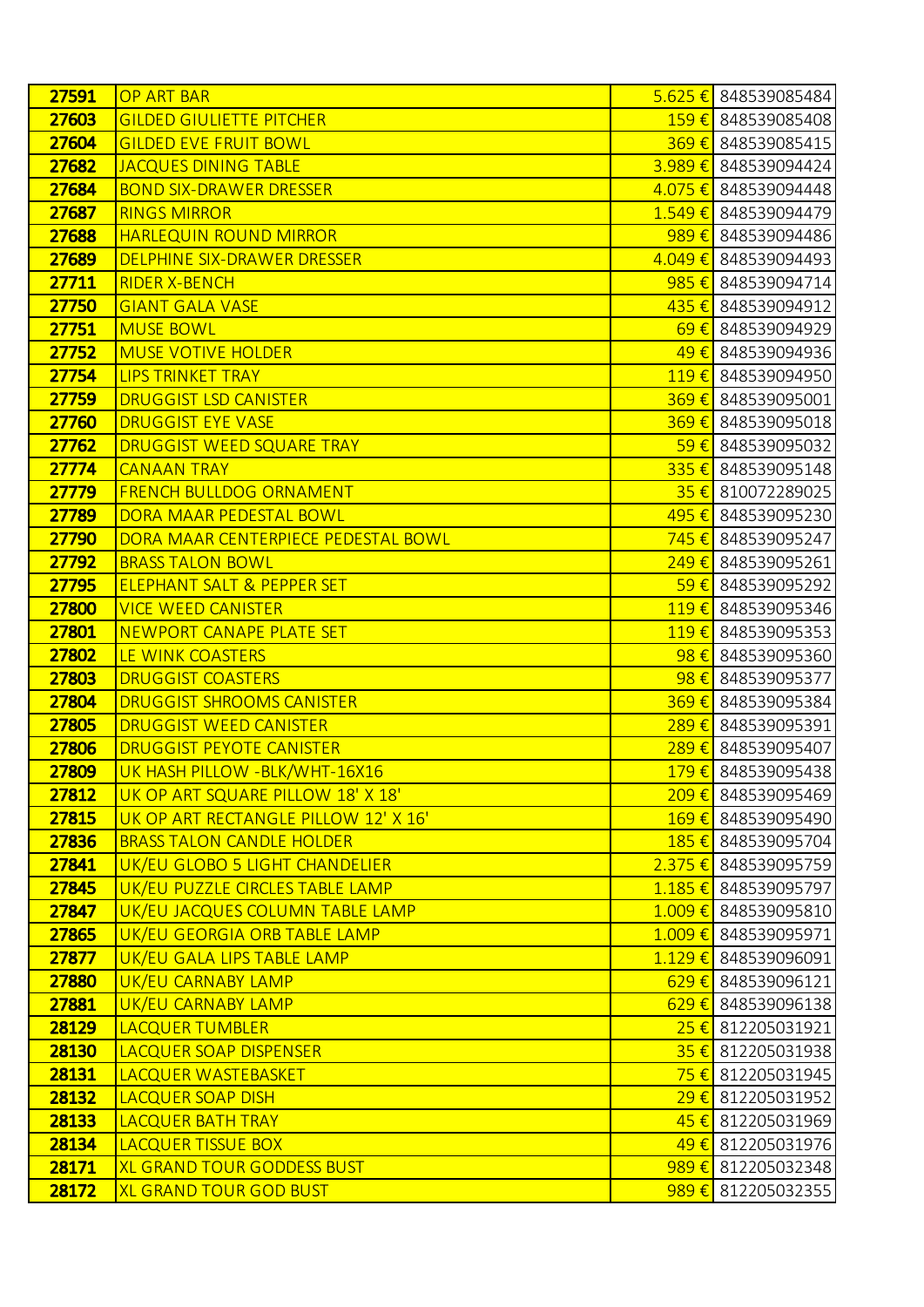| 28345          | <b>BOTANIST SPECIMEN VASE</b>                                               | 495 € 812205034670                         |
|----------------|-----------------------------------------------------------------------------|--------------------------------------------|
| 28353          | <b>GRAPEFRUIT POP CANDLE</b>                                                | 49 € 810023802396                          |
| 28355          | <b>CHAMPAGNE POP CANDLE</b>                                                 | $55 \in$ 810023802402                      |
| 28362          | <b>SEA SALT POP CANDLE</b>                                                  | 49 € 810023802419                          |
| 28368          | <b>VODKA POP CANDLE</b>                                                     | $55 \in$ 810023802433                      |
| 28384          | <b>MUSE NOIR CERAMIC CANDLE</b>                                             | $95 \in$ 810023802457                      |
| 28391          | <b>MUSE BLANC CERAMIC CANDLE</b>                                            | $95 \in$ 810023802464                      |
| 28392          | <b>MUSE D'OR CERAMIC CANDLE</b>                                             | $109 \text{€}$ 812205036131                |
| 28459          | <b>GALA ROUND VASE - GRAFFITI</b>                                           | 249 € 812205034687                         |
| 28488          | <b>GLASS MENAGERIE OWL VASE</b>                                             | 369 € 810023803096                         |
| 28490          | <b>GIULIETTE SMALL URN</b>                                                  | 345 € 810023803126                         |
| 28491          | <b>VERSAILLES PUZZLE VASE</b>                                               | 369€ 812205034274                          |
| 28493          | <b>HOLIDAY POP CANDLE</b>                                                   | 45 € 812205034298                          |
| 28494          | <b>ACAPULCO JET SET CANDLE</b>                                              | 35 € 810023802495                          |
| 28495          | <b>BIG SUR JET SET CANDLE</b>                                               | $35 \in$ 812205034311                      |
| 28496          | SHELTER ISLAND JET SET CANDLE                                               | 35 € 812205034328                          |
| 28519          | UK - BRASS HAND SCONCE - RIGHT                                              | <mark>745 €</mark> 812205034533            |
| 28520          | UK - BRASS HAND SCONCE - LEFT                                               | <mark>745 €</mark> 812205034540            |
| 28521          | DORA MAAR URN - GRAFFITI                                                    | 495 € 812205034694                         |
| 28523          | <b>GIANT ACRYLIC RABBIT</b>                                                 | 1.095 € 812205034564                       |
| 28525          | <b>GIANT ACRYLIC SHARK</b>                                                  | 1.619 € 812205034588                       |
| 28527          | <b>SMALL SORRENTO LACQUER BOX</b>                                           | $125 \in$ 812205034601                     |
| 28528          | <b>MEDIUM SORRENTO LACQUER BOX</b>                                          | 175 € 812205034618                         |
| 28529          | LARGE SORRENTO LACQUER BOX                                                  | 209 € 812205034625                         |
| 28531          | <b>CANAAN FRAME 8' X 10'</b>                                                | 198 € 812205034649                         |
| 28552          | <b>GLASS MENAGERIE LADY VASE</b>                                            | 495 € 810023803089                         |
| 28553          | <b>MARCEL VASE</b>                                                          | $98 \in$ 812205034915                      |
| 28554          | <b>ALPHAVILLE PEDESTAL</b>                                                  | $1.875 \in$ 812205034922                   |
| 28556          | <b>HARLEQUIN EYE COCKTAIL TABLE</b>                                         | 2.498 € 812205034946                       |
| 28558          | <b>GLOBO CABINET</b>                                                        | 4.939 € 812205034960                       |
| 28561          | <b>UK - CLARIDGE SOFA</b>                                                   | 4.639 € 812205034991                       |
| 28565          | <b>UK - CLARIDGE SOFA</b>                                                   | $6.009 \in$ 812205035035                   |
| 28571          | UK - ST. GERMAIN CLUB CHAIR                                                 | $1.845 \in$ 812205035097                   |
| 28590          | <b>BOTANIST GANJA URN</b>                                                   | $619 \in$ 812205035226                     |
| 28605          | <b>RAINBOW BEADED WALL ART</b>                                              | $1.249 \t\epsilon$ 812205035363            |
| 28621          | UK BOTANIST RHINO PILLOW - 16' X 16'                                        | 369 € 812205035578                         |
| 28622<br>28637 | UK BOTANIST GANJA PILLOW - 18' X 18'<br><b>BOND CANTILEVERED SIDE TABLE</b> | 409 € 812205035585<br>1.815 € 812205035745 |
| 28663          | UK RIO SQUARES PILLOW - 22' X 22'                                           | 249 € 812205036018                         |
| 28664          | UK RIO FRAGMENTS PILLOW - 18' X 18'                                         | 198 € 812205036025                         |
| 28665          | UK RIO ARCHES PILLOW - 12' X 16'                                            | 175 € 812205036032                         |
| 28870          | NIXON RUG 8' X 10'                                                          | 3.809 € 812205038296                       |
| 28871          | SORRENTO RUG 8' X 10'                                                       | 3.809 € 812205038302                       |
| 28872          | PETER RUG 6' X 9'                                                           | $2.569 \in$ 812205038319                   |
| 28873          | OSLO RUG - ULTRAMARINE/NATURAL - 8' X 10' - 28873                           | $3.809 \t\epsilon$ 812205038326            |
| 28874          | CHECKERBOARD RUG - BABY BLUE/NATURAL                                        | 3.809 € 812205038333                       |
| 29213          | LARGE DORA MAAR VASE                                                        | 529 € 812205038937                         |
| 29232          | <b>BOURBON POP CANDLE</b>                                                   | $55 \in$ 810023802525                      |
|                |                                                                             |                                            |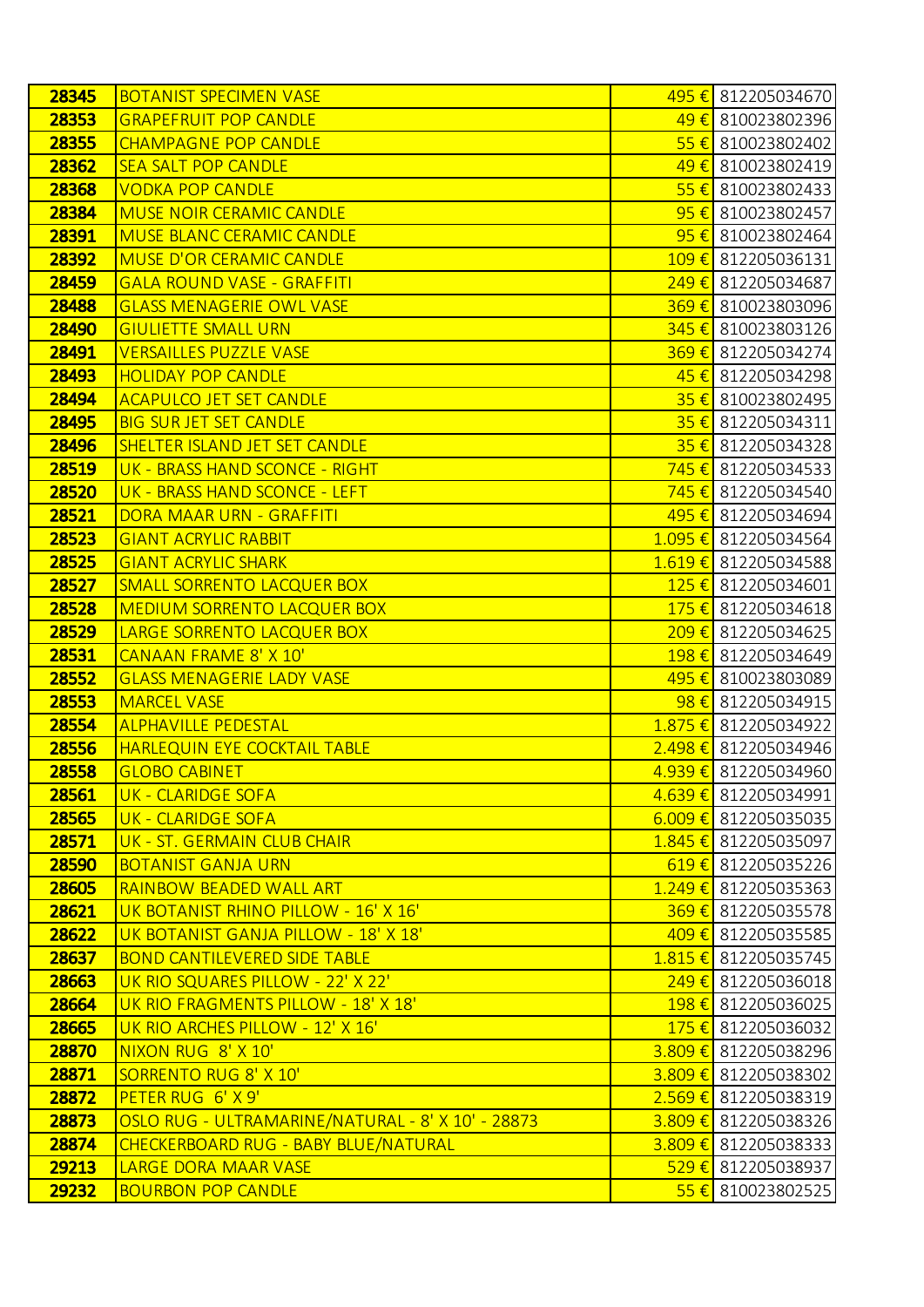| 29313 | <b>HARLEQUIN CAPSULE MIRROR</b>                      |                    | 1.549 € 810023800507            |
|-------|------------------------------------------------------|--------------------|---------------------------------|
| 29314 | <b>KIDNEY OTTOMAN</b>                                |                    | 1.698 € 810023800514            |
| 29342 | <b>MACHO MACHO WORKER/SAILOR MUG</b>                 | 39€                | 810023800637                    |
| 29343 | <b>MACHO MACHO COP/BIKER MUG</b>                     | $39 \in$           | 810023800644                    |
| 29344 | MACHO MACHO COWBOY/CHIEF MUG                         | $39 \in$           | 810023800651                    |
| 29375 | <b>NEO GEO BOWTIE TABLE</b>                          |                    | 1.875 € 810023800873            |
| 29376 | LARGE MARBLE TRIANGLE TABLE                          | $1.905 \in$        | 810023800880                    |
| 29377 | <b>SMALL MARBLE TRIANGLE TABLE</b>                   |                    | $1.665 \in$ 810023800897        |
| 29378 | <b>DELPHINE TALL SIDE TABLE</b>                      | $1.845 \in$        | 810023800903                    |
| 29388 | <b>VICE CBD CANISTER</b>                             |                    | 109 € 810023801009              |
| 29390 | <b>VICE EDIBLES CANISTER</b>                         | 159€               | 810023801023                    |
| 29391 | <b>VICE EDIBLES CANISTER</b>                         |                    | 159€ 810023801030               |
| 29392 | <b>VICE PRIDE CANISTER</b>                           | $119 \t\t\epsilon$ | 810023801047                    |
| 29393 | <b>GALA MUG</b>                                      |                    | 29 € 810023801054               |
| 29400 | <b>GEORGIA ORB BOX</b>                               | 159€               | 810023801108                    |
| 29401 | <b>GEORGIA CENTERPIECE BOWL</b>                      |                    | 869€ 810023801115               |
| 29402 | TALITHA STARBURST COCKTAIL TABLE - 29402             | $2.139 \t∈$        | 810072287915                    |
| 29407 | <b>EVE ACCENT BOWL</b>                               |                    | 189€ 810023801146               |
| 29408 | <b>ATLAS SPLIT VASE</b>                              | $529 \in$          | 810023801153                    |
| 29409 | <b>ATLAS SALT &amp; PEPPER SET</b>                   |                    | <mark>75 €</mark> 810023801160  |
| 29421 | UK POP PILLOW CHECKERBOARD 22' X 22'                 | $239 \in$          | 810023802082                    |
| 29423 | UK POP PILLOW DIVIDE - BLACK/NAT - 22' X 22'         |                    | 239 € 810023802105              |
| 29425 | UK POP PILLOW CROSS - F19 16' X 16'                  | 179€               | 810023802129                    |
| 29435 | UK QUAALUDES BEADED PILLOW - 12' X 20'               |                    | 285 € 810023802228              |
| 29437 | UK FLOWER HAND BEADED PILLOW - 12' X 20'             | 285€               | 810023802242                    |
| 29439 | <b>EVE PEDESTAL BOWL</b>                             |                    | $235 \in$ 810023801283          |
| 29440 | <b>EVE DOUBLE BULB VASE</b>                          | $225 \in$          | 810023801290                    |
| 29443 | <b>EVE TRIPLE BULB VASE</b>                          |                    | 235 € 810023801320              |
| 29473 | UK BIJOUX SCATTER PILLOW - 18' X 18'                 | 289€               | 810023802372                    |
| 29474 | UK BIJOUX EMBLEM PILLOW - 16' X 16'                  |                    | 249 € 810023802389              |
| 29475 | BLUE SMALL SCALE CHECKERBOARD FLAT WEAVE RUG         |                    | $2.569 \in$ 810023801504        |
| 29476 | BLUE SMALL SCALE CHECKERBOARD FLAT WEAVE RUG         |                    | 3.809 € 810023801511            |
| 29477 | BLUE SMALL SCALE CHECKERBOARD FLAT WEAVE RUG         |                    | $5.139 \t\epsilon$ 810023801528 |
| 29478 | BLUE SMALL SCALE CHECKERBOARD FLAT WEAVE RUG         |                    | $6.809 \in$ 810023801535        |
| 29479 | <b>BLACK SMALL SCALE CHECKERBOARD FLAT WEAVE RUG</b> |                    | $2.560 \in$ 810023801542        |
| 29480 | <b>BLACK SMALL SCALE CHECKERBOARD FLAT WEAVE RUG</b> |                    | 3.809 € 810023801559            |
| 29481 | <b>BLACK SMALL SCALE CHECKERBOARD FLAT WEAVE RUG</b> |                    | $5.139 \t\epsilon$ 810023801566 |
| 29482 | <b>BLACK SMALL SCALE CHECKERBOARD FLAT WEAVE RUG</b> |                    | $6.809 \in$ 810023801573        |
| 29483 | <b>BLACK LARGE SCALE CHECKERBOARD FLAT WEAVE RUG</b> |                    | $2.569 \in$ 810023801580        |
| 29484 | <b>BLACK LARGE SCALE CHECKERBOARD FLAT WEAVE RUG</b> |                    | $3.809 \t\epsilon$ 810023801597 |
| 29485 | <b>BLACK LARGE SCALE CHECKERBOARD FLAT WEAVE RUG</b> |                    | $5.139 \t\epsilon$ 810023801603 |
| 29486 | <b>BLACK LARGE SCALE CHECKERBOARD FLAT WEAVE RUG</b> |                    | $6.809 \in$ 810023801610        |
| 29487 | US/UK RIDER DINING CHAIR                             |                    | $1.249 \t\epsilon$ 810023801627 |
| 29492 | <b>DRIPPING RAINBOW TRINKET TRAY</b>                 |                    | 119€ 812205039798               |
| 29493 | <b>MILANO RECTANGLE TRAY</b>                         |                    | 98 € 812205039804               |
| 29494 | <b>MILANO SQUARE TRAY</b>                            |                    | $\frac{59 \in 810023802471}{$   |
| 29497 | <b>POP! COASTERS</b>                                 |                    | 109 € 810023802501              |
| 29525 | <b>FULL DOSE PETITE TRAY SET</b>                     |                    | 119€ 810023802624               |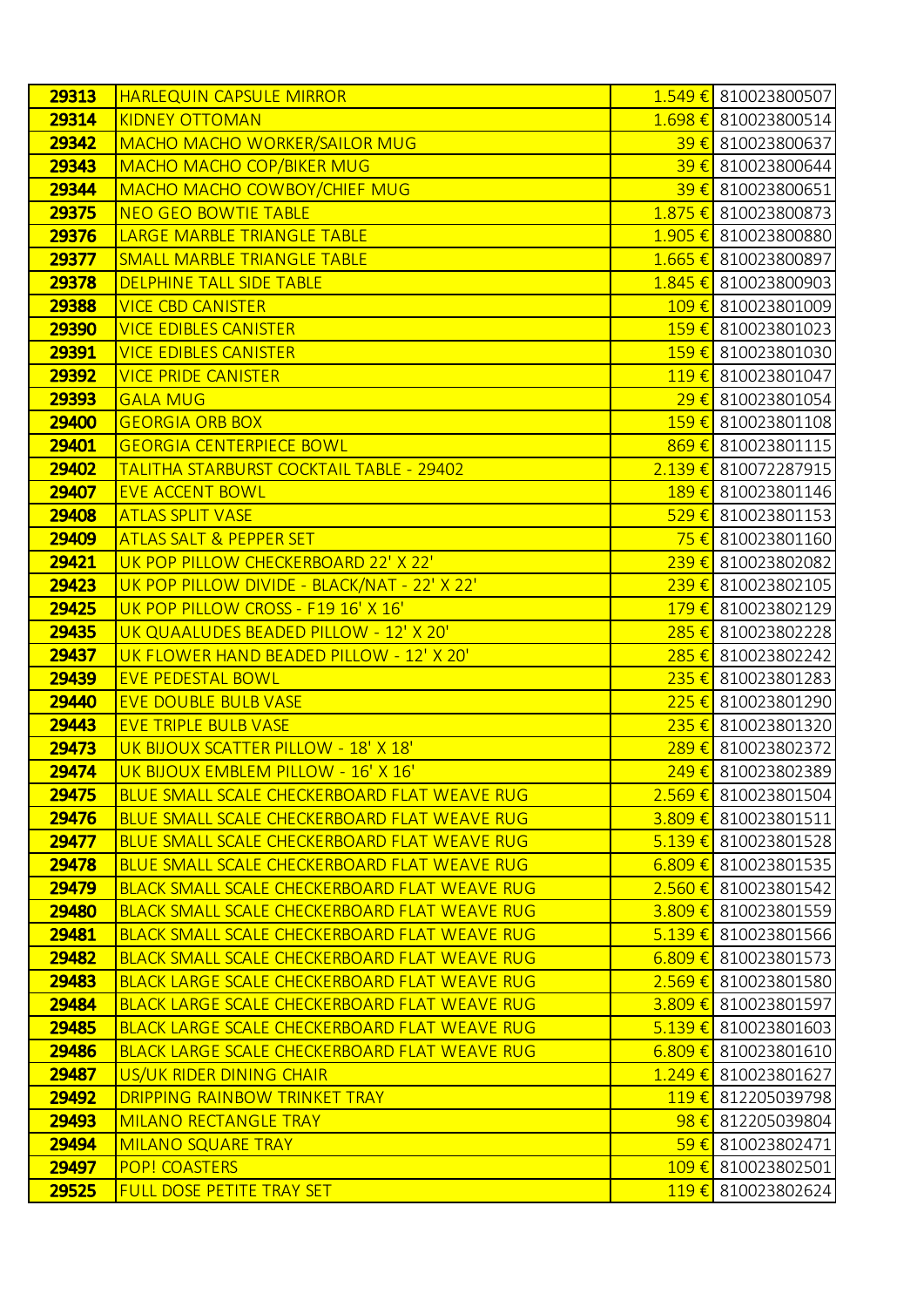| 29714          | UK MAXIME DINING CHAIR                             |                    | 1.755 € 810023804789                           |
|----------------|----------------------------------------------------|--------------------|------------------------------------------------|
| 29737          | <b>CAMILLE DINING CHAIR</b>                        |                    | 625 € 810023805014                             |
| 29750          | UK MAXIME DINING CHAIR                             |                    | 1.755 € 810023805144                           |
| 29767          | <b>ICE CREAM BEADED WALL ART</b>                   |                    | $985 \in$ 810023805458                         |
| 29769          | PINEAPPLE BEADED WALL ART                          |                    | $985 \in$ 810023805472                         |
| 29770          | <b>HAPPY PILLS BEADED WALL ART</b>                 |                    | 1.549 € 810023805489                           |
| 29778          | SORRENTO BACKGAMMON SET                            |                    | 495 € 810023805410                             |
| 29779          | OP ART BACKGAMMON SET                              |                    | 495 € 810023805403                             |
| 29786          | <b>GOLD SUNBURST HAND-KNOTTED ROUND RUG</b>        |                    | 4.159 € 810023805847                           |
| 29790          | <b>UK BRIGITTE SOFA</b>                            |                    | 3.989 € 810023806967                           |
| 29793          | <b>TROCADERO KIDNEY COCKTAIL TABLE</b>             |                    | 2.498 € 810023806349                           |
| 29799          | <b>REFORM THREE-DRAWER CHEST</b>                   |                    | 4.939 € 810023806356                           |
| 29800          | <b>REFORM CIRCLE BAR</b>                           |                    | 4.995 € 810023806363                           |
| 29801          | <b>ANTWERP CIRCLES CABINET</b>                     |                    | $4.689 \t\epsilon$ 810023806165                |
| 29803          | <b>SIAM THREE-DRAWER CHEST</b>                     |                    | 3.095 € 810023805328                           |
| 29804          | <b>SIAM CREDENZA</b>                               |                    | $3.749 \in$ 810023805335                       |
| 29805          | <b>HARLEQUIN THREE-DRAWER CHEST</b>                |                    | 3.689 € 810023805342                           |
| 29807          | HARLEQUIN CAPSULE COCKTAIL TABLE                   |                    | 2.499 € 810023805373                           |
| 29808          | <b>HARLEQUIN ROUND MIRROR</b>                      |                    | 989€ 810023805380                              |
| 29811          | <b>INGMAR CHAIR</b>                                |                    | 2.798 € 810023805694                           |
| 29812          | <b>MAXIME LOUNGE CHAIR</b>                         |                    | 2.798 € 810023805731                           |
| 29814          | <b>UK MAXIME SOFA</b>                              |                    | $5.235 \in$ 810023807025                       |
| 29823          | UK CHANNELED GOLDFINGER LOUNGE CHAIR               |                    | $2.679 \in$ 810023806981                       |
| 29827          | <b>BEAUMONT BENCH</b>                              |                    | 745 € 810023805779                             |
| 29834          | SMALL GREEN MONTE CARLO CANDLE HOLDER              | $98 \in$           | 810023806226                                   |
| 29835          | <b>MEDIUM PINK MONTE CARLO CANDLE HOLDER</b>       |                    | 109 € 810023806233                             |
| 29836          | LARGE BLUE MONTE CARLO CANDLE HOLDER               | $119 \t\t\epsilon$ | 810023806240                                   |
| 29840          | POMPIDOU ACRYLIC CANDLEHOLDER                      |                    | 369 € 810023806493                             |
| 29841          | <b>GIANT ACRYLIC BLUEBIRD</b>                      |                    | 1.095 € 810023806271                           |
| 29842          | <b>ACRYLIC ELEPHANT</b>                            |                    | $619 \in$ 810023806264                         |
| 29844          | <b>GLOBO BOOKEND SET - GREEN</b>                   |                    | 509 € 810023805984                             |
| 29845          | <b>GLOBO TRIPOD BOWL</b>                           |                    | 335 € 810023807353                             |
| 29846          | <b>GLOBO TRAY</b>                                  | $559 \in$          | 810023805991                                   |
| 29847          | <b>ROUND JACQUES TRAY</b>                          |                    | 559 € 810023805960                             |
| 29849          | <b>SMALL ANVIL BOWL</b>                            |                    | 125 € 810023806424                             |
| 29850          | <b>MEDIUM ANVIL BOWL</b>                           |                    | 159€ 810023806431                              |
| 29851<br>29852 | <b>LARGE ANVIL BOWL</b><br>SORRENTO RECTANGLE TRAY | 209€               | 810023806448<br>98 € 810023805496              |
| 29853          | <b>SORRENTO SQUARE TRAY</b>                        |                    | $\overline{59}$ € 810023805502                 |
| 29854          | <b>MILANO BACKGAMMON SET</b>                       |                    | 495 € 810023805427                             |
| 29855          | <b>BOWTIE BACKGAMMON SET</b>                       | 495€               | 810023805434                                   |
| 29856          | LACQUER BACKGAMMON SET                             |                    | $\frac{495 \text{ } \epsilon}{2}$ 810023805441 |
| 29857          | <b>ACRYLIC CHESS SET</b>                           |                    | 745 € 810023805885                             |
| 29858          | <b>ACRYLIC CHESS SET</b>                           |                    | 745 € 810023805892                             |
| 29859          | <b>BOTANIST SNAKE &amp; APPLE BOWL</b>             | $369 \text{ } \in$ | 810023805519                                   |
| 29860          | <b>SMALL BALLOON VASE</b>                          |                    | $98 \in$ 810023805557                          |
| 29861          | <b>MEDIUM BALLOON VASE</b>                         | $109 \text{ } \in$ | 810023805564                                   |
| 29862          | <b>LARGE BALLOON VASE</b>                          |                    | 119€ 810023805571                              |
|                |                                                    |                    |                                                |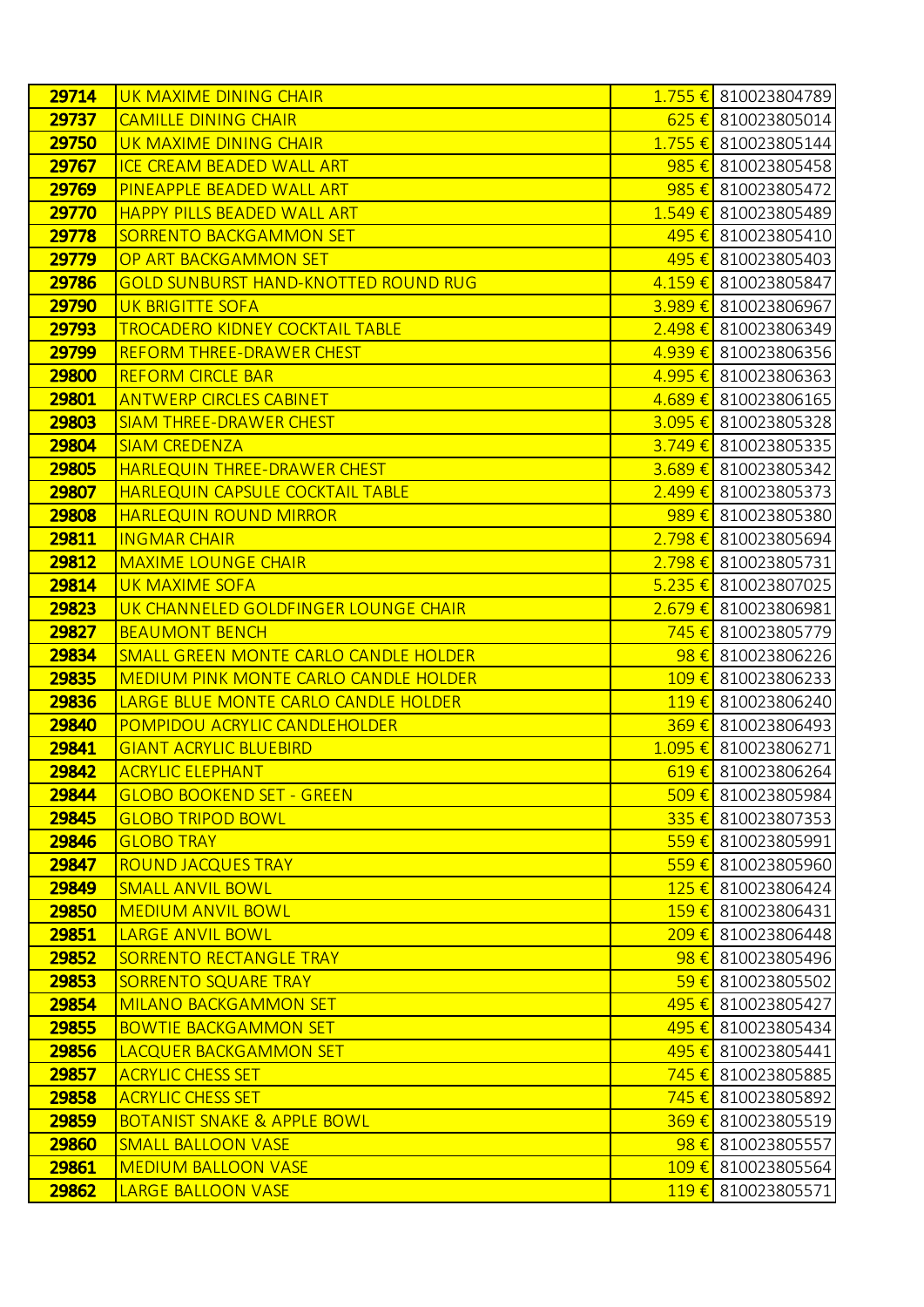| 29863 | <b>SMALL POMPIDOU VASE</b>                  |                    | 155 € 810023805526              |
|-------|---------------------------------------------|--------------------|---------------------------------|
| 29864 | <b>MEDIUM POMPIDOU VASE</b>                 |                    | 179 € 810023805533              |
| 29865 | <b>LARGE POMPIDOU VASE</b>                  | $209 \text{ } \in$ | 810023805540                    |
| 29866 | <b>SMALL PARADOX VASE</b>                   | 209€               | 810023806455                    |
| 29867 | <b>MEDIUM PARADOX VASE</b>                  | 249€               | 810023806462                    |
| 29872 | <b>PALM SPRINGS OBLONG BOWL</b>             |                    | 619€ 810023806066               |
| 29873 | <b>PALM SPRINGS STRIPES BOWL</b>            | 409€               | 810023806035                    |
| 29874 | <b>PALM SPRINGS DOTS BOWL</b>               |                    | $995 \in$ 810023806042          |
| 29875 | <b>PALM SPRINGS DIAMONDS BOWL</b>           | 995€               | 810023806059                    |
| 29876 | PALM SPRINGS GIANT POLKA DOT VASE 1         |                    | $1.065 \in$ 810023806073        |
| 29877 | PALM SPRINGS GIANT POLKA DOT VASE 2         | $1.489 \notin$     | 810023806080                    |
| 29878 | <b>PALM SPRINGS GIANT POLKA DOT VASE 3</b>  |                    | $1.659 \in$ 810023806097        |
| 29879 | PALM SPRINGS GIANT POLKA DOT VASE 4         |                    | $1.779 \t\epsilon$ 810023806103 |
| 29880 | <b>PALM SPRINGS GIANT POLKA DOT VASE 5</b>  |                    | $1.609 \in$ 810023806110        |
| 29882 | UK/EU GLOBO 6 LIGHT LINEAR CHANDELIER       | $2.798 \t∈$        | 810023806929                    |
| 29884 | UK/EU GLOBO 6 LIGHT LINEAR CHANDELIER       |                    | 2.798 € 810023806936            |
| 29894 | <b>HARLEQUIN CREDENZA</b>                   | 4.939 €            | 810023805397                    |
| 29895 | <b>PUZZLE ACCENT MIRROR</b>                 |                    | $1.249 \in$ 810023806417        |
| 29899 | <b>TROCADERO DINING TABLE</b>               | $4.345 \in$        | 810023806684                    |
| 29900 | <b>TROCADERO DINING TABLE</b>               |                    | $3.689 \t\epsilon$ 810023806677 |
| 29904 | UK BARGELLO INFINITY PILLOW - 22' X 22'     | $289 \text{ } \in$ | 810023806714                    |
| 29906 | UK BARGELLO TWIST PILLOW - 12' X 16'        |                    | 185 € 810023806721              |
| 29908 | UK BARGELLO SUPERGRAPHIC PILLOW - 18' X 18' | 239€               | 810023806738                    |
| 29962 | <b>POMPIDOU ACRYLIC CANDLEHOLDER</b>        |                    | 369 € 810023806486              |
| 29972 | <b>MILANO HAND TUFTED RUG</b>               | $1.659 \t∈$        | 810023806875                    |
| 29973 | <b>MILANO HAND TUFTED RUG</b>               |                    | $2.375 \t\epsilon$ 810023806882 |
| 29976 | <b>GREY DROPLET HAND TUFTED RUG</b>         | $1.425 \in$        | 810023806899                    |
| 29977 | <b>GREY DROPLET HAND TUFTED RUG</b>         |                    | 2.019 € 810023805830            |
| 29981 | <b>HARLEQUIN EYE TRAY</b>                   | 335 $\epsilon$     | 810023806288                    |
| 29983 | <b>SORRENTO COASTERS</b>                    |                    | 109 € 810023805809              |
| 29984 | <b>SIAM MIRROR</b>                          |                    | $1.249 \in$ 810023806202        |
| 29985 | <b>SIAM ETAGERE</b>                         |                    | 3.749 € 810023806219            |
| 29986 | <b>GLOBO CONVEX MIRROR</b>                  |                    | $865 \text{€}$ 810023806325     |
| 29992 | <b>SCALINATELLA OTTOMAN</b>                 |                    | 1.695 € 810023807018            |
| 30005 | <b>TANZANIA STRIPE HAND-WOVEN RUG</b>       |                    | 1.305 € 810023806905            |
| 30006 | <b>TANZANIA STRIPE HAND-WOVEN RUG</b>       |                    | 1.898 € 810023806912            |
| 30128 | <b>GILDED MUSE CANDLE</b>                   |                    | $119 \t\epsilon$ 810023806691   |
| 30202 | <b>LARGE PARADOX VASE</b>                   |                    | 369€ 810023806479               |
| 30212 | UK KIT MAXIME BORDER PILLOW - 12' X 16"     |                    | 119€ 810023806813               |
| 30214 | UK MAXIME EMBLEM PILLOW                     |                    | 159 € 810023806820              |
| 30268 | UK LARGE MONGOLIAN BENCH - WHITE - 30268    | $2.495 \t∈$        | 810023807056                    |
| 30284 | <b>UK MONGOLIAN BENCH</b>                   |                    | 1.995 € 810023807032            |
| 30296 | UK MAXIME COUNTER STOOL                     |                    | $2.175 \in$ 810023807711        |
| 30298 | UK MAXIME COUNTER STOOL                     |                    | 2.175 € 810023807735            |
| 30300 | UK - MAXIME CLUB CHAIR                      | $3.125 \in$        | 810023807759                    |
| 30326 | UK TIGER NEEDLEPOINT PILLOW - 12' X 20'     |                    | 189€ 810023808169               |
| 30328 | UK RAINBOW HAND BEADED PILLOW 20' X 20'     | $309 \text{ } \in$ | 810023808152                    |
| 30339 | LE WINK SALT & PEPPER SET                   | <u>98€</u>         | 810023806707                    |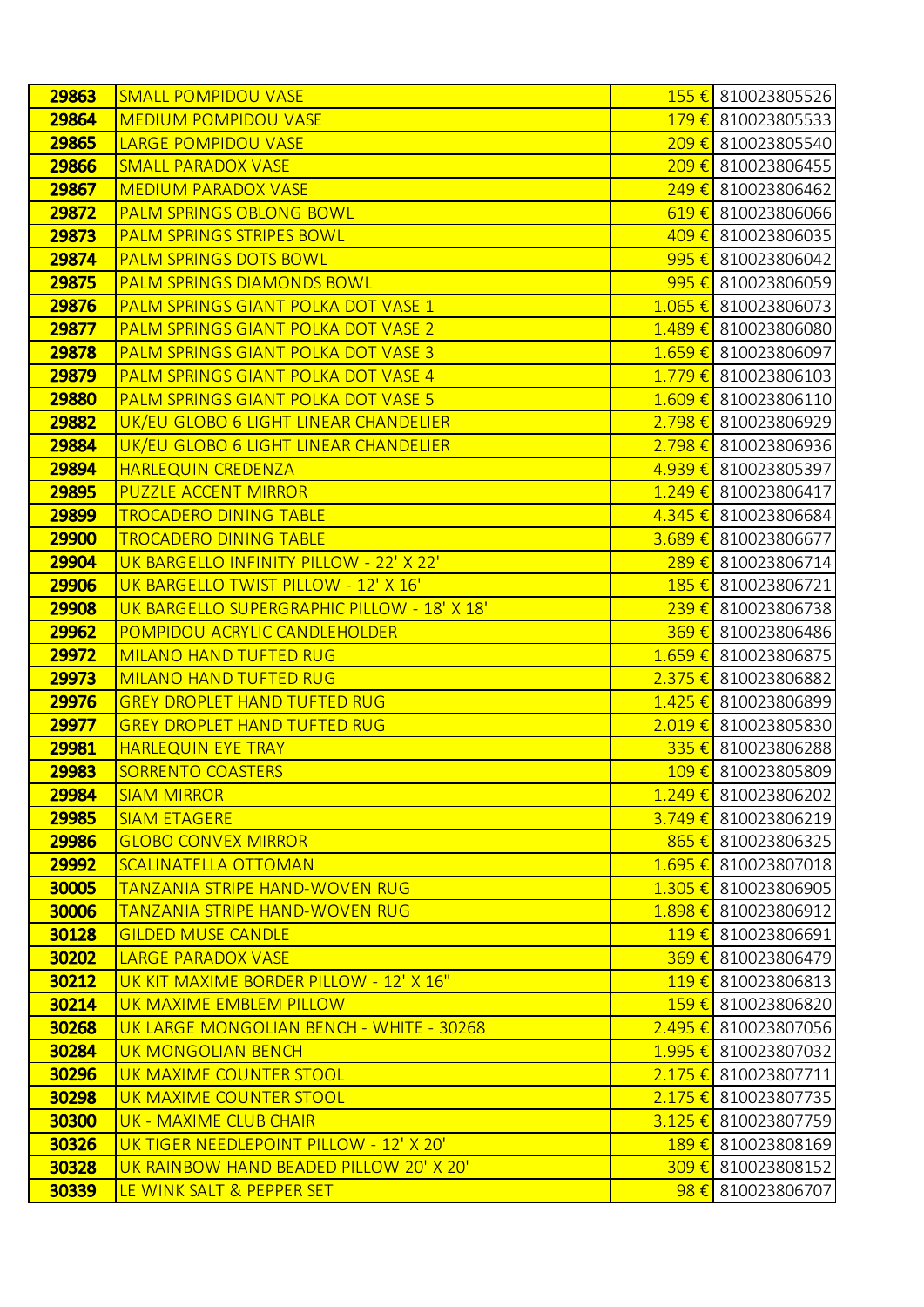| 30376 | UK CHANNELED GOLDFINGER LOUNGE CHAIR                      |                    | 2.679 € 810023807698           |
|-------|-----------------------------------------------------------|--------------------|--------------------------------|
| 30380 | <b>TORINO BAR CART</b>                                    |                    | 1.619 € 810023807568           |
| 30382 | <b>TORINO CONSOLE</b>                                     |                    | 2.489 € 810023807582           |
| 30384 | <b>TORINO NESTING COCKTAIL TABLES</b>                     |                    | 3.095 € 810023807599           |
| 30390 | <b>TORINO BAR</b>                                         |                    | $5.625 \in$ 810023807575       |
| 30393 | UK SAFARI NEEDLEPOINT PILLOW - 12' X 20'                  |                    | 198 € 810023808176             |
| 30394 | <b>FLAMINGO BEADED WALL ART</b>                           |                    | $2.085 \in$ 810023808312       |
| 30410 | <b>MARSEILLES COCKTAIL NAPKINS</b>                        |                    | 59 € 810023807193              |
| 30417 | <b>DRUGGIST LSD CANDLE</b>                                |                    | 149 € 810023808206             |
| 30418 | <b>TALL BRASS FISH BOWL</b>                               |                    | 245 € 810023808329             |
| 30419 | <b>SHORT BRASS FISH BOWL</b>                              |                    | 219€ 810023808336              |
| 30420 | <b>RABBIT ORNAMENT</b>                                    |                    | 35 € 810072289032              |
| 30423 | <b>POIROT ORB VASE</b>                                    |                    | 279 € 810023808268             |
| 30424 | <b>POIROT BOWL</b>                                        |                    | 369 € 810023808275             |
| 30425 | <b>POIROT CINCH VASE</b>                                  |                    | 309 € 810023808251             |
| 30426 | <b>HOLLYWOOD LONG TISSUE BOX</b>                          |                    | <mark>79 €</mark> 810023807308 |
| 30427 | <b>UK ETHER CHAIR</b>                                     |                    | 4.045 € 810023808466           |
| 30429 | <b>EYES BEACH TOWEL</b>                                   |                    | 119€ 810072286994              |
| 30430 | <b>TIGER BEACH TOWEL</b>                                  |                    | 119€ 810072287472              |
| 30434 | <b>SNAKE BEACH TOWEL</b>                                  |                    | 119 € 810072287373             |
| 30452 | NEWPORT SALT & PEPPER SET                                 | $98 \in$           | 810023807148                   |
| 30453 | <b>SAFARI COASTERS</b>                                    |                    | 98 € 810023807179              |
| 30454 | <b>POMPIDOU COASTERS</b>                                  | 98€                | 810023807186                   |
| 30455 | FISH SALT & PEPPER CELLARS                                |                    | 98 € 810023807155              |
| 30456 | <b>EVE SALT &amp; PEPPER CELLARS</b>                      | $98 \in$           | 810023807162                   |
| 30457 | <b>DORA MAAR MUG</b>                                      |                    | 29 € 810023807216              |
| 30458 | <b>TEQUILA ROCKET DECANTER</b>                            | 249€               | 810023807223                   |
| 30459 | <b>MUSE BLANC DIFFUSER - 30459</b>                        |                    | 119€ 810023809395              |
| 30460 | PICK YOUR POISON VOTIVE SET                               |                    | <mark>79 €</mark> 810023808367 |
| 30461 | <b>ACRYLIC TIGER</b>                                      |                    | 745 € 810023807292             |
| 30464 | <b>FOX ORNAMENT</b>                                       | $35 \in$           | 810072289049                   |
| 30465 | <b>LOVE HEART BOX</b>                                     |                    | $69 \in$ 810023807421          |
| 30466 | <b>PEACE RECTANGLE TRAY</b>                               | 98€                | 810023807438                   |
| 30467 | <b>SAFARI RECTANGLE TRAY</b>                              |                    | 98 € 810023807445              |
| 30468 | <b>SAFARI SQUARE TRAY</b>                                 | 59€                | 810023807452                   |
| 30470 | <b>LOVE TRINKET TRAY</b>                                  |                    | 98 € 810023807469              |
| 30473 | <b>CLOUD TRINKET TRAY</b>                                 | $119 \text{ } \in$ | 810023807483                   |
| 30474 | <b>ATLAS TRINKET TRAY</b>                                 |                    | 85 € 810023807476              |
| 30475 | <b>TIGER LACQUER CARD SET</b>                             | $109 \text{ } \in$ | 810023807384                   |
| 30476 | <b>ATLAS PETITE TRAY SET</b>                              |                    | 119€ 810023807490              |
| 30477 | <b>ELEPHANT MENORAH</b>                                   | 159€               | 810023807551                   |
| 30480 | UK VERA DINING CHAIR                                      |                    | $625 \in$ 810023808442         |
| 30481 | <b>SHORT RIPPLE ACCENT TABLE</b>                          | 2.319€             | 810023807605                   |
| 30483 | UK/EU PARADOX TABLE LAMP                                  |                    | 865 € 810023807988             |
| 30484 | <b>TALL RIPPLE ACCENT TABLE</b>                           | $1.815 \in$        | 810023807612                   |
| 30485 | <b>RIVIERA MIRROR</b>                                     |                    | 1.249 € 810023808350           |
| 30487 | UK/EU GLOBO SCONCE - WHITE SHADE                          | 745 $\varepsilon$  | 810023807940                   |
| 30489 | UK/EU CARACAS TASK TRIPOD FLOOR LAMP - BRASS/NICKEL - 304 | $1.609 \t∈$        | 810023807964                   |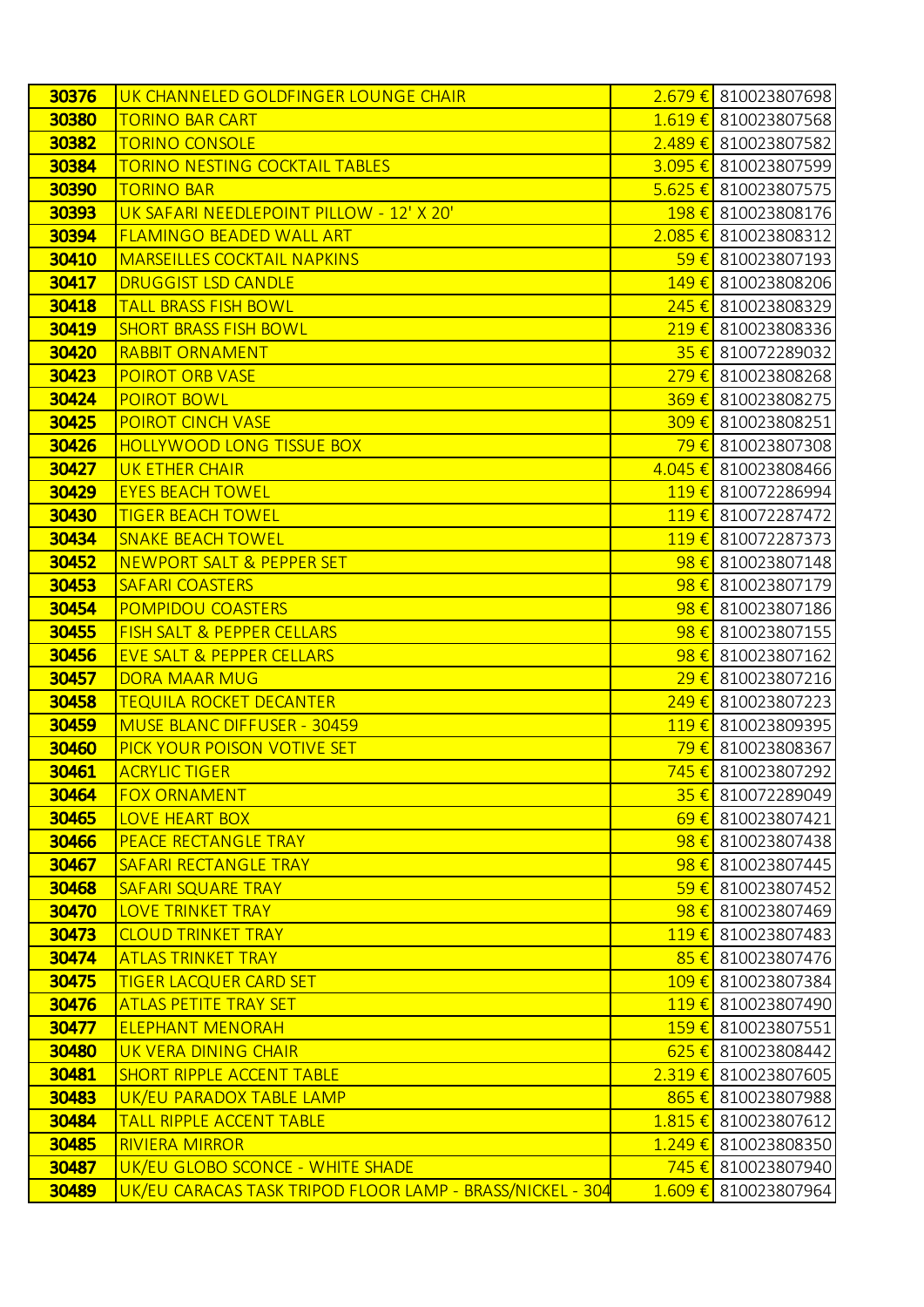| 30500          | <b>CHECKERBOARD BABY ALPACA THROW</b>                         |                   | 435 € 810023808183                       |
|----------------|---------------------------------------------------------------|-------------------|------------------------------------------|
| 30501          | <b>NIXON BABY ALPACA THROW</b>                                |                   | 435 € 810023808190                       |
| 30502          | <b>VIENNA FLATWARE SET</b>                                    | $119 \in$         | 810023808138                             |
| 30504          | <b>VIENNA FLATWARE SET</b>                                    |                   | 85 € 810023808145                        |
| 30505          | <b>BRASS RIPPLE BOWL</b>                                      | $245 \in$         | 810023807346                             |
| 30506          | <b>SMALL METROPOLIS BRASS SCULPTURE</b>                       |                   | 439 € 810023808220                       |
| 30507          | <b>MEDIUM METROPOLIS BRASS SCULPTURE</b>                      | 495 €             | 810023808237                             |
| 30508          | LARGE METROPOLIS BRASS SCULPTURE                              |                   | 559€ 810023808244                        |
| 30509          | <b>TORINO FRACTAL TRAY</b>                                    |                   | 335 € 810023807360                       |
| 30510          | <b>BEL AIR MINI SCOOP VASE</b>                                |                   | 119€ 810023808213                        |
| 30511          | <b>TALL KIDNEY KISMET TABLE</b>                               |                   | $2.319 \t\epsilon$ 810023807629          |
| 30512          | <b>SHORT KIDNEY KISMET TABLE</b>                              |                   | 1.815 € 810023807636                     |
| 30513          | <b>CHECKERBOARD BACKGAMMON SET</b>                            |                   | 495 € 810023807377                       |
| 30525          | <b>RIPPLE LACQUER MIRROR</b>                                  |                   | 565 € 810023807643                       |
| 30526          | <b>RIPPLE LACQUER MIRROR</b>                                  | 565 $\varepsilon$ | 810023807650                             |
| 30538          | KIT UK/EU DORA MAAR TABLE LAMP                                |                   | 745 € 810023809951                       |
| 30539          | <b>ETHER DINNER PLATE</b>                                     | $35 \in$          | 810023808060                             |
| 30540          | <b>ETHER SALAD/DESSERT PLATE</b>                              |                   | 25 € 810023808077                        |
| 30541          | <b>ETHER SAUCER</b>                                           | $9 \in I$         | 810023808084                             |
| 30542          | <b>ETHER TEA CUP</b>                                          |                   | $15 \in$ 810023808091                    |
| 30543          | <b>ETHER BOWL</b>                                             | $15 \in$          | 810023808107                             |
| 30544          | <b>ETHER 5 PIECE DINNER SET</b>                               |                   | $98 \in$ 810023808121                    |
| 30545          | <b>ETHER TEA CUP AND SAUCER</b>                               | $25 \in$          | 810023808114                             |
| 30546          | <b>OCULUS GLASSWARE SET</b>                                   |                   | 85 € 810023808053                        |
| 30547          | <b>CABANA ROCK GLASS</b>                                      | 25€               | 810023807995                             |
| 30548          | <b>CABANA ROCK GLASS</b>                                      |                   | 25 € 810023808008                        |
| 30549          | <b>CABANA HIGHBALL GLASS</b>                                  | 29€               | 810023808015                             |
| 30550          | <b>CABANA HIGHBALL GLASS</b>                                  |                   | 29 € 810023808022                        |
| 30551          | <b>CABANA GLASS PITCHER</b>                                   |                   | <mark>75 €</mark> 810023808039           |
| 30552          | <b>CABANA GLASS PITCHER</b>                                   |                   | <mark>75 €</mark> 810023808046           |
| 30573          | <b>OSAKA ROUND ACCENT MIRROR</b>                              |                   | 249 € 810023808282                       |
| 30574          | <b>OSAKA SQUARE ACCENT MIRROR</b>                             |                   | 225 € 810023808299                       |
| 30575          | <b>ATLAS ROLLING TRAY</b>                                     |                   | 119€ 810023808305                        |
| 30576          | <b>INKED GIULIETTE MUG</b>                                    |                   | 35 € 810023807209                        |
| 30605          | SMALL LACQUER RIPPLE BOX                                      |                   | 125 € 810023807315                       |
| 30606          | <b>MEDIUM LACQUER RIPPLE BOX</b>                              |                   | 175 € 810023807339                       |
| 30607          | LARGE LACQUER RIPPLE BOX                                      |                   | 209€ 810023807322                        |
| 30608          | <b>SORRENTO MUG SET</b>                                       |                   | 119€ 810023807230                        |
| 30609<br>30610 | <b>HASHISH PETITE TRAY SET</b><br>OP ART MUG SET              |                   | 119€ 810023807506<br>119€ 810023807247   |
| 30611          |                                                               | 189€              |                                          |
| 30612          | <b>SMALL METROPOLIS VASE</b><br><b>MEDIUM METROPOLIS VASE</b> |                   | 810023807391<br>$219 \t{5}$ 810023807407 |
| 30613          | <b>LARGE METROPOLIS VASE</b>                                  | $249 \in$         | 810023807414                             |
| 30619          | <b>AGATE COASTERS</b>                                         |                   | 155 € 810023808374                       |
| 30620          | <b>AGATE COASTERS</b>                                         | 155€              | 810023808381                             |
| 30621          | <b>AGATE COASTERS</b>                                         |                   | 155 € 810023808398                       |
| 30622          | <b>AGATE COASTERS</b>                                         | 155€              | 810023808404                             |
| 30632          | <b>GEORGIA COOKIE JAR</b>                                     |                   | 279 € 810023808886                       |
|                |                                                               |                   |                                          |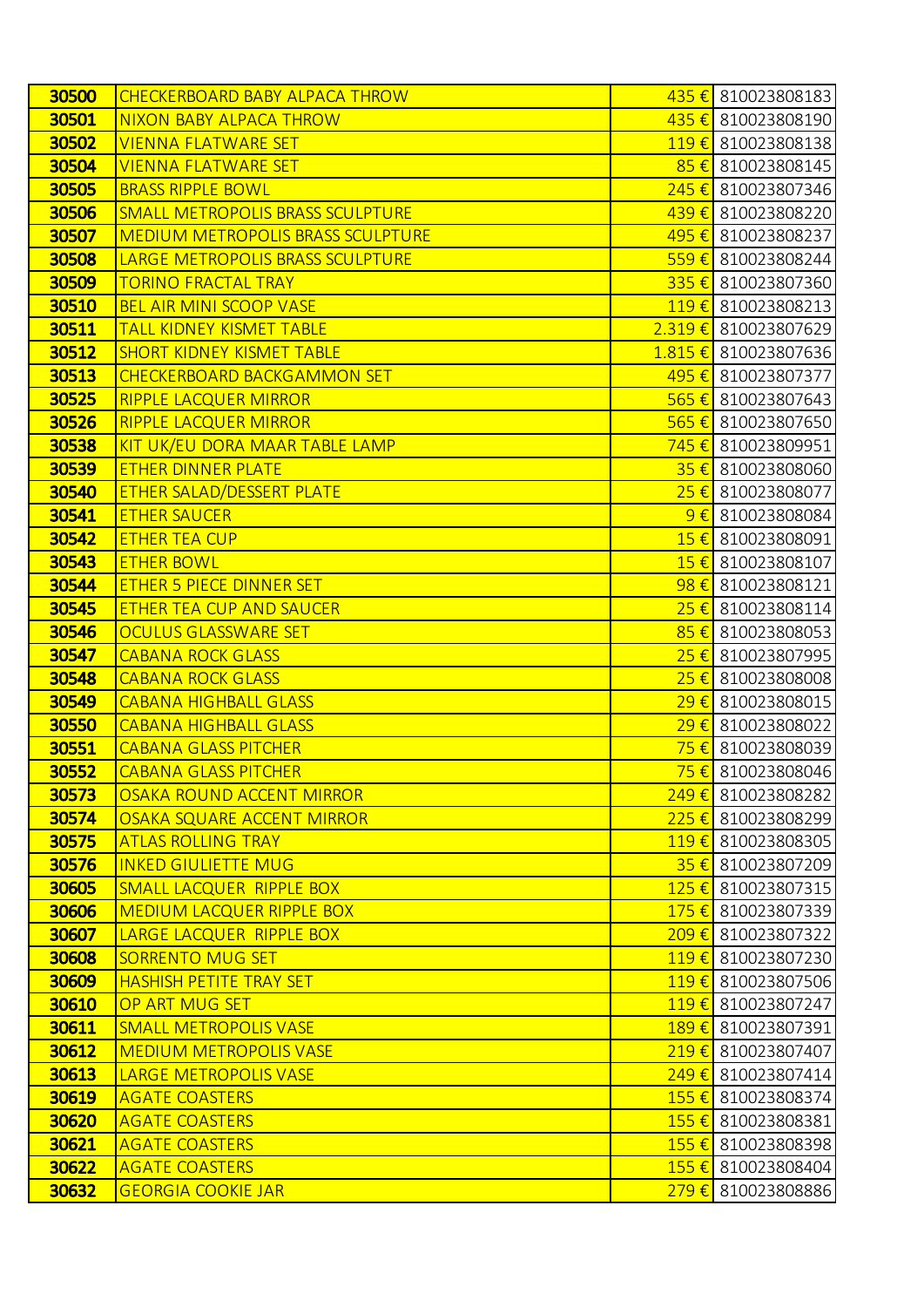| 30633 | <b>MUSE EYES COOKIE JAR</b>                                          |                    | 279 € 810023808893               |
|-------|----------------------------------------------------------------------|--------------------|----------------------------------|
| 30634 | <b>GALA COOKIE JAR</b>                                               |                    | 279 € 810023808909               |
| 30635 | ROCKET DECANTER RUM                                                  | $209 \text{ } \in$ | 810023808916                     |
| 30636 | <b>VICE CANDLE - LUST - BLACK</b>                                    |                    | $95 \in$ 810023809333            |
| 30637 | <b>VICE CANDLE - ENVY - GREEN</b>                                    | $95 \in$           | 810023809340                     |
| 30638 | <b>VICE CANDLE - LOVE - RED</b>                                      |                    | 95 € 810023809388                |
| 30639 | <b>MUSE VOTIVE CANDLE SET OF 3</b>                                   | $95 \in$           | 810023809357                     |
| 30640 | POP DIFFUSER - GRAPEFRUIT                                            |                    | <mark>75 €</mark> 810023805359   |
| 30641 | POP 3-WICK CANDLE - GRAPEFRUIT                                       | 85€                | 810023809418                     |
| 30642 | <b>POP CANDLE - TOMATO</b>                                           |                    | 49 € 810023809425                |
| 30643 | <b>RIPPLE BOOKEND SET</b>                                            | $245 \in$          | 810023809104                     |
| 30644 | MILANO LEATHER SERVING TRAY                                          |                    | 289€ 810023808503                |
| 30645 | <b>TORINO FRACTAL LEATHER TRAY</b>                                   | $249 \text{ } \in$ | 810023808510                     |
| 30646 | <b>BRASS TURTLE BOX - MALACHITE</b>                                  |                    | 409 € 810023808527               |
| 30648 | <b>BRASS EVE PENCIL SHARPENER</b>                                    | $119 \text{ } \in$ | 810023808534                     |
| 30649 | <b>BRASS EDIE MATCH STRIKE</b>                                       |                    | 189€ 810023808541                |
| 30650 | <b>BRASS SEAHORSE MAGNIFYING GLASS</b>                               |                    | 119€ 810023808558                |
| 30651 | <b>BRASS HAND BOWL</b>                                               |                    | 315 € 810023808565               |
| 30652 | <b>MISIA VASE</b>                                                    | $109 \in$          | 810023808695                     |
| 30653 | <b>SALVADOR VASE</b>                                                 |                    | 109 € 810023808701               |
| 30654 | <b>GEORGIA VASE</b>                                                  |                    | 369 € 810023808718               |
| 30655 | <b>GALA VASE</b>                                                     |                    | 185 € 810023808725               |
| 30656 | <b>BOND EXECUTIVE DESK</b>                                           |                    | 4.245 € 810072280077             |
| 30658 | US/UK FORD SOFA                                                      |                    | 4.939 € 810072280091             |
| 30660 | US/UK MAXIME DINING CHAIR                                            |                    | 1.755 € 810072280107             |
| 30661 | US/UK ETHER LOUNGE CHAIR                                             |                    | $2.198 \t\epsilon$ 810072280114  |
| 30662 | US/UK CLARIDGE SOFA                                                  |                    | $4.639 \t\epsilon$ 810072280121  |
| 30663 | US/UK BEAUMONT CHAIR                                                 |                    | $2.439 \t\epsilon$ 810072280138  |
| 30664 | US/UK CHANNELED GOLDFINGER CHAIR                                     |                    | $2.679 \in$ 810072280145         |
| 30669 | OP ART BABY ALPACA THROW - TEAL/NATURAL - 30669                      |                    | 435 € 810072280152               |
| 30698 | <u> UK KIT RIVIERA TABLE LAMP - REED/BRASS - (30495/30496) - 306</u> |                    | 745 € 810023809968               |
| 30704 | <b>ACRYLIC RIPPLE BOX - LARGE</b>                                    |                    | 309 € 810023808480               |
| 30705 | <b>ACRYLIC RIPPLE BOX - SMALL</b>                                    |                    | 185 € 810023808497               |
| 30706 | <b>TORINO FRACTAL VASE</b>                                           |                    | 495 € 810023808589               |
| 30707 | <b>TORINO STRIPES VASE</b>                                           |                    | 495 € 810023808596               |
| 30708 | <b>TORINO SQUARES VASE</b>                                           |                    | 369€ 810023808602                |
| 30709 | <b>TORINO TRIANGLES BOWL</b>                                         |                    | 369 € 810023808619               |
| 30710 | <b>BERLIN GLOBE VASE</b>                                             |                    | 249 € 810023808626               |
| 30711 | <b>BERLIN COLUMN VASE</b>                                            |                    | 249 € 810023808633               |
| 30712 | <b>BERLIN TALL BOWL</b>                                              |                    | 279 € 810023808640               |
| 30713 | <b>BERLIN LOW BOWL</b>                                               |                    | $279 \text{€}$ 810023808657      |
| 30722 | UK/EU CARACAS 14 - LIGHT CHANDELIER                                  |                    | $20.198 \t\epsilon$ 810023809463 |
| 30724 | UK/EU RIPPLE PENDANT                                                 |                    | $1.249 \t\epsilon$ 810023809487  |
| 30726 | UK/EU RIPPLE SCONCE - BLUE                                           |                    | 229 € 810023809500               |
| 30728 | UK/EU RIPPLE TABLE LAMP                                              |                    | 459 € 810023809524               |
| 30733 | UK/EU SHELL TABLE LAMP                                               |                    | 865€ 810023809548                |
| 30734 | LIDO HAND LOOMED RUG - TEAL                                          |                    | 3.905 € 810072280275             |
| 30735 | LIDO HAND LOOMED RUG - TEAL                                          |                    | $5.785 \in$ 810072280282         |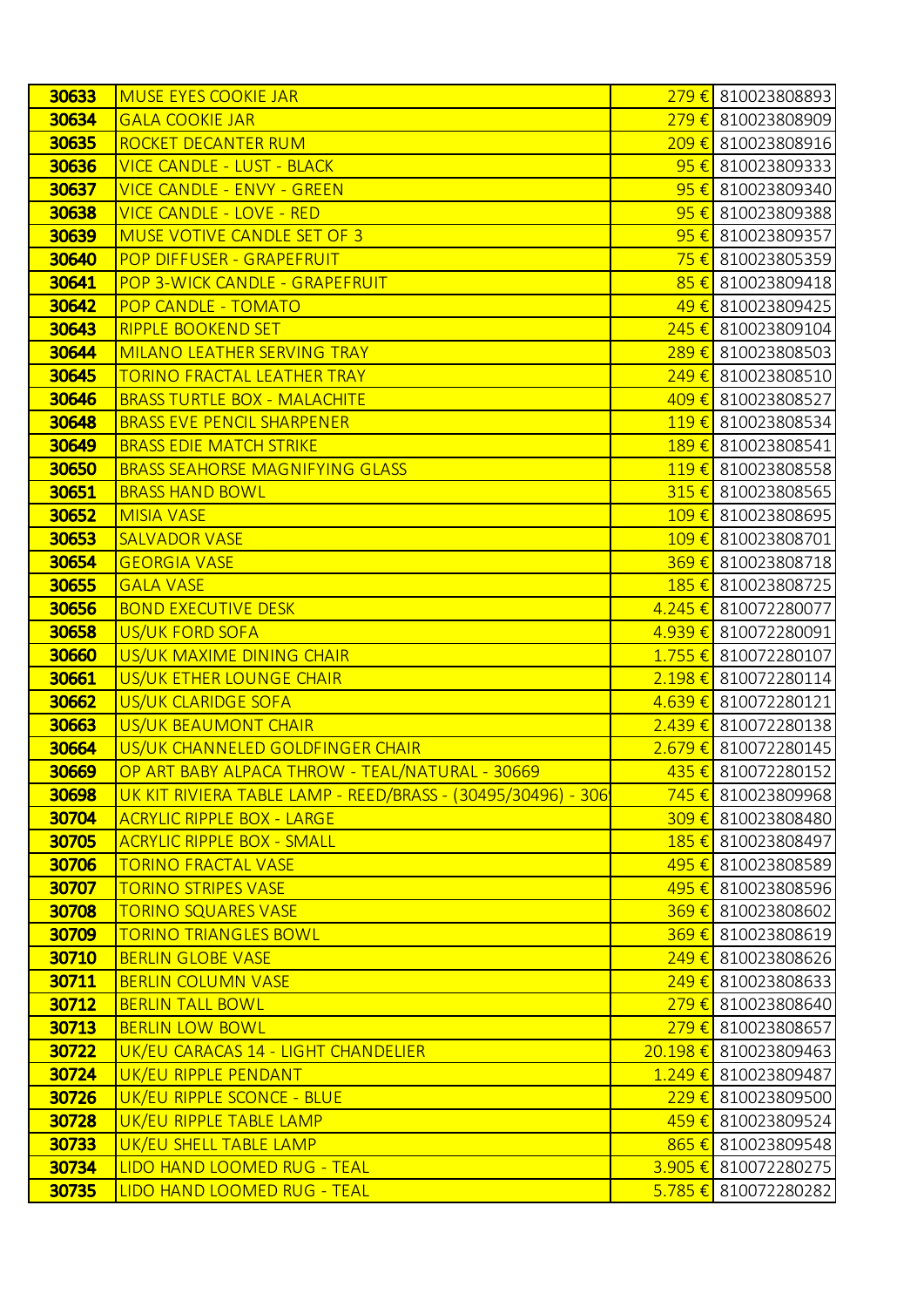| 30736 | LIDO HAND LOOMED RUG - TEAL                 |                    | 7.809 € 810072280299     |
|-------|---------------------------------------------|--------------------|--------------------------|
| 30737 | <b>LIDO HAND LOOMED RUG - TEAL</b>          |                    | 10.329 € 810072280305    |
| 30738 | LIDO HAND LOOMED RUG - CELADON              |                    | $3.905 \in$ 810072280312 |
| 30739 | LIDO HAND LOOMED RUG - CELADON              |                    | 5.785 € 810072280329     |
| 30740 | LIDO HAND LOOMED RUG - CELADON              | 7.809 €            | 810072280336             |
| 30741 | LIDO HAND LOOMED RUG - CELADON              |                    | 10.329 € 810072280343    |
| 30742 | <b>GLASS MENAGERIE BABOON VASE</b>          | $249 \in$          | 810023808732             |
| 30743 | <b>GLASS MENAGERIE SOLEIL VASE</b>          |                    | 225 € 810023808749       |
| 30744 | <b>GLASS MENAGERIE LION VASE</b>            | 225€               | 810023808756             |
| 30745 | <b>GLASS MENAGERIE BARN OWL</b>             |                    | 185 € 810023808763       |
| 30746 | <b>GLASS MENAGERIE LION</b>                 | 185€               | 810023808770             |
| 30747 | <b>GLASS MENAGERIE HORSE</b>                |                    | 159€ 810023808787        |
| 30748 | <b>GLASS MENAGERIE OWLET</b>                | $119 \t\t\epsilon$ | 810023808794             |
| 30749 | <b>GLASS MENAGERIE SCREECH OWL</b>          |                    | 98 € 810023808800        |
| 30750 | <b>GLASS MENAGERIE CAT BUD VASE</b>         | 85€                | 810023808817             |
| 30751 | <b>GLASS MENAGERIE FOX</b>                  | 85 $\epsilon$      | 810023808824             |
| 30752 | <b>GLASS MENAGERIE DACHSHUND</b>            | $85 \in$           | 810023808831             |
| 30753 | <b>RIPPLE LACQUER CUBE</b>                  |                    | 629 € 810072280350       |
| 30754 | <b>RIPPLE LACQUER CUBE</b>                  | $629 \in$          | 810072280367             |
| 30755 | <b>RIVIERA LOUNGE CHAIR</b>                 |                    | 2.498 € 810072280374     |
| 30756 | <b>RIVIERA TUFFET</b>                       | 865 $\epsilon$     | 810072280381             |
| 30760 | UK RIPPLE PILLOW - 20' X 20'                |                    | 119€ 810072280428        |
| 30762 | UK RIPPLE PILLOW - 20' X 20'                | $119 \t\t\epsilon$ | 810072280442             |
| 30764 | UK RIPPLE PILLOW - 12' X 20'                |                    | 109 € 810072280459       |
| 30766 | UK RIPPLE PILLOW - 12' X 20'                | $109 \text{ } \in$ | 810072280466             |
| 30770 | <b>BRASS FLY BOX - LAPIS</b>                |                    | 279 € 810023809258       |
| 30771 | <b>BRASS PILL BOX - PROZAC</b>              | 185€               | 810023809265             |
| 30772 | <b>BOTANIST CACTUS SQUARE VASE</b>          |                    | 439 € 812205039835       |
| 30773 | <b>BOTANIST BUTTERFLY ROUND VASE</b>        |                    | 495 € 812205039842       |
| 30774 | <b>BOTANIST CORAL CENTERPIECE BOWL</b>      |                    | $619 \in$ 812205039859   |
| 30775 | <b>GILDED MUSE MOHAWK LOLLIPOP HOLDER</b>   |                    | 185 € 810023808664       |
| 30776 | <b>GILDED MUSE DORA MAAR BOWL</b>           |                    | 429 € 810023808671       |
| 30777 | <b>GILDED MUSE KIKI'S DERRIERE VASE</b>     |                    | 309€ 810023808688        |
| 30778 | <b>VICE CANISTER MEOW</b>                   |                    | 159€ 810023808930        |
| 30779 | <b>VICE CANISTER MEOW</b>                   |                    | 159 € 810023808947       |
| 30780 | <b>VICE CANISTER WOOF</b>                   |                    | 159 € 810023808954       |
| 30781 | <b>VICE CANISTER WOOF</b>                   | $159 \text{ } \in$ | 810023808961             |
| 30782 | <b>VICE CANISTER PEACE</b>                  |                    | 119€ 810023808978        |
| 30783 | <b>VICE CANISTER PEACE</b>                  | $119 \t\t\epsilon$ | 810023808985             |
| 30784 | <b>VICE CANISTER LOVE</b>                   |                    | 119€ 810023808992        |
| 30785 | <b>VICE CANISTER LOVE</b>                   | $119 \t\t\epsilon$ | 810023809005             |
| 30786 | <b>VICE CANISTER MUNCHIES</b>               |                    | 175 € 810023809012       |
| 30787 | <b>VICE CANISTER MUNCHIES</b>               | $175 \in$          | 810023809029             |
| 30789 | <b>GIANT ACRYLIC SIAMESE CAT</b>            |                    | 1.095 € 810023803058     |
| 30790 | <b>GLOBO BOOKEND SET - PINK</b>             | $509 \text{ } \in$ | 810023809142             |
| 30791 | <b>ATLAS HEAD SHAPED NEEDLEPOINT PILLOW</b> |                    | 159€ 810072289773        |
| 30802 | <b>CARNABY NESTING DISHES - SET OF 3</b>    | $225 \in$          | 810023808923             |
| 30803 | OSAKA FLATWARE - 5 PIECE SET                | $59 \in$           | 810023809708             |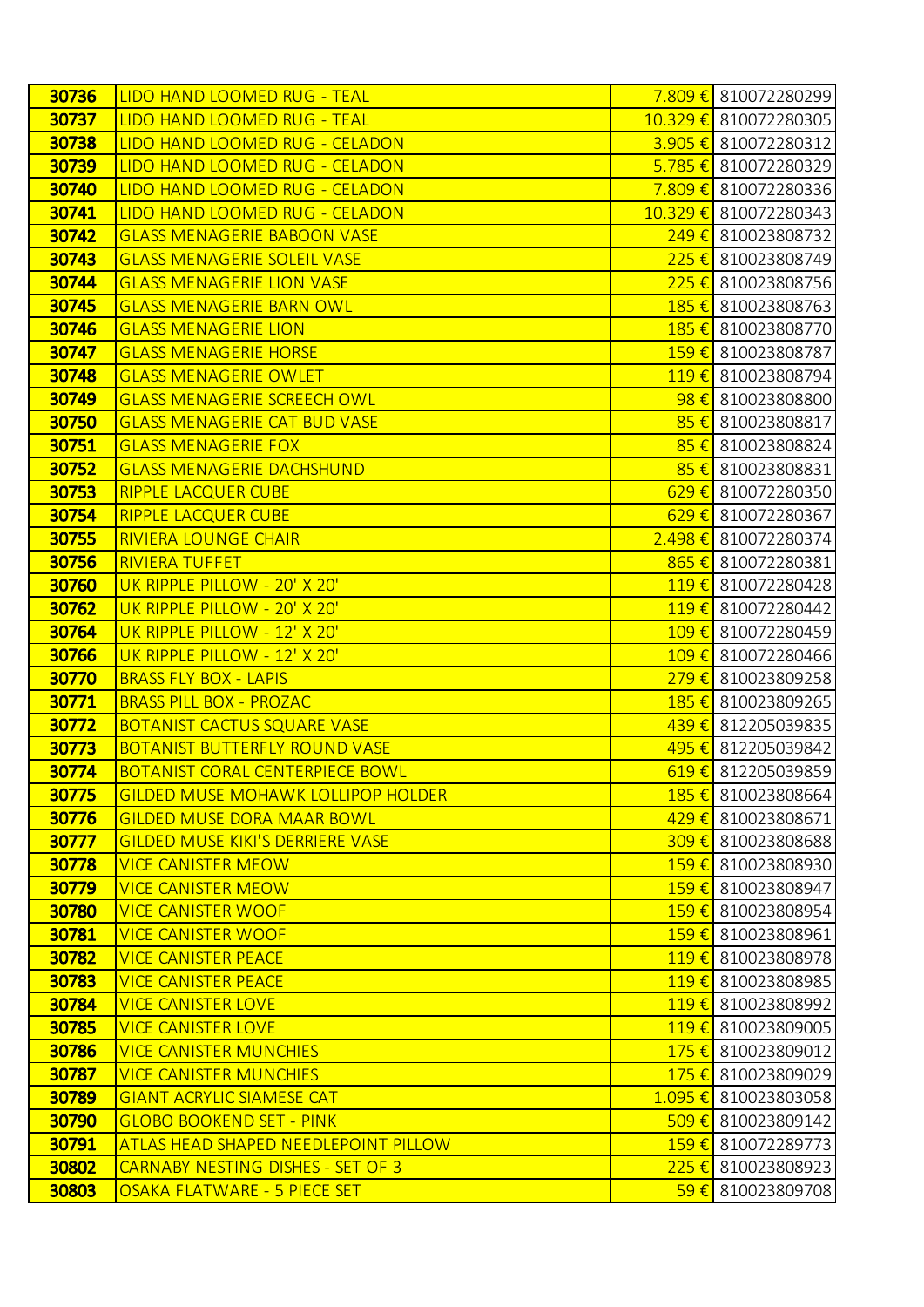| 30805 | UK LIPS BITTEN NEEDLEPOINT THROW PILLOW        |                    | 225 € 810086680573              |
|-------|------------------------------------------------|--------------------|---------------------------------|
| 30807 | UK HAPPY PILLS BEADED PILLOW - 20' X 20'       |                    | 409 € 810072280565              |
| 30809 | UK PETALS BEADED PILLOW - 20' X 20'            | $309 \text{ } \in$ | 810072280572                    |
| 30811 | UK BOTANIST SPECIMEN BEADED PILLOW - 18' X 18' |                    | 369 € 810072280589              |
| 30813 | UK PALMISTRY BEADED PILLOW - 12' X 20'         | 289€               | 810072280596                    |
| 30814 | <b>MALMO RUG - NATURAL/BLUE</b>                |                    | $3.095 \t\epsilon$ 810072280602 |
| 30815 | <b>MALMO RUG - NATURAL/BLUE</b>                | $4.595 \in$        | 810072280619                    |
| 30816 | MALMO RUG - NATURAL/BLUE                       |                    | $6.189 \in$ 810072280626        |
| 30817 | <b>MALMO RUG - NATURAL/BLUE</b>                | $8.209 \t∈$        | 810072280633                    |
| 30821 | <b>TORINO LETTER TRAY</b>                      |                    | 159 € 810023809111              |
| 30822 | <b>TORINO BOX</b>                              | $119 \t\t\epsilon$ | 810023809234                    |
| 30823 | <b>TORINO PENCIL CUP</b>                       |                    | 59 € 810023809128               |
| 30824 | <b>TORINO WASTEBASKET</b>                      | 259€               | 810023809135                    |
| 30825 | <b>TORINO MOUSE PAD</b>                        |                    | $59 \in$ 810023809180           |
| 30826 | <b>TORINO LEATHER CLAD STAPLER</b>             | 59€                | 810023809203                    |
| 30832 | UK MAXIME EMBLEM PILLOW - 22' X 22'            |                    | 159€ 810072280695               |
| 30834 | UK MAXIME BORDER PILLOW - 12' X 16'            | $119 \t\t\epsilon$ | 810072280718                    |
| 30836 | UK MAXIME STAR PILLOW - 18' X 18'              |                    | 149 € 810072280725              |
| 30838 | UK MAXIME STAR PILLOW - 18' X 18'              | 149€               | 810072280732                    |
| 30839 | <b>EDEN BACKGAMMON SET</b>                     |                    | 495 € 810023808473              |
| 30840 | <b>EDEN LACQUER CARD SET</b>                   | $109 \in$          | 810023809166                    |
| 30842 | <b>TORINO LEATHER CLAD TAPE MEASURE</b>        |                    | 49 € 810023809210               |
| 30843 | <b>SMART PHONE DOCK</b>                        | $119 \in$          | 810023808572                    |
| 30844 | <b>BIG SUR DINNER PLATE</b>                    |                    | 35 € 810023809715               |
| 30845 | <b>BIG SUR DINNER PLATE</b>                    | $35 \in$           | 810023809722                    |
| 30846 | <b>BIG SUR SALAD/DESSERT PLATE</b>             | $19 \in$           | 810023809739                    |
| 30847 | <b>BIG SUR SALAD/DESSERT PLATE</b>             | $19 \in$           | 810023809746                    |
| 30848 | <b>BIG SUR SOUP BOWL</b>                       |                    | 25 € 810023809753               |
| 30849 | <b>BIG SUR SOUP BOWL</b>                       | $25 \in$           | 810023809760                    |
| 30850 | <b>BIG SUR MUG</b>                             |                    | 25 € 810023809777               |
| 30851 | <b>BIG SUR MUG</b>                             |                    | 25 € 810023809784               |
| 30852 | <b>MUSTIQUE SALAD SERVING SET</b>              |                    | 85 € 810023809791               |
| 30853 | <b>MUSTIQUE SALAD BOWL</b>                     |                    | $249 \t\epsilon$ 810023809807   |
| 30854 | <b>MALLARD BEADED WALL ART</b>                 |                    | 1.249 € 810023808848            |
| 30855 | LEOPARD BEADED WALL ART                        |                    | $1.249 \t\epsilon$ 810023808855 |
| 30856 | <b>PETALS BEADED WALL ART</b>                  |                    | 1.249 € 810023808862            |
| 30857 | <b>PARROTS BEADED WALL ART</b>                 |                    | 2.075 € 810023808879            |
| 30859 | UK MAXIME LOUNGE CHAIR                         |                    | $2.175 \in$ 810072280763        |
| 30861 | RIPPLE RECTANGULAR COCKTAIL TABLE              | $2.489 \t∈$        | 810072280787                    |
| 30863 | UK RIPPLE PILLOW - 20' X 20'                   |                    | 119 € 810072280800              |
| 30871 | UK TORINO WINDOWS PILLOW - 20' X 20'           | $135 \in$          | 810072280886                    |
| 30873 | UK TORINO RIBBON PILLOW - 18' X 18'            |                    | 119€ 810023809913               |
| 30875 | UK TORINO CUBES PILLOW - 12' X 16'             | $109 \text{ } \in$ | 810072280923                    |
| 30877 | UK BIARRITZ LOVE DOVE PILLOW - 22' X 22'       |                    | 249 € 810072280930              |
| 30879 | UK BIARRITZ SUN PILLOW - 18' X 18'             | 229€               | 810072280947                    |
| 30881 | UK BIARRITZ FISH PILLOW - 12' X 20'            |                    | 198 € 810023809906              |
| 30883 | UK/EU RIPPLE FLOOR LAMP                        | $1.549 \t∈$        | 810072280978                    |
| 30887 | JACQUES ROUND BAR CART                         |                    | $1.815 \in$ 810072281012        |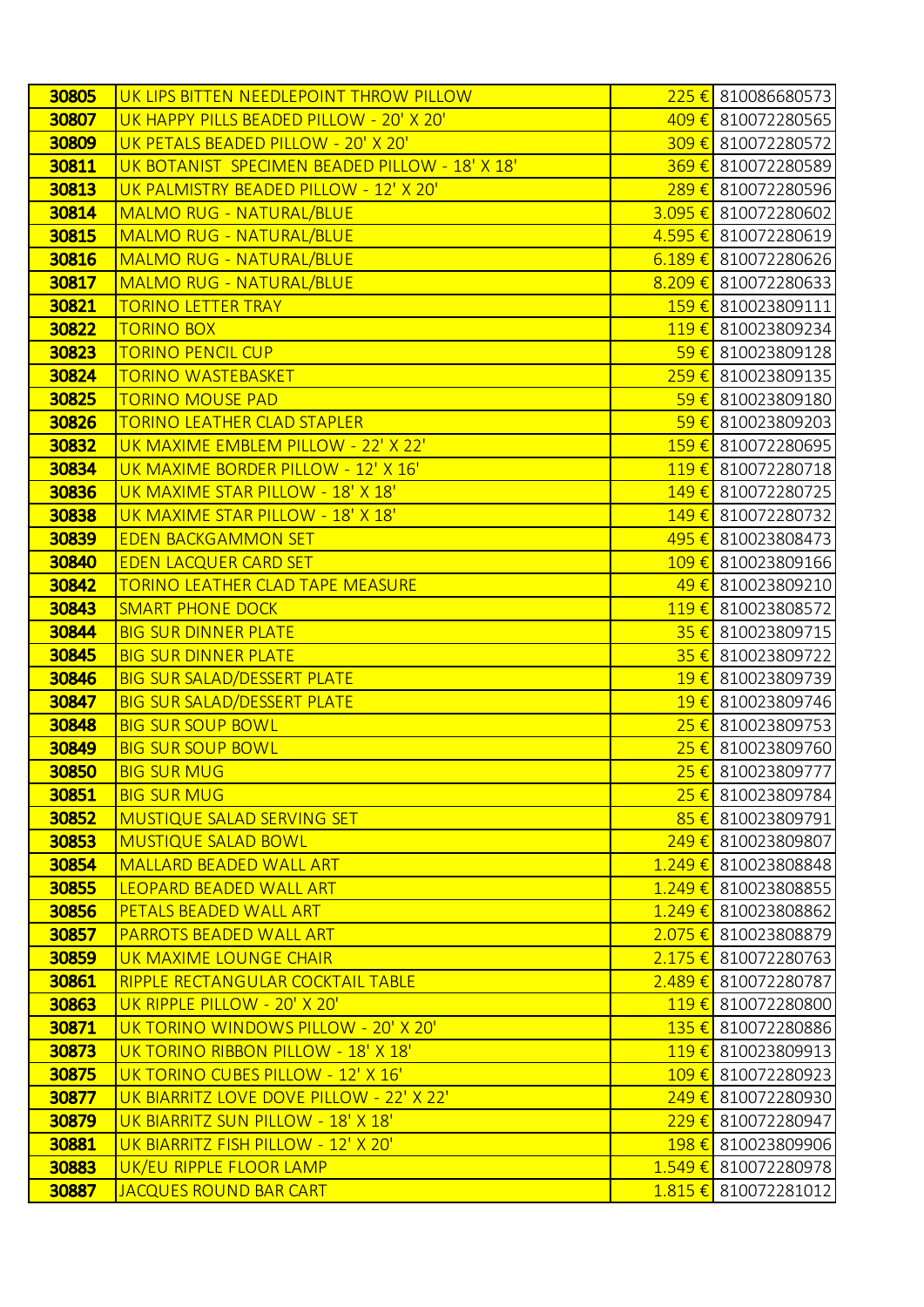| 30888 | <b>TROCADERO DINING TABLE - EBONIZED OAK</b>          |                             | 4.345 € 810072281029            |
|-------|-------------------------------------------------------|-----------------------------|---------------------------------|
| 30889 | <b>SIAM COLUMN PEDESTAL - 30889</b>                   |                             | 1.249 € 810072281036            |
| 30896 | <b>STOCKHOLM ROCKS GLASS</b>                          |                             | $29 \in$ 810023809814           |
| 30897 | <b>STOCKHOLM HIGH BALL GLASS</b>                      |                             | 35 € 810023809821               |
| 30898 | LACQUER VALET BOX                                     | $369 \in$                   | 810023809241                    |
| 30899 | LE WINK LACQUER JEWELRY BOX                           |                             | 369€ 810023809197               |
| 30900 | SNAKE LACQUER JEWELRY BOX                             | $369 \in$                   | 812205039866                    |
| 30911 | UK/EU BELVEDERE LAMP - CLEAR                          |                             | 229 € 810023809579              |
| 30912 | UK/EU BELVEDERE LAMP - LAVENDER                       | $229 \t\t\epsilon$          | 810023809586                    |
| 30913 | UK/EU BELVEDERE LAMP - BLUE                           |                             | 229 € 810023809593              |
| 30915 | <b>BIG SUR - 4 PIECE DINNER SET</b>                   | $98 \in$                    | 810072281166                    |
| 30916 | <b>BIG SUR - 4 PIECE DINNER SET</b>                   |                             | 98 € 810072281173               |
| 30918 | RIPPLE ROUND COCKTAIL TABLE                           |                             | 2.498 € 810072281197            |
| 30919 | RIVIERA ACCENT TABLE - 30919                          |                             | 625 € 810072281203              |
| 30920 | RIVIERA COCKTAIL TABLE - 30920                        |                             | $982 \text{€}$ 810072281210     |
| 30921 | RIVIERA PEDESTAL TABLE - 30921                        |                             | $1.369 \in$ 810072281227        |
| 30922 | <b>EDEN BOX - SMALL - ORANGE</b>                      |                             | 125 € 812205039873              |
| 30923 | <b>EDEN BOX - MEDIUM - ORANGE</b>                     |                             | 175 € 810023809173              |
| 30924 | <b>EDEN BOX - LARGE - ORANGE</b>                      | $209 \text{ } \in \text{ }$ | 812205039880                    |
| 30925 | <b>ACRYLIC SKULL BOOKEND SET</b>                      |                             | 509 € 810023809364              |
| 30926 | <b>ACRYLIC SKULL BOOKEND SET</b>                      | $509 \in$                   | 810023809371                    |
| 30927 | <b>EDEN COASTERS</b>                                  |                             | 109 € 810023809272              |
| 30928 | <b>HELSINKI COASTERS</b>                              | 85 $\epsilon$               | 810023809289                    |
| 30929 | <b>HELSINKI DINNER PLATE</b>                          |                             | 35 € 810023809838               |
| 30930 | <b>HELSINKI SALAD/DESSERT PLATE</b>                   | 25€                         | 810023809845                    |
| 30931 | <b>HELSINKI SOUP BOWL</b>                             |                             | 25 € 810023809852               |
| 30932 | <b>HELSINKI TEA CUP</b>                               | $19 \in$                    | 810072281234                    |
| 30933 | <b>HELSINKI SAUCER</b>                                |                             | $15 \in$ 810072281241           |
| 30934 | <b>HELSINKI - 5 PIECE DINNER SET</b>                  |                             | 109 € 810023809869              |
| 30935 | <u>TALITHA BEDSIDE TABLE - 30935</u>                  |                             | 1.549 € 810072281258            |
| 30937 | UK/EU BRASS RIPPLE PENDANT                            |                             | $625 \in$ 810023809616          |
| 30939 | UK/EU BRASS RIPPLE TORCHIERE SCONCE                   |                             | 469 € 810023809630              |
| 30947 | <b>UK/EU BOTANIST TABLE LAMP</b>                      |                             | 829 € 810023809654              |
| 30949 | UK/EU EVE TABLE LAMP                                  |                             | 865€ 810023809678               |
| 30954 | <b>BIARRITZ BIRDS EMBELLISHED THROW</b>               |                             | 469 € 810072281364              |
| 30956 | UK PIMLICO BULLSEYE PILLOW - 22' X 22'                |                             | 159€ 810072281388               |
| 30958 | UK PIMLICO SQUARES PILLOW - 18' X 18'                 |                             | 149 € 810072281401              |
| 30960 | UK PIMLICO BULLSEYE PILLOW - 22' X 22'                |                             | 159 € 810072281425              |
| 30962 | UK PIMLICO SQUARES PILLOW - 18' X 18'                 |                             | 149 € 810072281449              |
| 30969 | US/UK KIDNEY OTTOMAN                                  |                             | 979€ 810072281494               |
| 30970 | US/UK KIDNEY OTTOMAN                                  | $979 \in$                   | 810072281500                    |
| 30971 | <b>BIARRITZ PLACEMAT - SET OF 4</b>                   |                             | 109 € 810023809876              |
| 30972 | <b>BIARRITZ NAPKIN - SET OF 4</b>                     |                             | 109 € 810023809883              |
| 30973 | US/UK - BEAUMONT BENCH                                |                             | $\overline{745}$ € 810072281517 |
| 30974 | JACQUES 2 TIER TABLE WITH DRAWER - BRASS/NAVY - 30974 | 2.319€                      | 810072281524                    |
| 30975 | <b>EYE TRINKET TRAYS - SET OF 2</b>                   |                             | 119€ 812205039897               |
| 30976 | <b>EYE TRINKET TRAY - SINGLE</b>                      | $69 \in$                    | 810023809159                    |
| 30978 | <b>HELSINKI CUP/SAUCER</b>                            | 29€                         | 810023809890                    |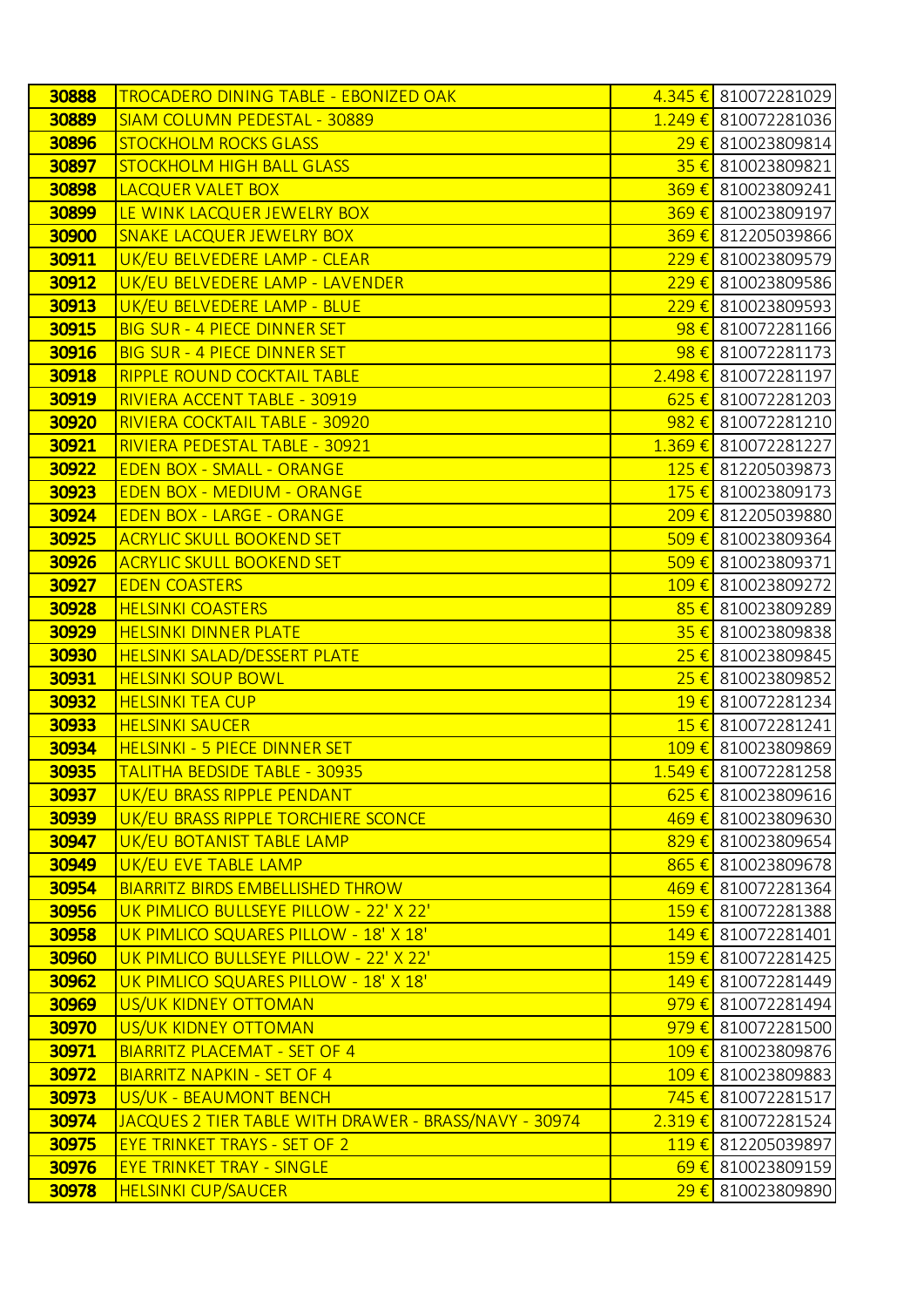| 31013 | <b>MONTEREY OVAL COCKTAIL TABLE</b>                     | $1.935 \in$ 810072281623                      |
|-------|---------------------------------------------------------|-----------------------------------------------|
| 31014 | <b>FISH DISH - LARGE</b>                                | 229 € 812205039903                            |
| 31015 | <b>FISH DISH - MEDIUM</b>                               | 179€ 812205039910                             |
| 31016 | <b>FISH DISH - SMALL</b>                                | 119€ 812205039927                             |
| 31019 | VERSAILLES TUMBLER - BLUE - 31019                       | $35 \in$ 810072281630                         |
| 31020 | VERSAILLES TOOTHBRUSH HOLDER - BLUE - 31020             | $39 \in$ 810072281647                         |
| 31021 | VERSAILLES SOAP DISH - BLUE - 31021                     | $39 \in$ 810072281654                         |
| 31022 | VERSAILLES SOAP DISPENSER - BLUE - 31022                | $49 \in$ 810072281661                         |
| 31023 | VERSAILLES TISSUE BOX - BLUE - 31023                    | $95 \in$ 810072281678                         |
| 31024 | VERSAILLES WASTEBASKET - BLUE - 31024                   | 129 € 810072281685                            |
| 31025 | VERSAILLES BATH CANISTER - BLUE - 31025                 | $55 \in$ 810072281692                         |
| 31026 | <b>VERSAILLES BATH TRAY - BLUE - 31026</b>              | 85 € 810072281708                             |
| 31053 | VERSAILLES BATH MAT - BLUE - 21" X 34" - 31053          | $\overline{59}$ € 810072281975                |
| 31055 | <b>SORRENTO BATH MAT - 21" X 34" - 31055</b>            | $59 \in$ 810072281999                         |
| 31056 | HARLEQUIN BATH MAT - 21" X 34" - MULTI - 31056          | $\overline{79}$ € 810072282002                |
| 31058 | VERSAILLES SHOWER CURTAIN - 72" X 72" - BLUE - 31058    | 129 € 810072282026                            |
| 31060 | SORRENTO SHOWER CURTAIN - 72" X 72" - 31060             | 119€ 810072282040                             |
| 31061 | HARLEQUIN SHOWER CURTAIN - 72" X 72" - MULTI - 31061    | 119€ 810072282057                             |
| 31062 | RIPPLE SHOWER CURTAIN - 72" X 72" - BLUE/WHITE - 31062  | $129 \t\epsilon$ 810072282064                 |
| 31066 | SORRENTO BATH TOWEL - 30" X 56" - BLUE DEPTHS - 31066   | $59 \in$ 810072282101                         |
| 31067 | SORRENTO HAND TOWEL - 20" X 30" - BLUE DEPTHS - 31067   | $35 \in$ 810072282118                         |
| 31068 | SORRENTO WASHCLOTH - 13" X 13" - BLUE DEPTHS - 31068    | 19 € 810072282125                             |
| 31069 | HARLEQUIN BATH TOWEL - 27" X 54" - MULTI - 31069        | $\overline{59}$ € 810072282132                |
| 31070 | HARLEQUIN HAND TOWEL - 16" X 30" - MULTI - 31070        | 35 € 810072282149                             |
| 31071 | HARLEQUIN WASHCLOTH - 13" X 13" - MULTI - 31071         | 19 € 810072282156                             |
| 31158 | UK RONDO DINING CHAIR                                   | 1.249 € 810072282903                          |
| 31178 | UK CAPRICE DINING CHAIR                                 | 865 € 810072282910                            |
| 31227 | JACQUES DESK NAVY - BRASS - 31227                       | 3.595 € 810072289230                          |
| 31492 | <b>BOWTIES BEACH TOWEL</b>                              | 119€ 810072285782                             |
| 31493 | <b>LEOPARD BEACH TOWEL</b>                              | 119€ 810072285799                             |
| 31494 | SHADES BEACH TOWEL                                      | 119€ 810072285805                             |
| 31495 | ATLAS BEACH TOWEL                                       | 119€ 810072285812                             |
| 31531 | FLOW LEATHER TREFOIL TABLE - BONE - 31531               | $2.098 \t\epsilon$ 810072289407               |
| 31532 | FLOW LEATHER TREFOIL TABLE - MARINER - 31532            | 2.098 € 810072289414                          |
| 31533 | FLOW LEATHER CONSOLE - BONE - 31533                     | 2.698 € 810072289377                          |
| 31534 | FLOW LEATHER CONSOLE - MARINER - 31534                  | 2.698 € 810072289384                          |
| 31567 | SORRENTO BATH TOWEL - 30" X 56" - WHITE - 31567         | $\frac{59 \text{ } \epsilon}{2}$ 810072287380 |
| 31576 | POP CANDLE - PLUM - PURPLE - 31576                      | 49 € 810072288592                             |
| 31577 | POP CANDLE - BASIL - GREEN - 31577                      | 49 € 810072288608                             |
| 31578 | POP CANDLE - TEA - SMOKE - 31578                        | $\frac{49 \text{ } \epsilon}{2}$ 810072288615 |
| 31579 | POP 3-WICK CANDLE - HOLIDAY - GOLD - 31579              | $\frac{95}{6}$ 810072288622                   |
| 31595 | BLOCKS HAND KNOTTED RUG - 6' X 9' - CHAMPAGNE - 31595   | $2.995 \t\epsilon$ 810072288554               |
| 31596 | BLOCKS HAND KNOTTED RUG - 8' X 10' - CHAMPAGNE - 31596  | 4.555 € 810072288561                          |
| 31597 | BLOCKS HAND KNOTTED RUG - 9' X 12' - CHAMPAGNE - 31597  | 5.995 € 810072288578                          |
| 31598 | BLOCKS HAND KNOTTED RUG - 11' X 13' - CHAMPAGNE - 31598 | $8.155 \in$ 810072288585                      |
| 31631 | LOVE 2021 ORNAMENT - WHITE - 31631                      | $35 \in$ 810072289070                         |
| 31632 | DACHSHUND ORNAMENT - WHITE - 31632                      | $35 \in$ 810072289087                         |
| 31633 | CAT ORNAMENT - WHITE - 31633                            | $35 \in$ 810072289094                         |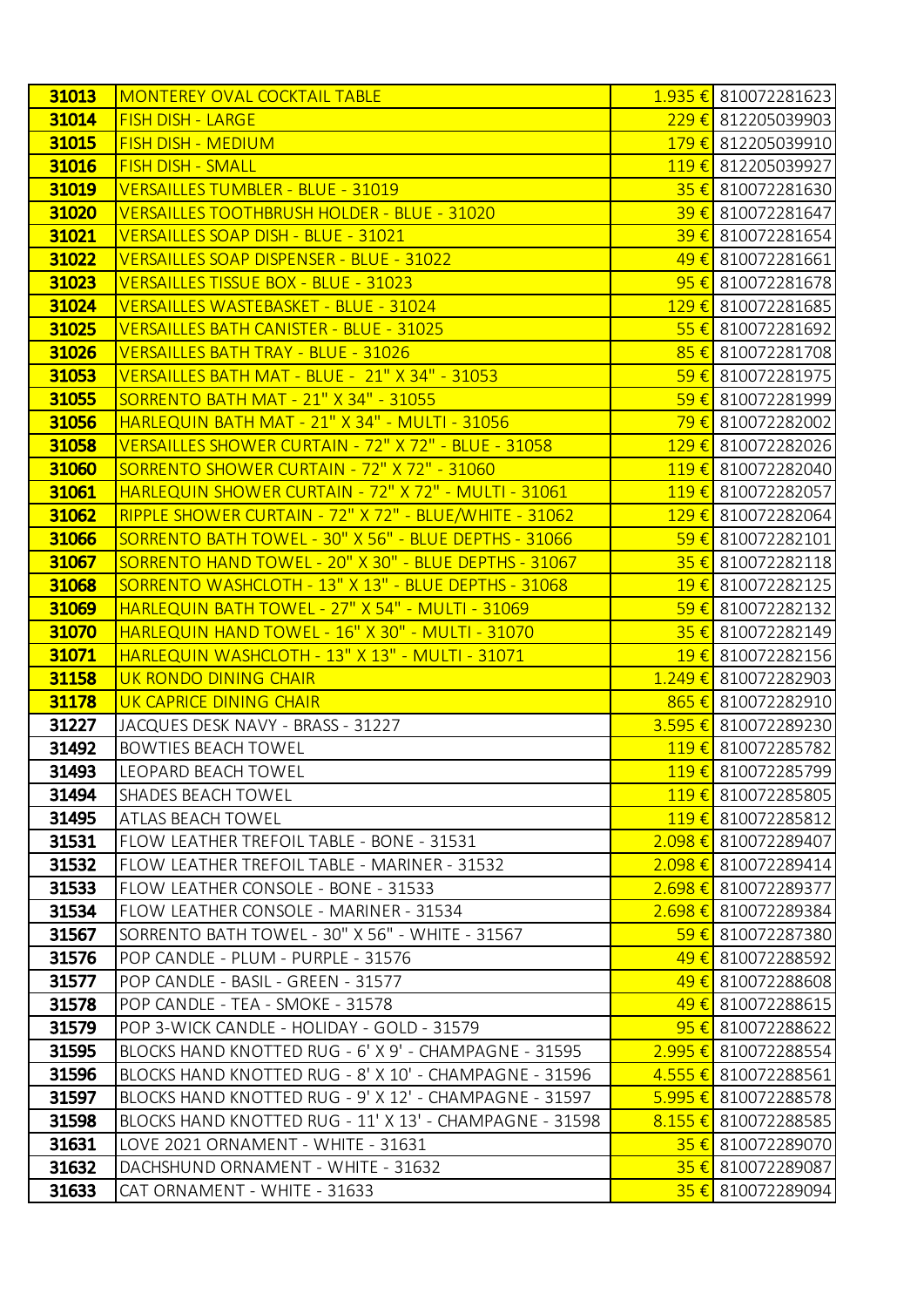| 31634 | HIPPO ORNAMENT - WHITE - 31634                             | 35 € 810072289100                              |
|-------|------------------------------------------------------------|------------------------------------------------|
| 31635 | SKULL ORNAMENT - WHITE - 31635                             | 35 € 810072289117                              |
| 31636 | <b>TORTOISE ORNAMENT - WHITE - 31636</b>                   | 35 € 810072289124                              |
| 31637 | PARROT ORNAMENT - WHITE - 31637                            | $35 \in$ 810072289131                          |
| 31638 | ATLAS ORNAMENT - GOLD/WHITE - 31638                        | 39 € 810023809982                              |
| 31639 | NAUGHTY/NICE ORNAMENT - BOXED SET OF 2 - WHITE - 31639     | $59 \in$ 810086681761                          |
| 31640 | CIRCUS ORNAMENT - MR. TIGHTROPE WALKER - 31640             | 39 € 810086681778                              |
| 31641 | CIRCUS ORNAMENT - MS. TIGHTROPE WALKER - 31641             | 39 € 810023809975                              |
| 31642 | CIRCUS ORNAMENT - MONKEY - 31642                           | $39 \t{6}$ 810086681785                        |
| 31643 | CIRCUS ORNAMENT - ELEPHANT - 31643                         | 39€ 810072289148                               |
| 31644 | CIRCUS ORNAMENT - LION - 31644                             | $39 \t\epsilon$ 810072289155                   |
| 31645 | US/UK KIT BRIGITTE RAF SECTIONAL - OLYMPUS - OATMEAL - (31 | $6.239 \t\epsilon$ 810086680955                |
| 31646 | US/UK KIT BRIGITTE LAF SECTIONAL - OLYMPUS - OATMEAL - (31 | $6.239 \t\epsilon$ 810072287939                |
| 31648 | ACRYLIC ORB SET - MULTI - 31648                            | 479 € 810072288660                             |
| 31649 | SILVER PLATED PILL BOX - ADDERALL - 31649                  | 239€ 810072288677                              |
| 31650 | SILVER PLATED CANDLE HOLDER ¬好 ELEPHANT ¬好 31650           | 155 € 810072288684                             |
| 31651 | SILVER PLATED CANDLE HOLDER - CAMEL - 31651                | $155 \t{€}$ 810072288691                       |
| 31652 | SILVER PLATED CANDLE HOLDER - OSTRICH - 31652              | 155 € 810072288707                             |
| 31653 | PERIMETER LEATHER TRAY - MULTI - 31653                     | $275 \t{6}$ 810072288745                       |
| 31654 | ARCADE LACQUER TRAY - 31654                                | $355 \in$ 810072288752                         |
| 31655 | PERIMETER LEATHER STACKING BOX - SMALL - 31655             | <mark>79 €</mark> 810072288776                 |
| 31656 | PERIMETER LEATHER STACKING BOX - MEDIUM - 31656            | $119 \t{6}$ 810072288783                       |
| 31657 | PERIMETER LEATHER STACKING BOX - LARGE - 31657             | 155 € 810072288790                             |
| 31658 | ACRYLIC TIC TAC TOE SET - TURQ/PURPLE - 31658              | 295 € 810072288899                             |
| 31659 | ARCADE LACQUER CARD SET - 31659                            | 109 € 810072288905                             |
| 31660 | LACQUER ARCADE BOX - SMALL - 31660                         | 129 € 810072288806                             |
| 31661 | LACQUER ARCADE BOX - MEDIUM - 31661                        | 175 € 810072288813                             |
| 31662 | LACQUER ARCADE BOX - LARGE - 31662                         | 209€ 810072288820                              |
| 31663 | WHS BOTANIST BACKGAMMON SET - 31663                        | 498 € 810072288868                             |
| 31664 | ARCADE BACKGAMMON SET - 31664                              | 498 € 810072288875                             |
| 31665 | RIPPLE BACKGAMMON SET - 31665                              | 498 € 810072288882                             |
| 31666 | BOWTIE LACQUER CARD SET - 31666                            | 109 € 810072288936                             |
| 31667 | CHECKERBOARD LACQUER CARD SET - RAINBOW - 31667            | 109 € 810072288943                             |
| 31668 | OP ART LACQUER CARD SET - 31668                            | 109 € 810072288929                             |
| 31669 | SORRENTO LACQUER CARD SET - 31669                          | 109€ 810072288912                              |
| 31670 | SINSEMILLA STASH BOX - MULTI - 31670                       | 79 € 810072287670                              |
| 31671 | SINSEMILLA SQUARE ASHTRAY - MULTI - 31671                  | $59 \in$ 810072287687                          |
| 31672 | SINSEMILLA ROLLING TRAY - MULTI - 31672                    | 119€ 810072287694                              |
| 31673 | ARCADE PETITE TRAYS - SET OF 4 - MULTI - 31673             | 125 € 810072287700                             |
| 31674 | ARCADE SQUARE TRAY - BLUE/GREEN - 31674                    | $\frac{59 \text{ } \epsilon}{2}$ 810072287717  |
| 31675 | ARCADE RECTANGLE TRAY - PINK - 31675                       | $98 \t\epsilon$ 810072287724                   |
| 31676 | CHARADE BOWTIE VASE - WHITE - 31676                        | 198 € 810072287755                             |
| 31677 | GILDED MUSE MISIA VASE - 31677                             | 125 € 810072287786                             |
| 31678 | GILDED MUSE SALVADOR VASE - 31678                          | 125 € 810072287793                             |
| 31679 | <b>BRASS GIRAFFE ANDIRONS - 31679</b>                      | 954 € 810072289001                             |
| 31680 | GLOBO FIRE SCREEN - GREEN - 31680                          | $1.195 \t\epsilon$ 810072287847                |
| 31681 | GLOBO ANDIRONS - GREEN - 31681                             | $\frac{475 \text{ } \epsilon}{2}$ 810072287861 |
| 31683 | FLEUR COASTERS - PURPLE - 31683                            | $98 \in$ 810072288141                          |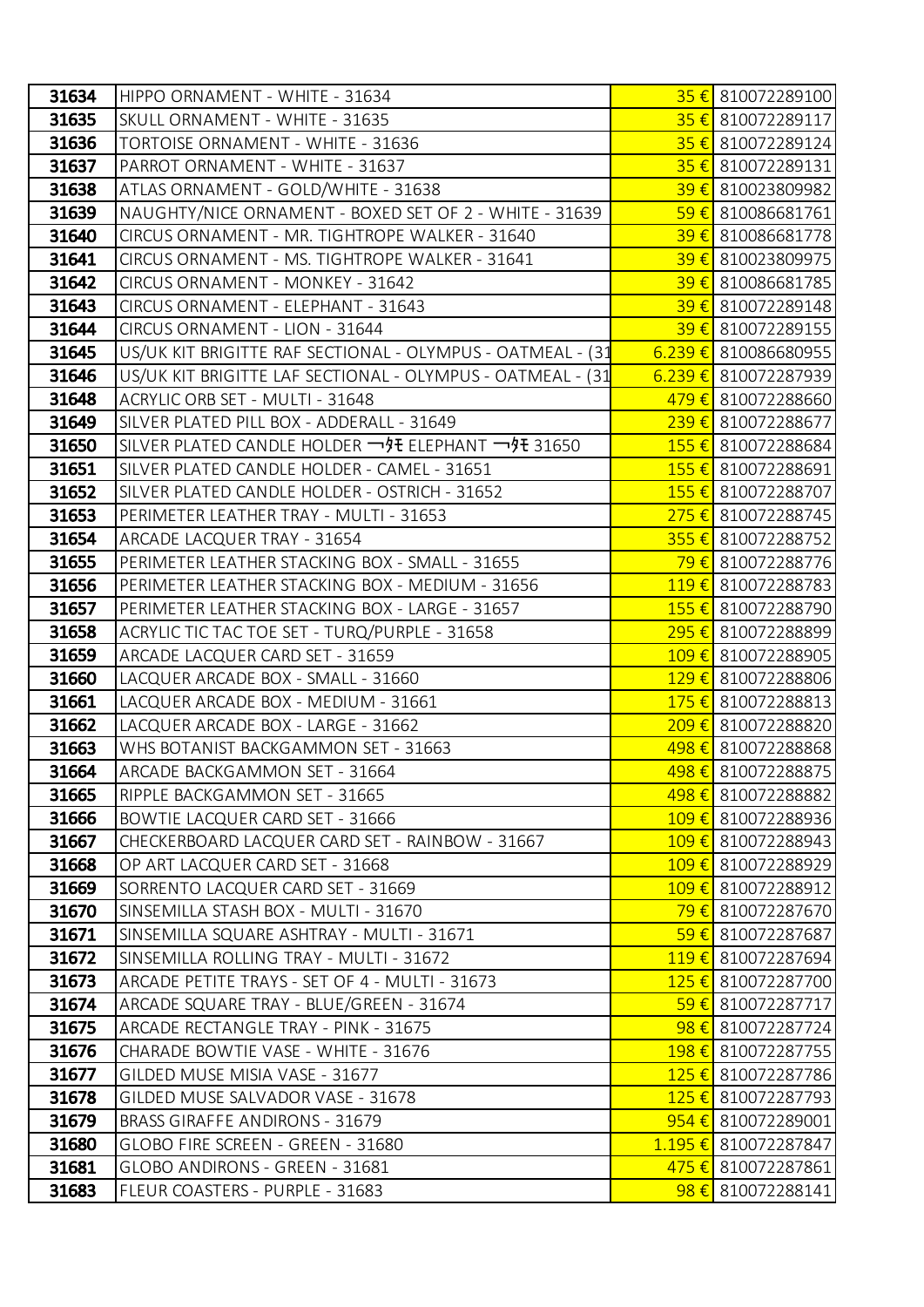| 31684 | MAXIME STAR COASTERS - MULTI - 31684                          | 85 € 810072288158               |
|-------|---------------------------------------------------------------|---------------------------------|
| 31685 | BOXED ARCADE MUGS - SET OF 4 - 31685                          | 119€ 810072288165               |
| 31686 | VICE CANISTER - GUMMIES - PURPLE - 6.75"H - 31686             | 125 € 810072288226              |
| 31687 | VICE CANISTER - GUMMIES - BLACK - 6.75"H - 31687              | 125 € 810072288233              |
| 31688 | BOXED ARCADE GLASSWARE - SET OF 4 - 31688                     | 159€ 810072289605               |
| 31689 | MUSTIQUE ROUND SALAD SERVING SET - BLUE - 31689               | 109€ 810072289674               |
| 31697 | KIKI CABINET - TEAL - 31697                                   | 3.359€ 810072289216             |
| 31698 | CHANNING DESK - ICE BLUE - LIMITED EDITION - 31698            | 2.579 € 810072289223            |
| 31699 | CHANNING 3 DRAWER CHEST - WHITE - POLISHED NICKEL - 3169      | 2.939 € 810072289247            |
| 31700 | GLOBO CONVEX MIRROR - NICKEL - 31700                          | 869€ 810072289254               |
| 31701 | RIVIERA RIPPLE MIRROR - REED/BRASS - 31701                    | 569€ 810072287922               |
| 31702 | BRUSSELS BUFFET - OAK - 31702                                 | $3.719 \t\epsilon$ 810072289292 |
| 31703 | SIAM COCKTAIL TABLE - IVORY MAHOGANY/ICE RAFFIA - 31703       | 2.395 € 810072289315            |
| 31704 | CUBIST PEDESTAL - IVORY/MAHOGANY - 31704                      | $1.559 \t\epsilon$ 810072289308 |
| 31705 | SIAM WATERFALL CONSOLE/DESK - IVORY MAHOGANY/ICE RAFF         | $3.539 \t\epsilon$ 810072289339 |
| 31706 | SIAM SECRETARY DESK - IVORY MAHOGANY/ICE RAFFIA - 31706       | 3.419 € 810072289346            |
| 31707 | SIAM DRESSER - IVORY MAHOGANY/ICE RAFFIA - 31707              | $4.195 \t\epsilon$ 810072289322 |
| 31708 | FLOW LEATHER COCKTAIL TABLE - BONE - 31708                    | 2.219€ 810072289391             |
| 31710 | ARCADE LEATHER CLAD CABINET - 31710                           | $2.898 \t\epsilon$ 810072289421 |
| 31711 | ARCADE LEATHER CLAD CONSOLE/DESK - 31711                      | 3.539 € 810072289438            |
| 31713 | UK ETHER SOFA - OLYMPUS OATMEAL - 31713                       | 4.379 € 810086681815            |
| 31714 | UK - ETHER CURVED SOFA - OLYMPUS OATMEAL - 31714              | $5.669 \t\epsilon$ 810086681822 |
| 31715 | TROCADERO CLOVER COCKTAIL TABLE - OAK - 31715                 | $2.519 \t\epsilon$ 810072289285 |
| 31716 | US/UK MALIBU SOFA - VARESE PETROL - 31716                     | 4.019 € 810072289476            |
| 31718 | UK RONDO BENCH - OLYMPUS OATMEAL - 31718                      | 1.795 € 810086681839            |
| 31724 | UK ST. GERMAIN CLUB CHAIR - ASH/WHITE SATIN - 31724           | 1.859€ 810086681877             |
| 31725 | US/UK BEAUMONT BENCH - SHEEPSKIN - 31725                      | 749€ 810072289490               |
| 31727 | UK GOLDFINGER DINING CHAIR - OLYMPUS OATMEAL - 31727          | 1.559€ 810086681884             |
| 31729 | UK RIDER COUNTER STOOL - RIALTO SKY - 31729                   | 1.259€ 810086681891             |
| 31734 | KIT ARIES COCKTAIL TABLE - CELADON - LIMITED EDITION - (317)  | 4.139 € 810072287878            |
| 31739 | KIT TALITHA 3 DRAWER CHEST W/ HANDLES (31737/31738) - 317     | 3.719 € 810072287908            |
| 31742 | KIT US/UK - RAF MALIBU SECTIONAL - VARESE PETROL - (31740/3   | 5.669 € 810072287953            |
| 31745 | KIT US/UK - LAF MALIBU SECTIONAL - VARESE PETROL - (31743/3   | $5.669 \t\epsilon$ 810072287946 |
| 31746 | KIT BRUSSELS EXTENSION DINING TABLE - OAK - (31735/31736)     | 4.139 € 810072287885            |
| 31750 | UK KIT POMPIDOU LOOPS PILLOW - 20" X 20" - OCHRE - (31748/    | 159€ 810086680580               |
| 31753 | UK KIT POMPIDOU PATH PILLOW - 12" X 20" - PERSIMMON - (31)    | 125 € 810086680597              |
| 31756 | UK KIT POMPIDOU QUATREFOIL PILLOW - 16" X 16" - CELADON       | 125 € 810086680603              |
| 31759 | UK KIT POMPIDOU PLUS PILLOW - 18" X 18" - BLUE - (31757/105   | 149 € 810086680610              |
| 31761 | US KIT CURLY SHEEPSKIN PILLOW - 18" X 18" - SOLID - (31760/34 | 235 € 810072288387              |
| 31762 | UK KIT CURLY SHEEPSKIN PILLOW - 18" X 18" - SOLID - (31760/10 | 235 € 810086680627              |
| 31765 | UK KIT CASHMERE WOOL FUR PILLOW - 18" X 18" - WHITE - (317    | 269 € 810086680634              |
| 31768 | UK KIT CASHMERE WOOL FUR PILLOW - 18" X 18" - GRAY - (3176    | 269 € 810086680641              |
| 31770 | UK KIT OLYMPUS OATMEAL BOUCLE PILLOW - 20" X 20" - (31583     | 159 € 810086680658              |
| 31772 | US KIT CASHMERE WOOL FUR LUMBAR PILLOW - 12" X 20" - WH       | $235 \t\epsilon$ 810072288417   |
| 31773 | UK KIT CASHMERE WOOL FUR LUMBAR PILLOW - 12" X 20" - WH       | 235 € 810086680665              |
| 31776 | UK KIT CASHMERE WOOL FUR LUMBAR PILLOW - 12" X 20" - GRA      | $235 \t{6}$ 810086680672        |
| 31779 | UK KIT LEGUME REPEAT PILLOW - 20" X 20" - (31777/10540) - 31  | 209€ 810086680689               |
| 31782 | UK KIT LEGUME SYMMETRY PILLOW - 16" X 16" - (31780/10538)     | 159€ 810086680696               |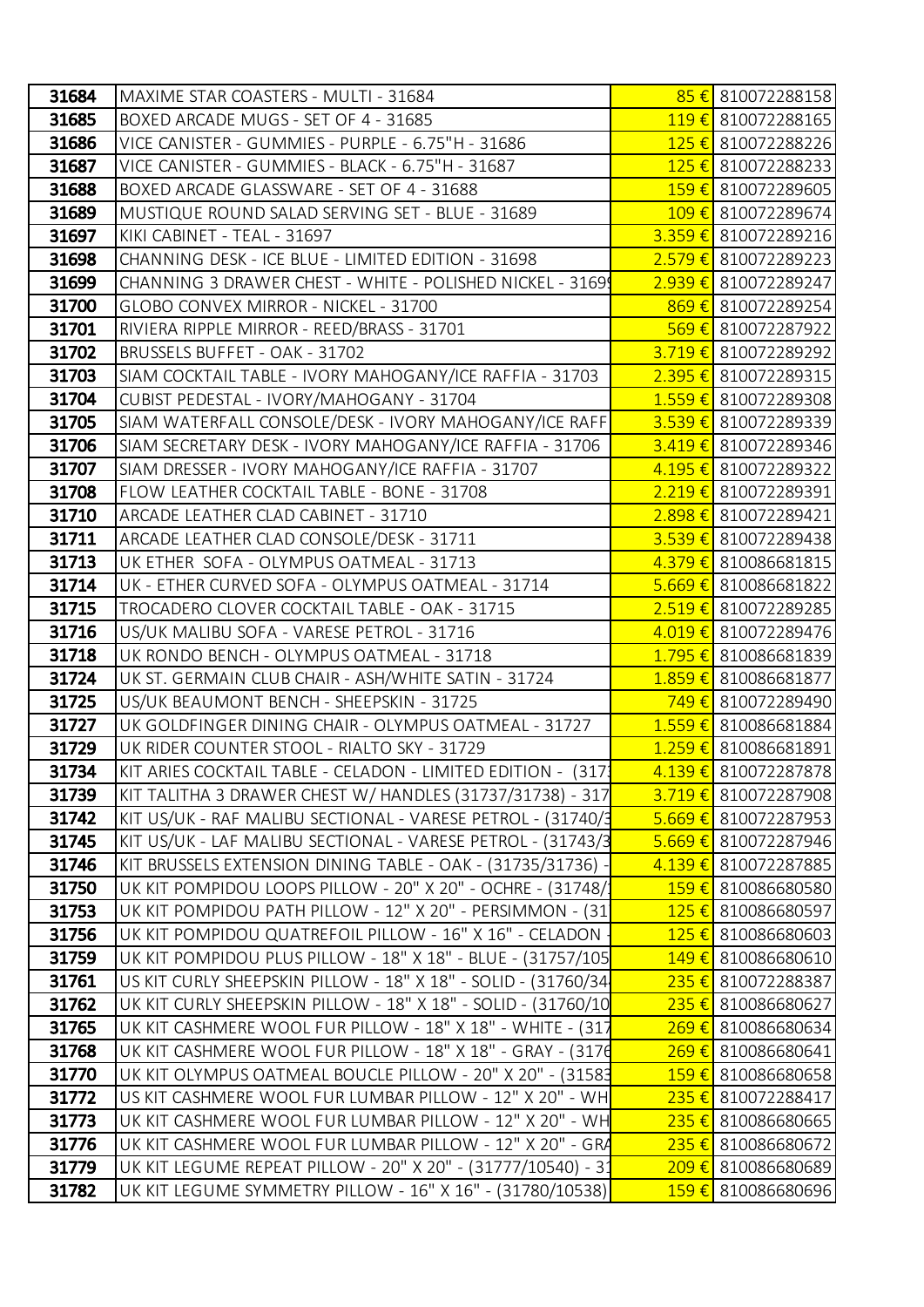| 31785 | UK KIT LEGUME TOSSED PILLOW - 12"X 16" - (31783/10537) - 31  | 119 € 810086680702            |
|-------|--------------------------------------------------------------|-------------------------------|
| 31788 | UK KIT POP PILLOW CHECKERBOARD - ORANGE/NAT - 22" X 22" -    | 239 € 810086680719            |
| 31791 | UK KIT POP PILLOW CHECKERBOARD - OCHRE/NAT - 22" X 22" - (3  | 239 € 810086680726            |
| 31794 | UK KIT SINSEMILLA BEADED PILLOW - 20" X 20" - MULTI - (31792 | 298 € 810086680733            |
| 31795 | MUSE EYES EMBELLISHED THROW - TEAL - 31795                   | 475 € 810072288493            |
| 31796 | LEOPARD EMBELLISHED THROW - ORANGE - 31796                   | 475 € 810072288509            |
| 31797 | SHIP EMBELLISHED THROW - NAVY - 31797                        | 475 € 810072288516            |
| 31800 | KIT UK/EU ARCADE ARCHES PILLOW - 22" X 22" - (31798/10541)   | 159€ 810086680740             |
| 31803 | KIT UK/EU ARCADE STAIRS PILLOW - 12" X 20" - (31801/25096) - | 125 € 810086680757            |
| 31806 | KIT UK/EU ARCADE CUBES PILLOW - 18" X 18" - (31804/10539) -  | 149€ 810086680764             |
| 31807 | PERIMETER LEATHER FRAME - MULTI - 4" X 6" - 31807            | 119€ 810072288769             |
| 31809 | UK/EU BRASS RIPPLE PENDANT - LARGE - 31809                   | 1.739 € 810086681914          |
| 31811 | UK/EU BRASS RIPPLE SEMI FLUSH MOUNT - 31811                  | $835 \text{€}$ 810086681921   |
| 31812 | LEATHER LEGUME BOX - SMALL - BLUE - 31812                    | $95 \in$ 810072288837         |
| 31813 | LEATHER LEGUME BOX - LARGE - BLUE - 31813                    | 119€ 810072288844             |
| 31814 | BULLSEYE MENORAH - MARBLE - 31814                            | 239 € 810072289209            |
| 31815 | MAXIME PLACEMAT - SET OF 4 - 31815                           | 149 € 810072289711            |
| 31816 | MAXIME NAPKIN - SET OF 4 - 31816                             | 149€ 810072289728             |
| 31817 | RIPPLE PLACEMAT - SET OF 4 - 31817                           | 159 € 810072289735            |
| 31818 | RIPPLE NAPKIN - SET OF 4 - 31818                             | 159€ 810072289742             |
| 31820 | UK/EU SCALA FLOOR LAMP - BLUE - 31820                        | 1.075 € 810086681938          |
| 31822 | UK/EU RIVIERA DOME PENDANT - SMALL - REED/BRASS - 31822      | 1.195 € 810086681945          |
| 31823 | BOXED MUSE EYES GLASSWARE - SET OF 4 - BLACK/WHITE - 3182    | 289 € 810072289599            |
| 31824 | BEL AIR SCOOP VASE - CELADON 一9 ± 31824                      | 289 € 810072288714            |
| 31825 | BEL AIR TEST TUBE VASE - MUSTARD - 31825                     | $315 \t{6}$ 810072288721      |
| 31826 | BEL AIR GORGE VASE - BLUSH - 31826                           | 245 € 810072288738            |
| 31827 | ACRYLIC RHINO BOOKEND SET - AMBER - 31827                    | 479 € 810072288851            |
| 31828 | CHARADE BOWL - WHITE - 31828                                 | 179 € 810072287762            |
| 31829 | GALA LIPS BOWL - WHITE - 31829                               | 249 € 810072287779            |
| 31830 | FRENCH BULLDOG S&P - BLACK/WHITE - 31830                     | 75 € 810072288240             |
| 31831 | DORA MAAR CREAMER - WHITE - 31831                            | 49 € 810072288172             |
| 31832 | DORA MAAR SUGAR BOWL - WHITE - 31832                         | 59€ 810072288189              |
| 31833 | MUSE EYES MUG - WHITE - 31833                                | 29 € 810072288196             |
| 31834 | GALA PITCHER - WHITE - 31834                                 | 149€ 810072288202             |
| 31835 | GALA TEAPOT - WHITE - 31835                                  | 159€ 810072288219             |
| 31836 | ROCKET DECANTER - BOURBON - 31836                            | $255 \t{€}$ 810072288257      |
| 31845 | KIT UK/EU PRISMA TABLE LAMP - CELADON - (31843/31844) - 31   | 1.075 € 810086680382          |
| 31848 | KIT UK/EU PRISMA TABLE LAMP - BLUE - (31844/31846) - 31848   | 1.075 € 810086680399          |
| 31854 | KIT UK/EU ATLAS TABLE LAMP SHADE - (31852/31853) - 31854     | 835 € 810086680405            |
| 31860 | KIT UK/EU LOOP TILED TABLE LAMP - (31858/31859) - 31860      | $595 \t\epsilon$ 810086680412 |
| 31866 | KIT UK/EU LEGUME TABLE LAMP - (31864/31865) - 31866          | $595 \t\epsilon$ 810086680429 |
| 31872 | KIT UK/EU ARCADE TABLE LAMP - (31870/31871) - 31872          | 835 € 810086680436            |
| 31878 | KIT UK/EU MOLECULE TABLE LAMP - (31876/31877) - 31878        | $835 \t\epsilon$ 810086680443 |
| 31882 | SQUARES BABY ALPACA THROW - PINK/OCHRE - 31882               | 439€ 810072288523             |
| 31883 | SQUARES BABY ALPACA THROW - GREEN/BLUE - 31883               | 439 € 810072288530            |
| 31884 | SQUARES BABY ALPACA THROW - GREY/COGNAC - 31884              | 439 € 810072288547            |
| 31885 | MUSE EYES EMBELLISHED STOCKING - GOLD/IVORY - 31885          | 155 € 810072289162            |
| 31896 | RIPPLE FIRE SCREEN - ICE BLUE - 31896                        | 1.435 € 810072287830          |